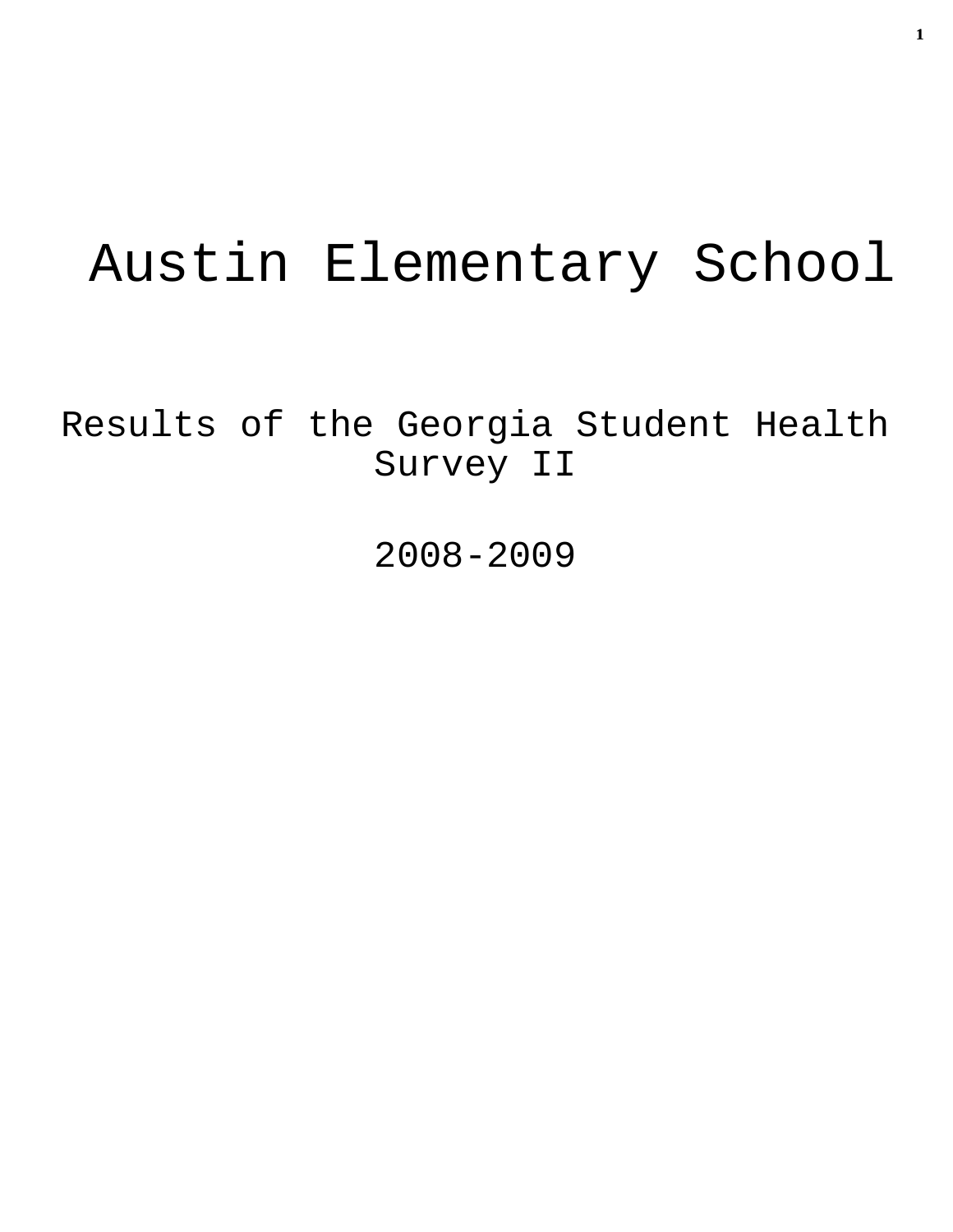# *Demographics* **2**

| Grade                    |  |  |
|--------------------------|--|--|
| <b>Grade   Frequency</b> |  |  |
| 10                       |  |  |
| 12                       |  |  |

| Frequency      | <b>Table of Gender by Grade</b> |              |                 |              |
|----------------|---------------------------------|--------------|-----------------|--------------|
| <b>Col Pct</b> |                                 | Grade(Grade) |                 |              |
|                | <b>Gender(Gender)</b>           | 10           | 12 <sub>1</sub> | <b>Total</b> |
|                | Female                          |              |                 | 2            |
|                |                                 | 100.00       | 100.00          |              |
|                | <b>Total</b>                    |              |                 |              |

| Frequency      | <b>Table of Ethnicity by Grade</b> |              |        |                |
|----------------|------------------------------------|--------------|--------|----------------|
| <b>Col Pct</b> |                                    | Grade(Grade) |        |                |
|                | <b>Ethnicity</b> (Ethnicity)       | 10           | 12     | <b>Total</b>   |
|                | <b>Black</b>                       | 0.00         | 100.00 |                |
|                | <b>Other</b>                       | 100.00       | 0.00   |                |
|                | <b>Total</b>                       |              |        | $\overline{c}$ |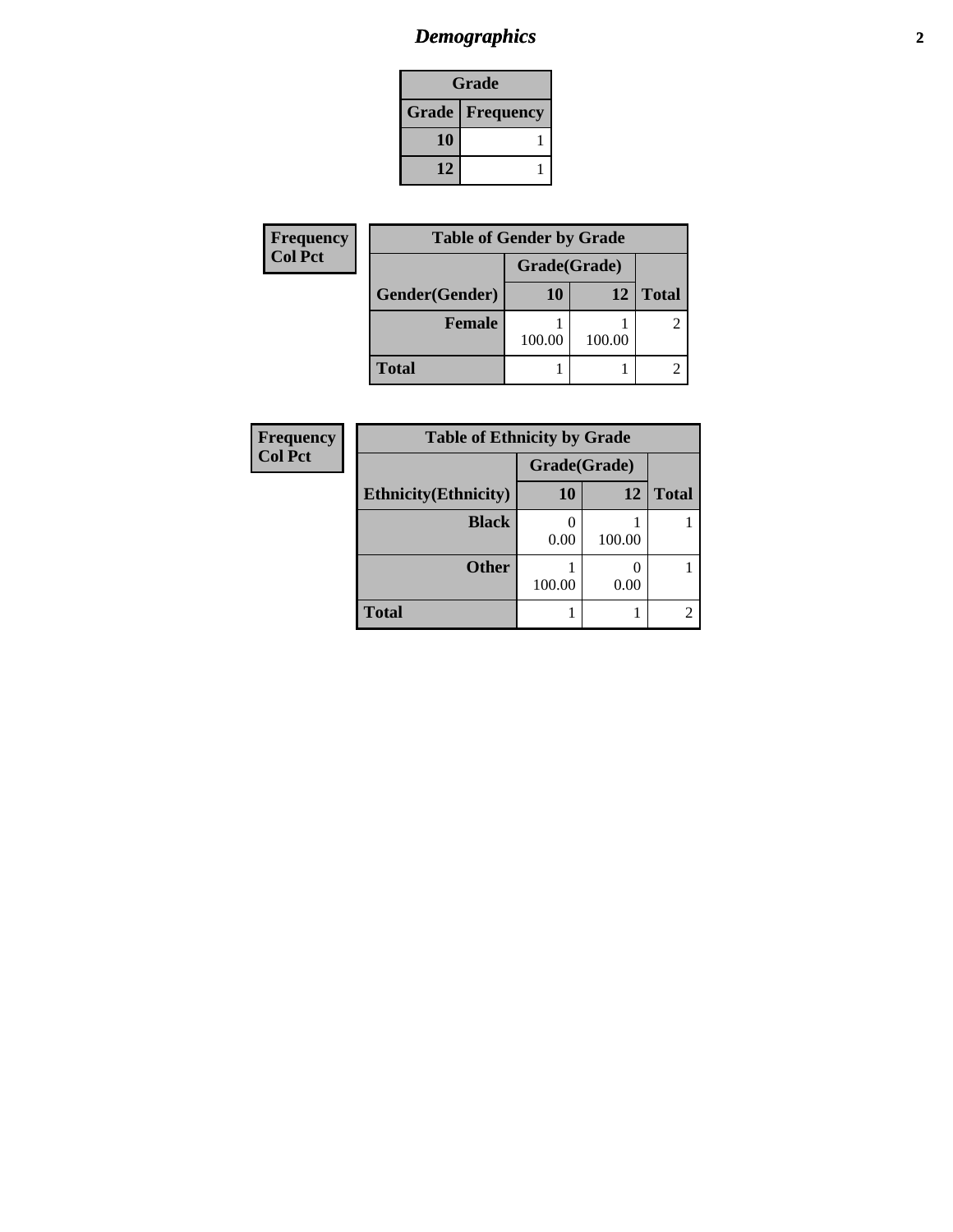#### *Title IV, Part A, Schedule A* **3** *Goal 1: Ensure that all schools are drug-free Baseline Data: Year 2008-2009 Prevalence of Drug Use*

| <b>Frequency</b> | <b>Table of AlcoholAlt by Grade</b> |              |        |              |
|------------------|-------------------------------------|--------------|--------|--------------|
| <b>Col Pct</b>   | AlcoholAlt(Alcohol                  | Grade(Grade) |        |              |
|                  | use, past 30 days)                  | 10           | 12     | <b>Total</b> |
|                  | N <sub>0</sub>                      | 100.00       | 100.00 |              |
|                  | <b>Total</b>                        |              |        |              |

| <b>Frequency</b> | <b>Table of TobaccoAny by Grade</b> |              |        |              |
|------------------|-------------------------------------|--------------|--------|--------------|
| <b>Col Pct</b>   | TobaccoAny(Tobacco                  | Grade(Grade) |        |              |
|                  | use, past 30 days)                  | 10           | 12     | <b>Total</b> |
|                  | N <sub>0</sub>                      | 100.00       | 100.00 |              |
|                  | <b>Total</b>                        |              |        |              |

| <b>Frequency</b> | <b>Table of MarijuanaAlt by Grade</b> |              |        |              |
|------------------|---------------------------------------|--------------|--------|--------------|
| <b>Col Pct</b>   | MarijuanaAlt(Marijuana                | Grade(Grade) |        |              |
|                  | use, past 30 days)                    | 10           | 12     | <b>Total</b> |
|                  | N <sub>0</sub>                        | 100.00       | 100.00 |              |
|                  | <b>Total</b>                          |              |        |              |

| <b>Frequency</b> | <b>Table of OtherDrugAny by Grade</b>  |              |        |              |  |
|------------------|----------------------------------------|--------------|--------|--------------|--|
| <b>Col Pct</b>   | <b>OtherDrugAny(Other</b><br>drug use, | Grade(Grade) |        |              |  |
|                  | past 30 days)                          | 10           | 12     | <b>Total</b> |  |
|                  | N <sub>0</sub>                         | 100.00       | 100.00 |              |  |
|                  | <b>Total</b>                           |              |        |              |  |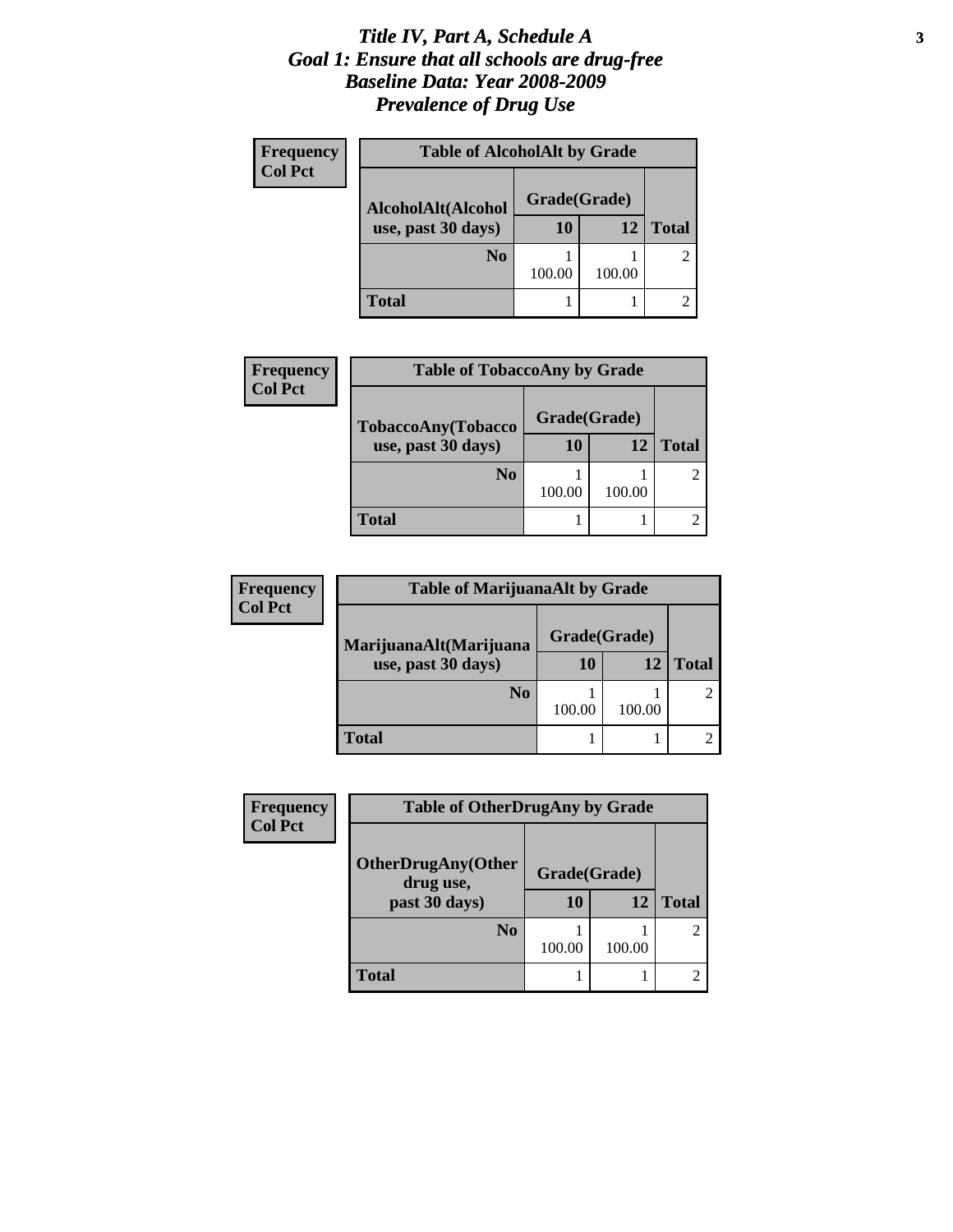#### *Average Age of Onset of Use* **4** *Results for "Average Age of Onset of Use" questions exclude students who said they did not use that substance*

| <b>Variable</b>    | Label                                                              | <b>Mean</b> |
|--------------------|--------------------------------------------------------------------|-------------|
| Alcoholinit2       | I started using alcohol when I was                                 | 13.00       |
| Cigarettesinit2    | I started smoking tobacco when I was                               |             |
| Smokelessinit2     | I started chewing tobacco when I was                               |             |
| Marijuanainit2     | I started using marijuana when I was                               |             |
| Cocaineinit2       | I started using cocaine when I was                                 |             |
| Inhalantsinit2     | I started using inhalants when I was                               |             |
| Steroidsinit2      | I started using steroids when I was                                |             |
| Ecstasyinit2       | I started using ecstasy when I was                                 |             |
| Methinit2          | I started using methamphetamines when I was                        |             |
| Hallucinogensinit2 | I started using hallucinogens when I was                           |             |
| Prescriptioninit2  | I started using prescription drugs not prescribed to me when I was |             |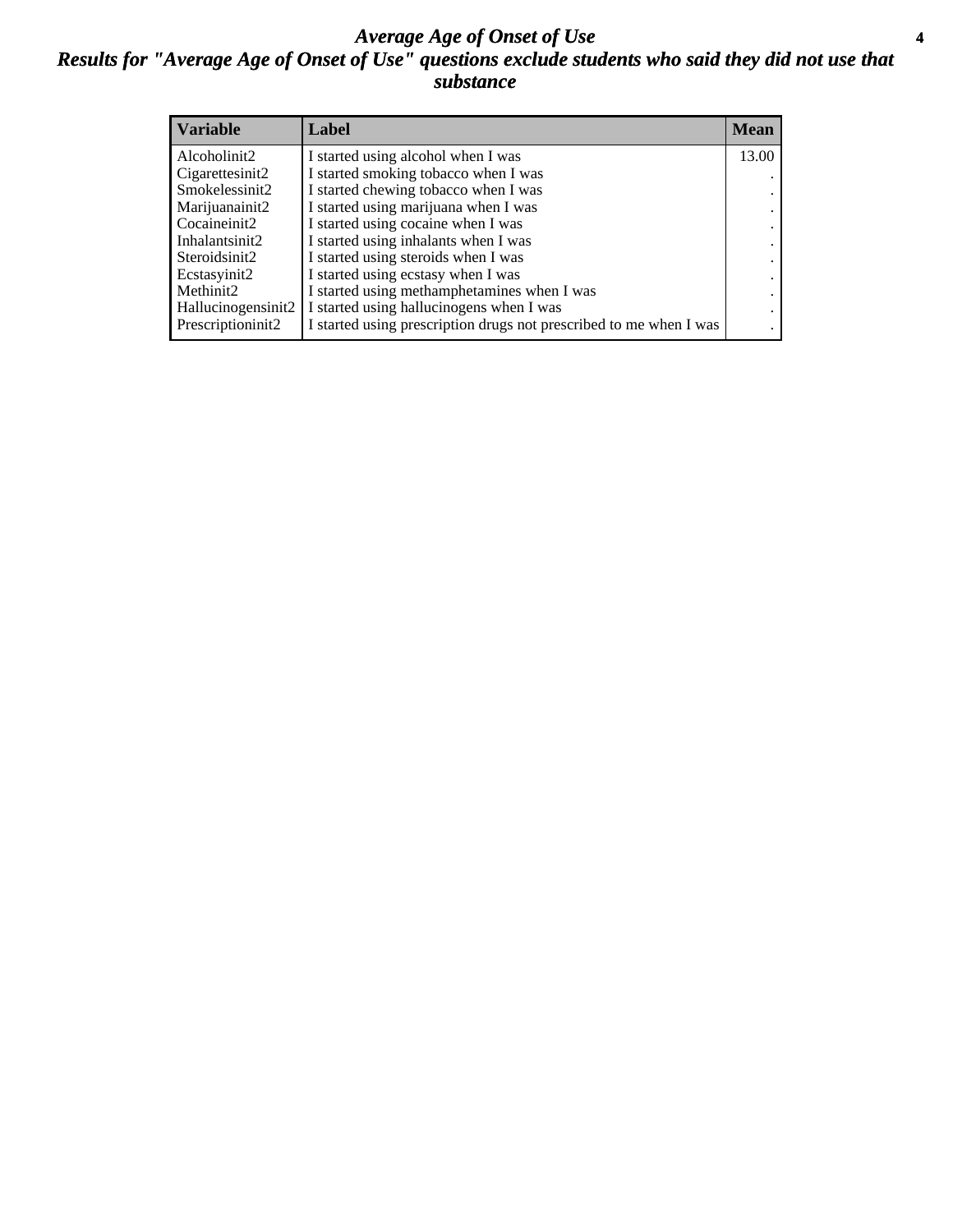# *Perception of Health Risk* **5**

| Frequency      | <b>Table of Alcoholharmdich by Grade</b> |              |        |              |
|----------------|------------------------------------------|--------------|--------|--------------|
| <b>Col Pct</b> | Alcoholharmdich(I<br>think alcohol is    | Grade(Grade) |        |              |
|                | harmful)                                 | 10           | 12     | <b>Total</b> |
|                | <b>Yes</b>                               | 100.00       | 0.00   |              |
|                | N <sub>0</sub>                           | 0.00         | 100.00 |              |
|                | <b>Total</b>                             |              |        | 2            |

| <b>Frequency</b> | <b>Table of Tobaccoharmdich by Grade</b>          |                          |        |                |
|------------------|---------------------------------------------------|--------------------------|--------|----------------|
| <b>Col Pct</b>   | Tobaccoharmdich(I<br>think tobacco is<br>harmful) | Grade(Grade)<br>10<br>12 |        | <b>Total</b>   |
|                  | <b>Yes</b>                                        | 100.00                   | 100.00 | $\overline{2}$ |
|                  | Total                                             |                          |        |                |

| <b>Frequency</b> | <b>Table of Marijuanaharmdich by Grade</b> |                                    |        |                             |  |
|------------------|--------------------------------------------|------------------------------------|--------|-----------------------------|--|
| <b>Col Pct</b>   | Marijuanaharmdich(I                        | Grade(Grade)<br>think marijuana is |        |                             |  |
|                  | harmful)                                   | 10                                 | 12     | <b>Total</b>                |  |
|                  | <b>Yes</b>                                 | 100.00                             | 100.00 | $\mathcal{D}_{\mathcal{L}}$ |  |
|                  | <b>Total</b>                               |                                    |        | $\mathcal{D}_{\mathcal{L}}$ |  |

| <b>Frequency</b><br><b>Col Pct</b> | <b>Table of Otherdrugharmdich by Grade</b> |                                       |        |                |  |  |
|------------------------------------|--------------------------------------------|---------------------------------------|--------|----------------|--|--|
|                                    | Otherdrugharmdich(I                        | Grade(Grade)<br>think other drugs are |        |                |  |  |
|                                    | harmful)                                   | 10                                    | 12     | <b>Total</b>   |  |  |
|                                    | <b>Yes</b>                                 | 100.00                                | 100.00 | $\overline{2}$ |  |  |
|                                    |                                            |                                       |        |                |  |  |
|                                    | <b>Total</b>                               |                                       |        |                |  |  |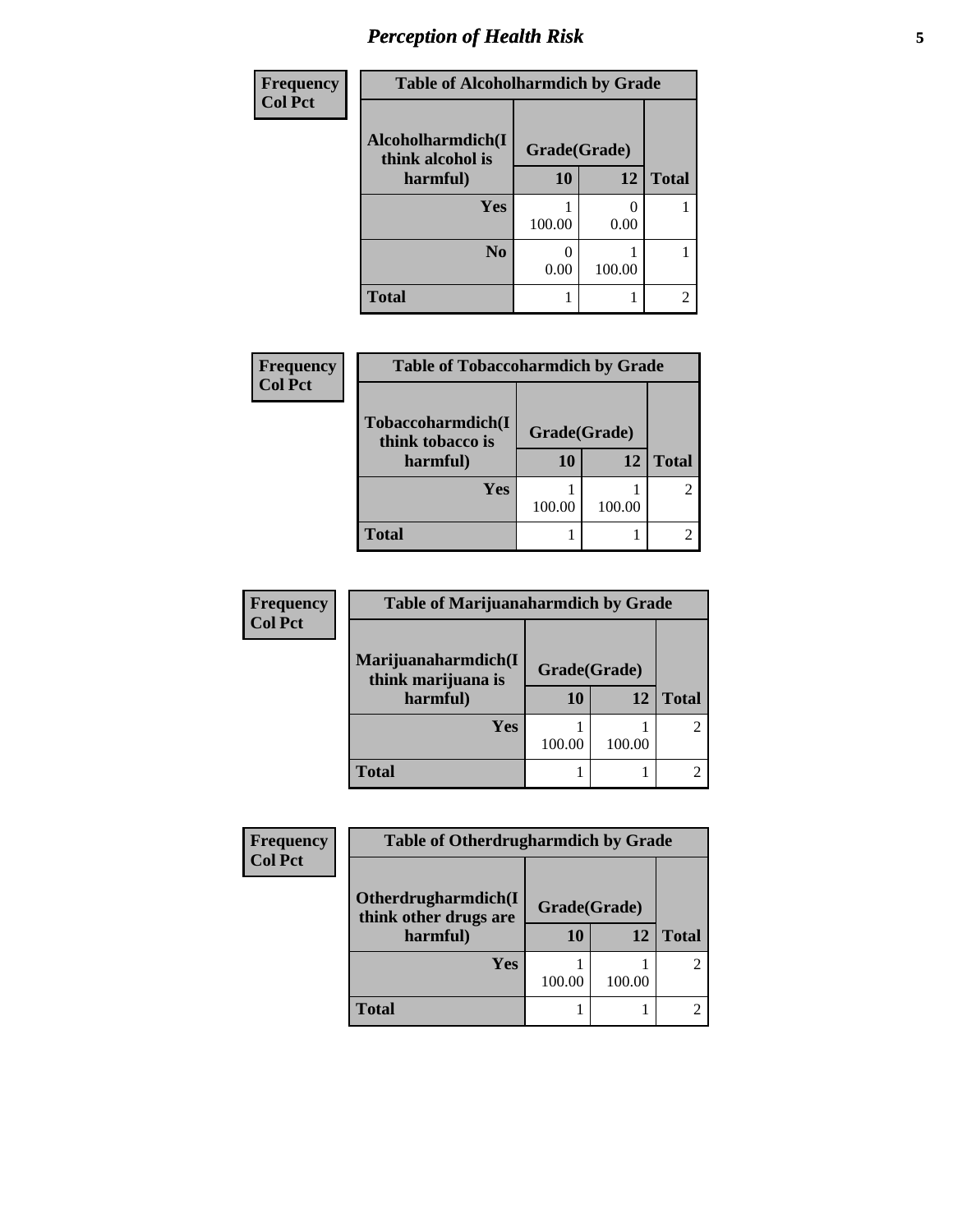# *Social Disapproval* **6**

| Frequency      | <b>Table of Alcoholpeerdich by Grade</b>                                |                    |        |                |
|----------------|-------------------------------------------------------------------------|--------------------|--------|----------------|
| <b>Col Pct</b> | Alcoholpeerdich(My<br>friends would<br>disapprove if I used<br>alcohol) | Grade(Grade)<br>10 | 12     | <b>Total</b>   |
|                | Yes                                                                     | 100.00             | 100.00 | $\mathfrak{D}$ |
|                | Total                                                                   |                    |        |                |

| Frequency<br><b>Col Pct</b> | <b>Table of Tobaccopeerdich by Grade</b>                                |                          |        |               |  |
|-----------------------------|-------------------------------------------------------------------------|--------------------------|--------|---------------|--|
|                             | Tobaccopeerdich(My<br>friends would<br>disapprove if I used<br>tobacco) | Grade(Grade)<br>10<br>12 |        | <b>Total</b>  |  |
|                             | Yes                                                                     | 100.00                   | 100.00 | $\mathcal{L}$ |  |
|                             | <b>Total</b>                                                            |                          |        |               |  |

| <b>Frequency</b><br><b>Col Pct</b> | <b>Table of Marijuanapeerdich by Grade</b>                                  |                    |        |               |
|------------------------------------|-----------------------------------------------------------------------------|--------------------|--------|---------------|
|                                    | Marijuanapeerdich(My<br>friends would<br>disapprove if I used<br>marijuana) | Grade(Grade)<br>10 | 12     | <b>Total</b>  |
|                                    | Yes                                                                         | 100.00             | 100.00 | $\mathcal{L}$ |
|                                    | <b>Total</b>                                                                |                    |        | 2.            |

| <b>Frequency</b> | <b>Table of Otherdrugpeerdich by Grade</b>                                    |                          |        |                             |
|------------------|-------------------------------------------------------------------------------|--------------------------|--------|-----------------------------|
| <b>Col Pct</b>   | Otherdrugpeerdich(My<br>friends would<br>disapprove if I used<br>other drugs) | Grade(Grade)<br>10<br>12 |        | <b>Total</b>                |
|                  | Yes                                                                           | 100.00                   | 100.00 | $\mathcal{D}_{\mathcal{L}}$ |
|                  | <b>Total</b>                                                                  |                          |        |                             |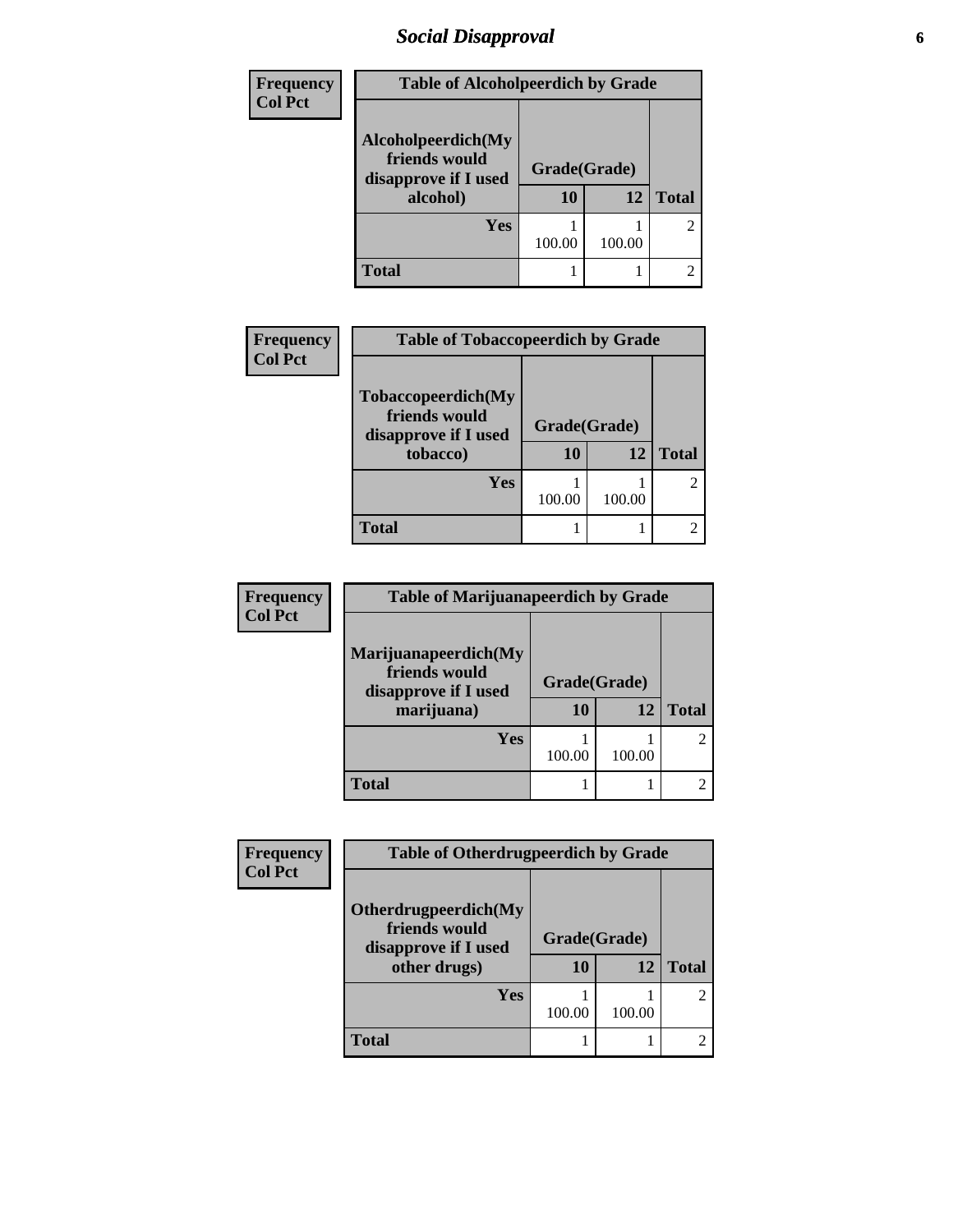#### *Title IV, Part A, Schedule A* **7** *Goal 2: To help ensure that all schools are safe and disciplined Baseline Data: Year 2008-2009 Student Involvement in Gang Activity*

| Frequency      | <b>Table of Gangself by Grade</b>                                                        |              |        |               |
|----------------|------------------------------------------------------------------------------------------|--------------|--------|---------------|
| <b>Col Pct</b> | Gangself(I<br>have<br>participated<br>in illegal<br>gang<br>activities in<br>the past 30 | Grade(Grade) |        |               |
|                | days)                                                                                    | 10           | 12     | <b>Total</b>  |
|                | N <sub>0</sub>                                                                           | 100.00       | 100.00 | $\mathcal{L}$ |
|                | <b>Total</b>                                                                             | 1            |        |               |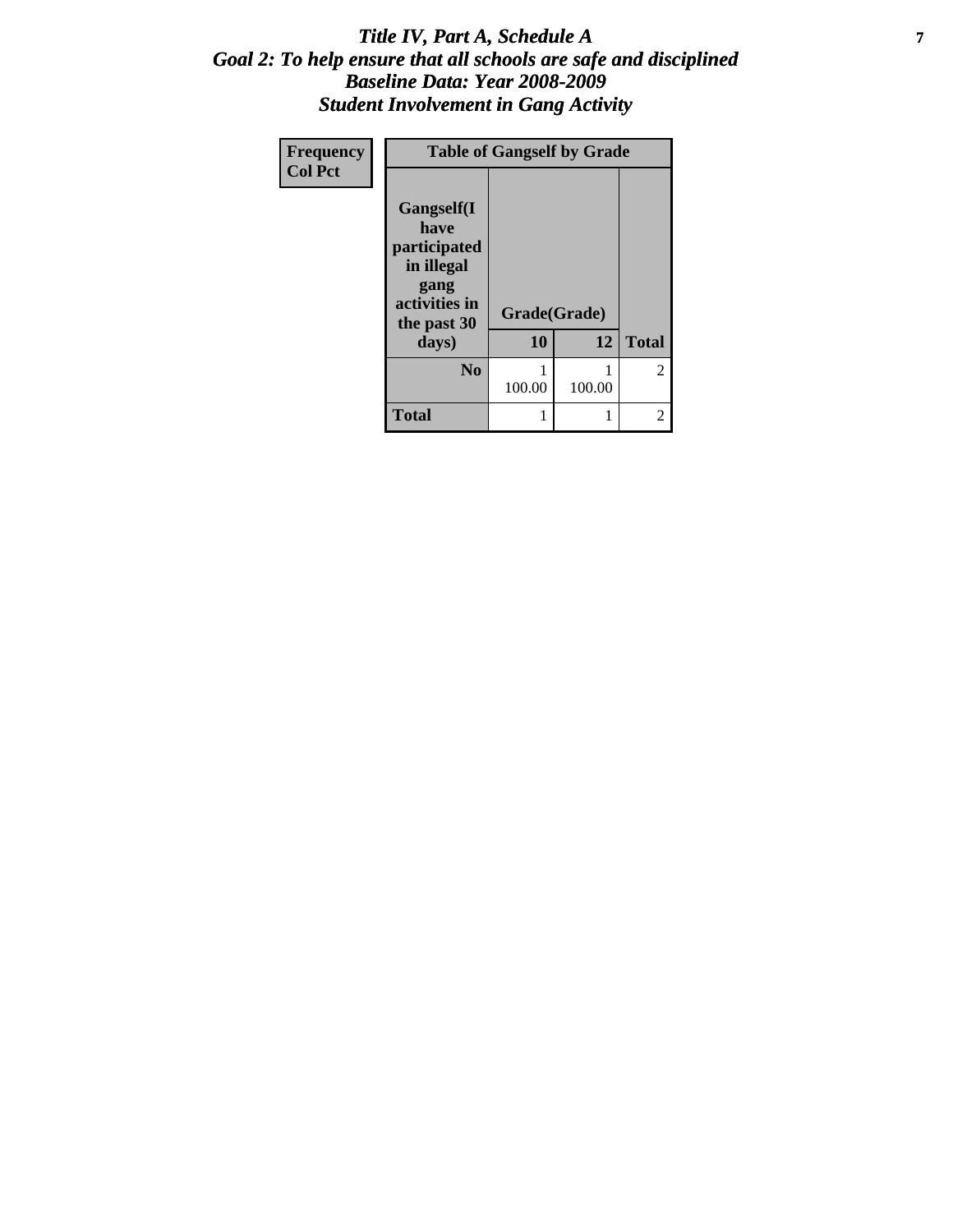# *Student Perception of School Safety* **8**

| Frequency      |              | <b>Table of Grade by Safeschool</b> |                                    |              |
|----------------|--------------|-------------------------------------|------------------------------------|--------------|
| <b>Row Pct</b> |              | place at which I feel<br>safe)      | Safeschool(School is a             |              |
|                | Grade(Grade) | <b>Somewhat</b><br>Agree            | <b>Somewhat</b><br><b>Disagree</b> | <b>Total</b> |
|                | 10           | 0.00                                | 100.00                             |              |
|                | 12           | 100.00                              | 0.00                               |              |
|                | <b>Total</b> |                                     |                                    | 2            |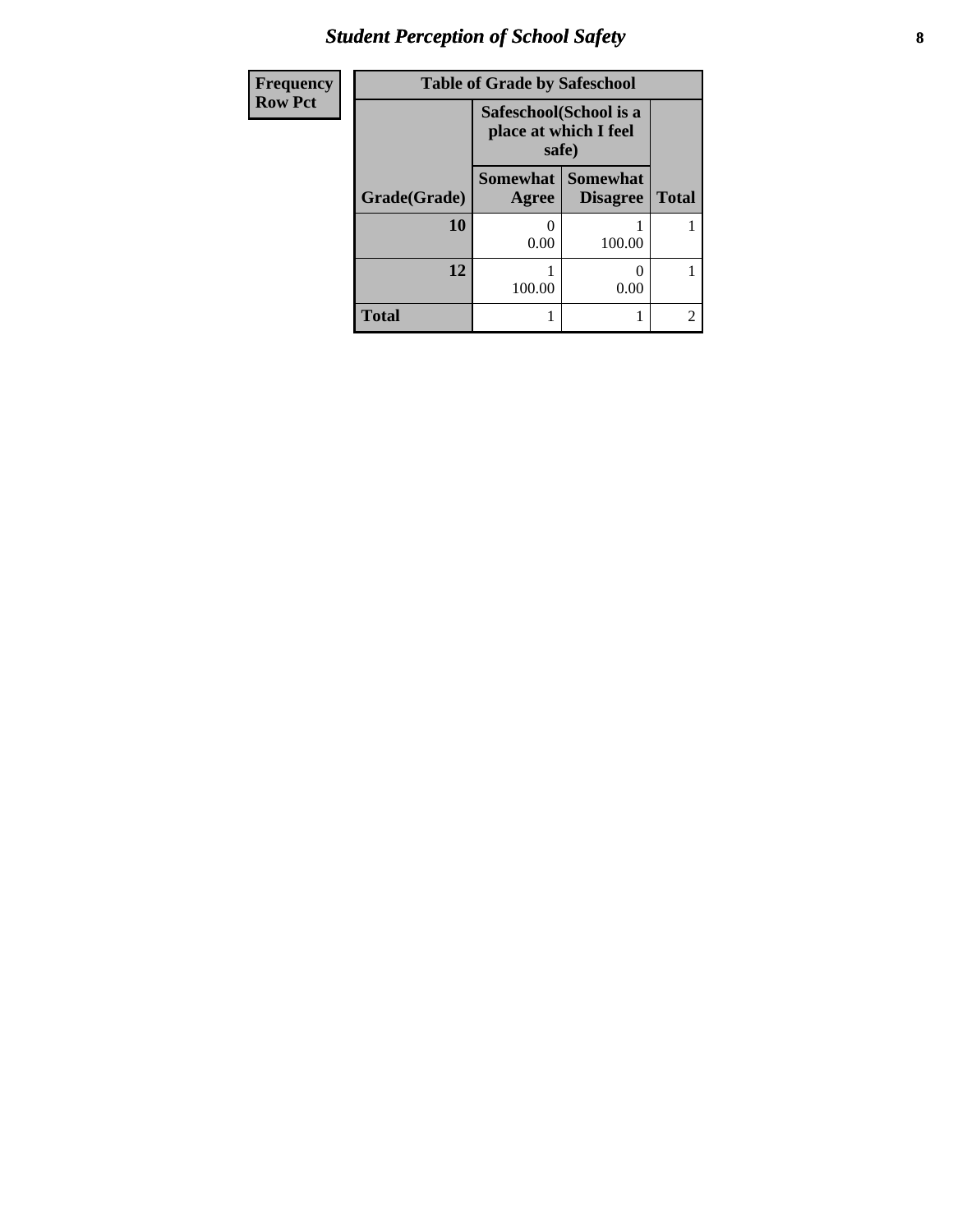#### *Students Who Have Been Bullied* **9**

| Frequency      | <b>Table of Grade by Bullied</b> |                                                                               |                   |              |
|----------------|----------------------------------|-------------------------------------------------------------------------------|-------------------|--------------|
| <b>Row Pct</b> |                                  | <b>Bullied</b> (I<br>have been<br>bullied by<br>other<br>the past 30<br>days) | students in       |              |
|                | Grade(Grade)                     | <b>Days</b>                                                                   | All<br>30<br>days | <b>Total</b> |
|                | 10                               | 0<br>0.00                                                                     | 100.00            | 1            |
|                | 12                               | 100.00                                                                        | 0<br>0.00         |              |
|                | <b>Total</b>                     |                                                                               | 1                 | 2            |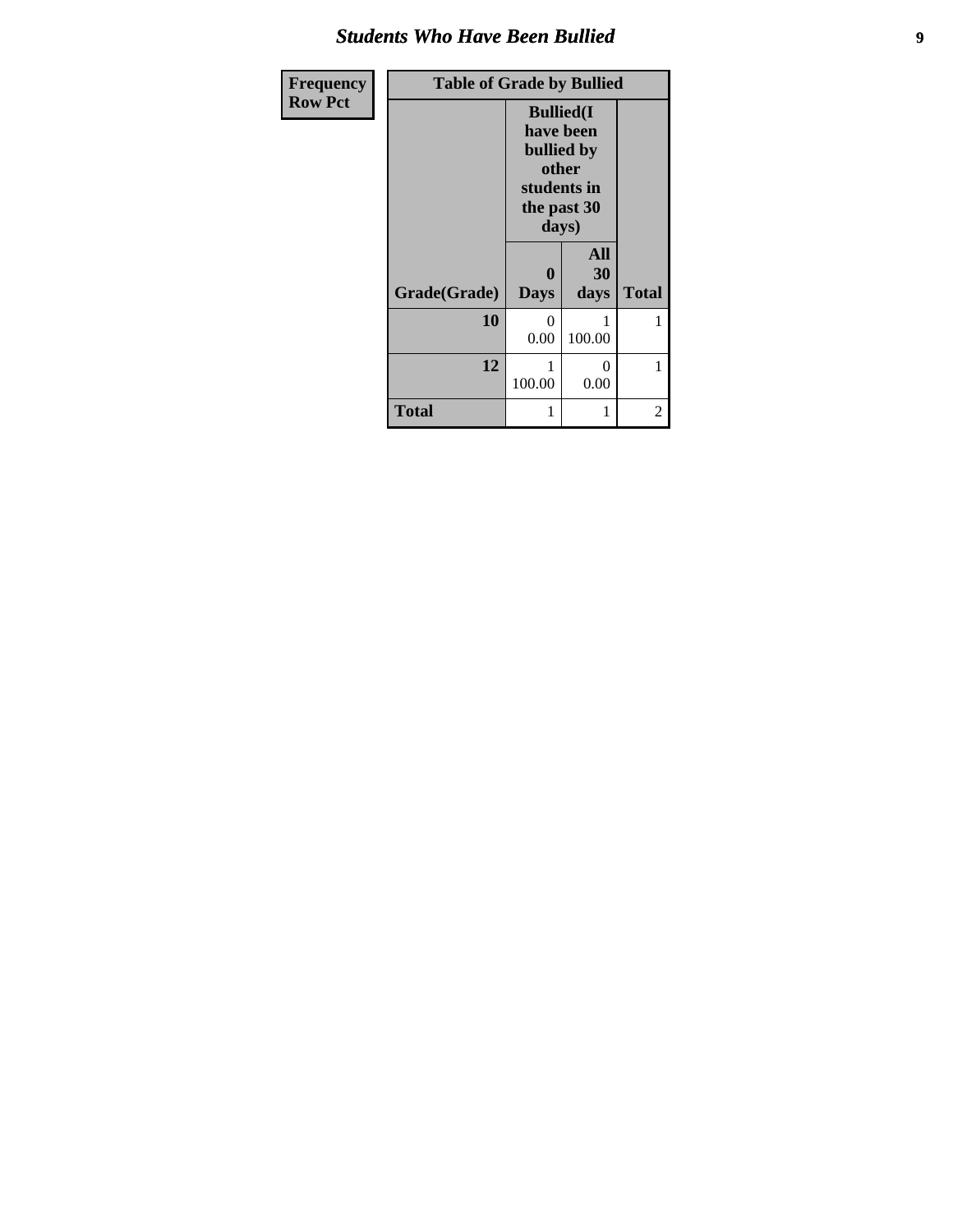#### *School Climate* **10**

| Frequency      | <b>Table of SchoolClimate1 by Grade</b> |              |        |              |
|----------------|-----------------------------------------|--------------|--------|--------------|
| <b>Col Pct</b> | SchoolClimate1(I                        | Grade(Grade) |        |              |
|                | like school)                            | 10           | 12     | <b>Total</b> |
|                | <b>Strongly Agree</b>                   | 0.00         | 100.00 |              |
|                | <b>Somewhat Agree</b>                   | 100.00       | 0.00   |              |
|                | <b>Total</b>                            |              |        | 2            |

| Frequency      | <b>Table of SchoolClimate2 by Grade</b> |        |              |              |
|----------------|-----------------------------------------|--------|--------------|--------------|
| <b>Col Pct</b> |                                         |        |              |              |
|                | SchoolClimate2(I<br>feel successful at  |        | Grade(Grade) |              |
|                | school)                                 | 10     | 12           | <b>Total</b> |
|                | <b>Strongly Agree</b>                   | 100.00 | 100.00       |              |
|                |                                         |        |              |              |
|                | <b>Total</b>                            |        |              |              |

| <b>Frequency</b><br><b>Col Pct</b> | <b>Table of SchoolClimate3 by Grade</b>                               |                    |        |               |
|------------------------------------|-----------------------------------------------------------------------|--------------------|--------|---------------|
|                                    | SchoolClimate3(My<br>school has high<br>standards for<br>achievement) | Grade(Grade)<br>10 | 12     | <b>Total</b>  |
|                                    | <b>Strongly Agree</b>                                                 | 100.00             | 100.00 | $\mathcal{L}$ |
|                                    | Total                                                                 |                    |        |               |

| Frequency      | <b>Table of SchoolClimate4 by Grade</b>                |           |        |              |
|----------------|--------------------------------------------------------|-----------|--------|--------------|
| <b>Col Pct</b> |                                                        |           |        |              |
|                | SchoolClimate4(My<br>Grade(Grade)<br>school sets clear |           |        |              |
|                | rules for behavior)                                    | <b>10</b> | 12     | <b>Total</b> |
|                | <b>Strongly Agree</b>                                  |           |        |              |
|                |                                                        | 100.00    | 100.00 |              |
|                | Total                                                  |           |        |              |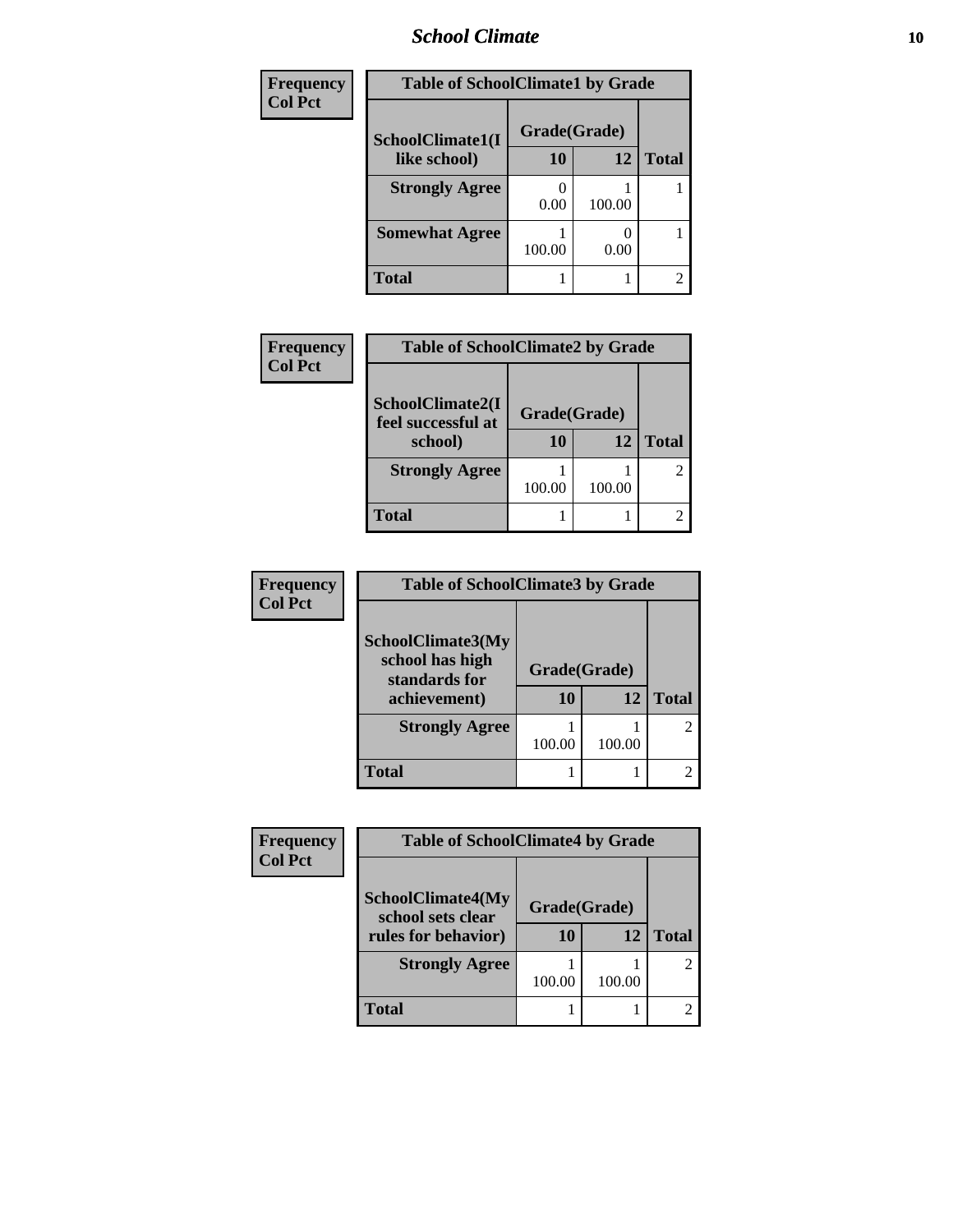### *School Climate* **11**

| Frequency      | <b>Table of SchoolClimate5 by Grade</b>                              |                    |        |                |
|----------------|----------------------------------------------------------------------|--------------------|--------|----------------|
| <b>Col Pct</b> | SchoolClimate5(I<br>know what to do<br>in an emergency<br>at school) | Grade(Grade)<br>10 | 12     | <b>Total</b>   |
|                | <b>Strongly Agree</b>                                                | 100.00             | 100.00 | $\overline{2}$ |
|                | <b>Total</b>                                                         |                    |        | 2              |

| <b>Frequency</b> | <b>Table of SchoolClimate6 by Grade</b> |              |        |              |  |
|------------------|-----------------------------------------|--------------|--------|--------------|--|
| <b>Col Pct</b>   | <b>SchoolClimate6(Teachers</b>          | Grade(Grade) |        |              |  |
|                  | treat me with respect)                  | 10           | 12     | <b>Total</b> |  |
|                  | <b>Strongly Agree</b>                   | 100.00       | 100.00 |              |  |
|                  | Total                                   |              |        |              |  |

| <b>Frequency</b> | <b>Table of SchoolClimate7 by Grade</b>                  |              |        |              |  |
|------------------|----------------------------------------------------------|--------------|--------|--------------|--|
| <b>Col Pct</b>   | <b>SchoolClimate7(Behaviors</b><br>in my class allow the | Grade(Grade) |        |              |  |
|                  | teacher to teach)                                        | 10           | 12     | <b>Total</b> |  |
|                  | <b>Strongly Agree</b>                                    | 0.00         | 100.00 |              |  |
|                  | <b>Somewhat Agree</b>                                    | 100.00       | 0.00   |              |  |
|                  | <b>Total</b>                                             |              |        |              |  |

| Frequency<br><b>Col Pct</b> | <b>Table of SchoolClimate8 by Grade</b>                                              |                    |        |              |
|-----------------------------|--------------------------------------------------------------------------------------|--------------------|--------|--------------|
|                             | <b>SchoolClimate8(Students</b><br>are frequently<br>recognized for good<br>behavior) | Grade(Grade)<br>10 | 12     | <b>Total</b> |
|                             | <b>Somewhat Agree</b>                                                                | 100.00             | 100.00 |              |
|                             | <b>Total</b>                                                                         |                    |        |              |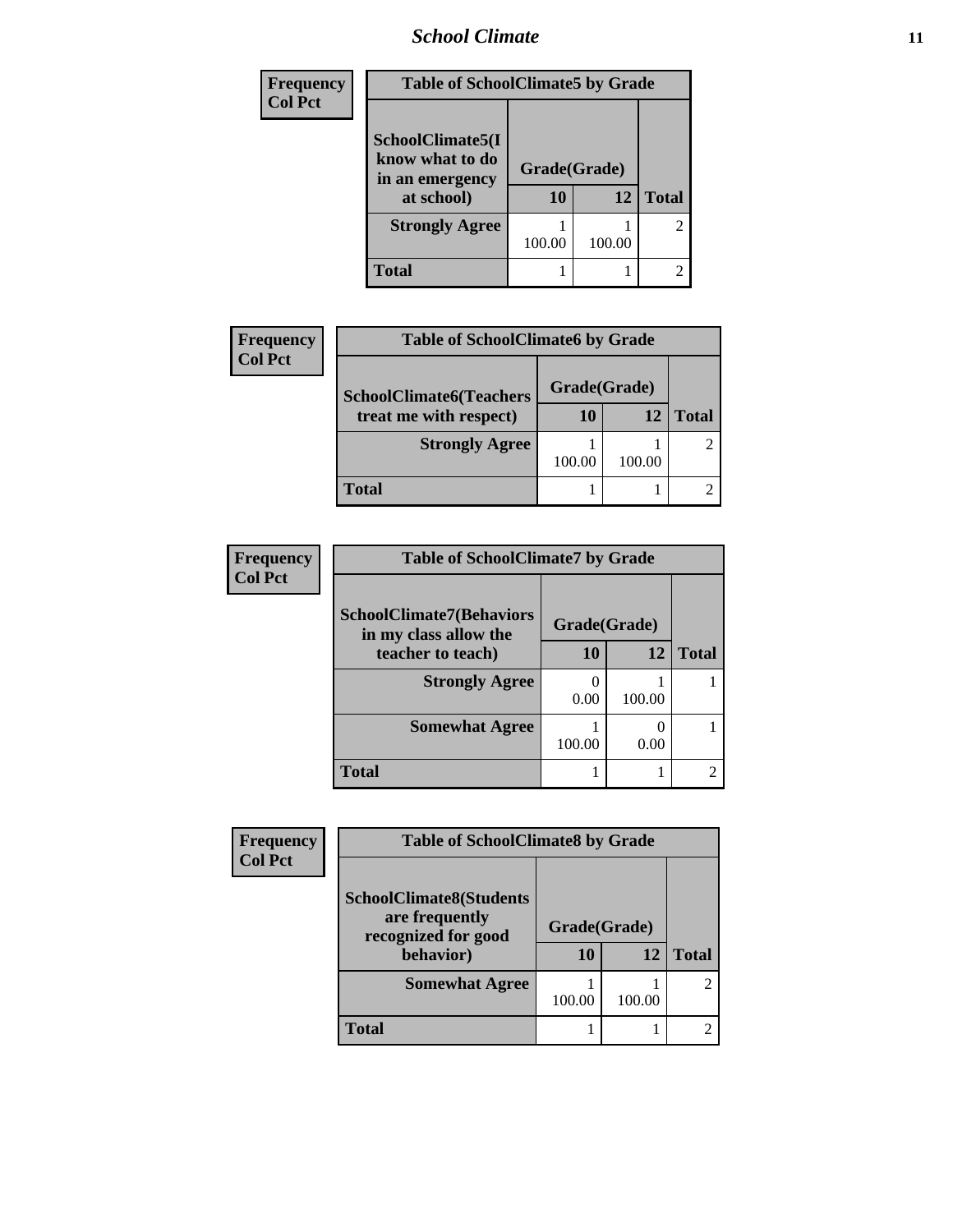#### *School Climate* **12**

| Frequency<br><b>Col Pct</b> | <b>Table of SchoolClimate9 by Grade</b>                                           |                    |        |                |
|-----------------------------|-----------------------------------------------------------------------------------|--------------------|--------|----------------|
|                             | SchoolClimate9(School<br>counselor would be<br>helpful if I needed<br>assistance) | Grade(Grade)<br>10 | 12     | <b>Total</b>   |
|                             | <b>Strongly Agree</b>                                                             | 100.00             | 100.00 | $\overline{2}$ |
|                             | Total                                                                             |                    |        | 2              |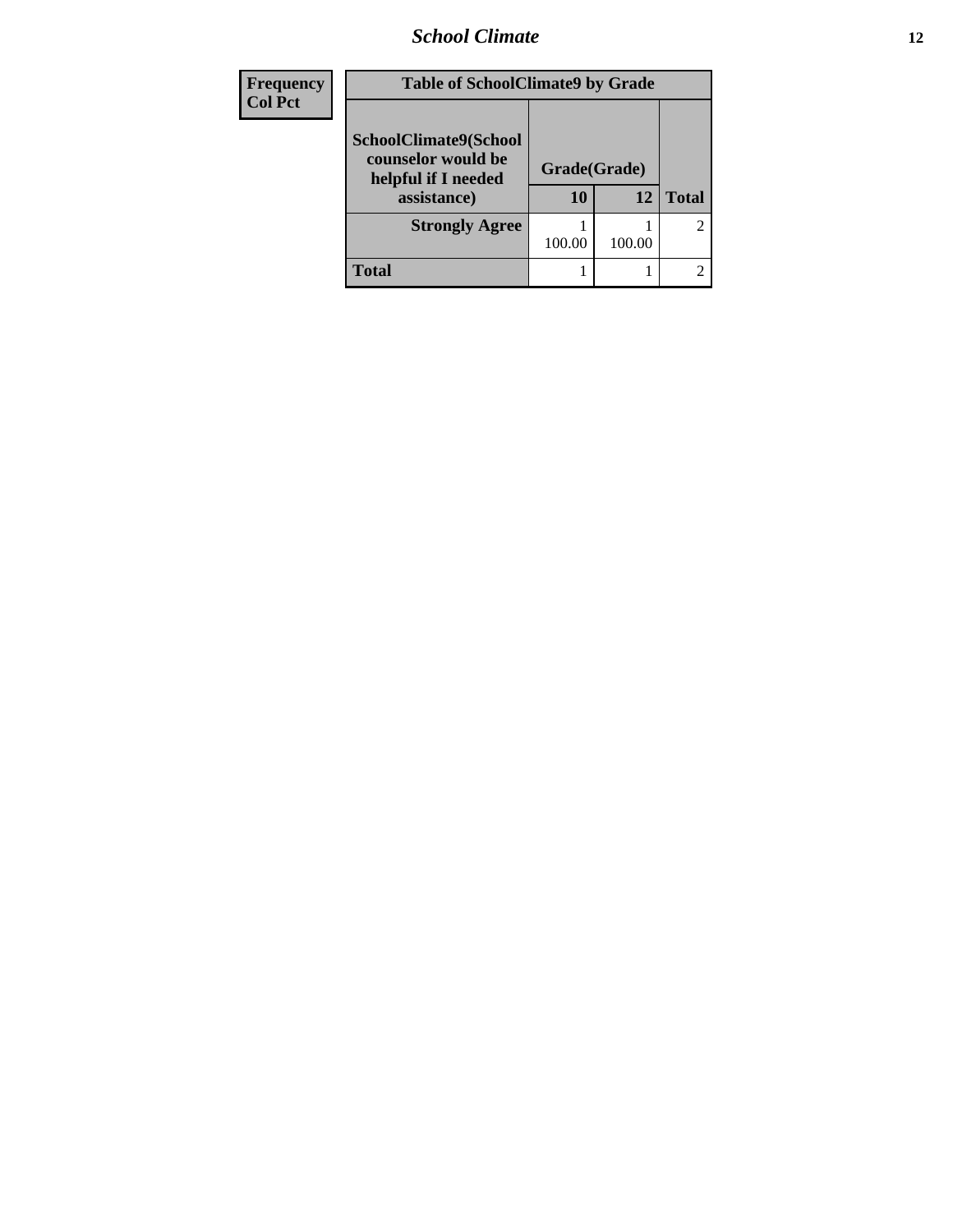#### *Reasons for Dropping Out* **13**

| Frequency<br><b>Col Pct</b> | <b>Table of Dropoutreason by Grade</b>                                   |                           |        |                |
|-----------------------------|--------------------------------------------------------------------------|---------------------------|--------|----------------|
|                             | Dropoutreason(If<br>I dropped out the<br>reason would<br>most likely be) | Grade(Grade)<br><b>10</b> | 12     | <b>Total</b>   |
|                             | Won't Drop out                                                           | 100.00                    | 100.00 | $\overline{2}$ |
|                             | <b>Total</b>                                                             |                           |        |                |

| Frequency<br><b>Col Pct</b> | <b>Table of Dropout by Grade</b>                            |              |        |                |  |
|-----------------------------|-------------------------------------------------------------|--------------|--------|----------------|--|
|                             | Dropout(I<br>have<br>thought<br>about<br>dropping<br>out of | Grade(Grade) |        |                |  |
|                             | school)                                                     | 10           | 12     | <b>Total</b>   |  |
|                             | N <sub>0</sub>                                              | 100.00       | 100.00 | $\overline{2}$ |  |
|                             | <b>Total</b>                                                |              |        | 2              |  |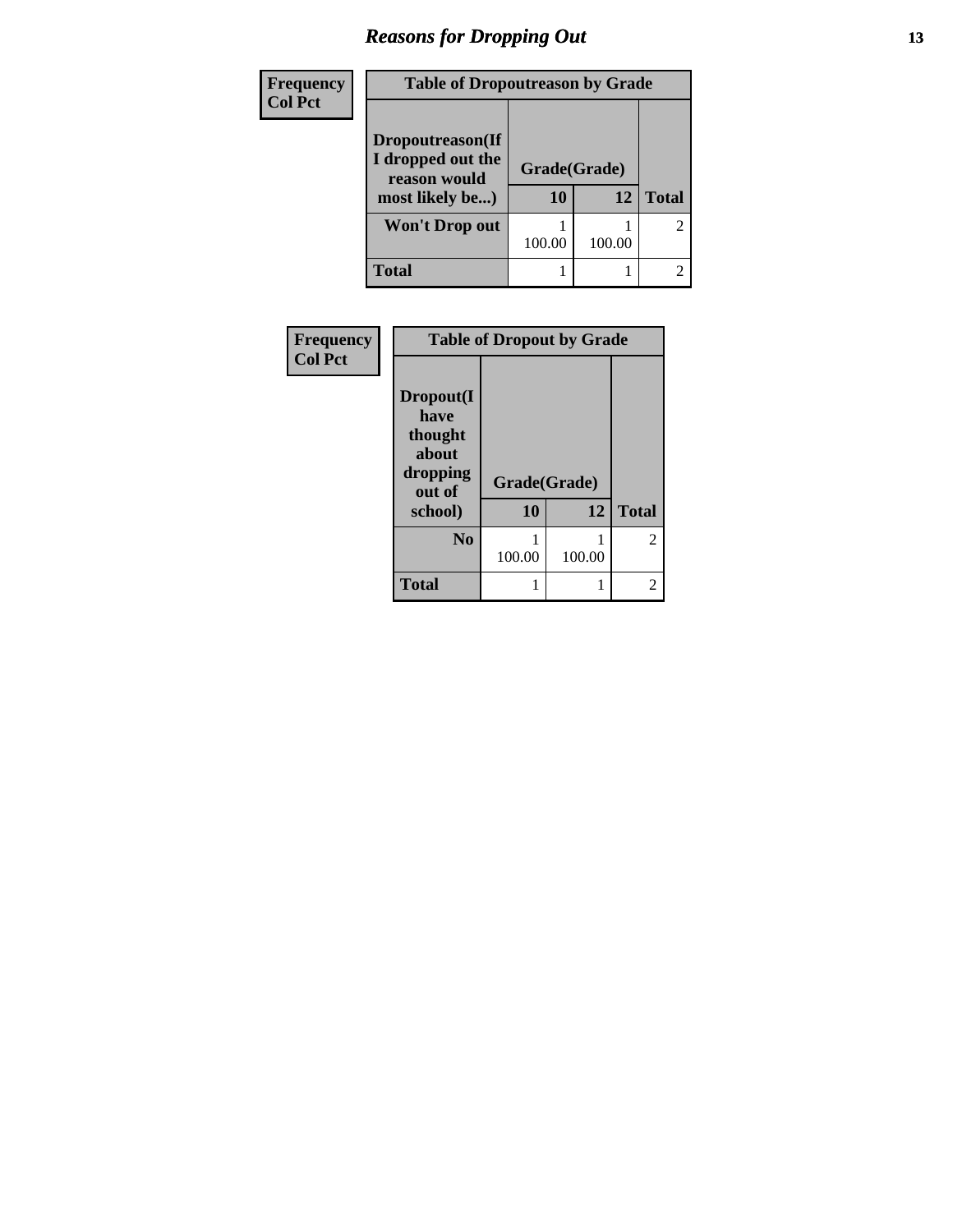# *School Safety* **14**

| Frequency      | <b>Table of Gangself by Grade</b>                                                                |              |        |               |
|----------------|--------------------------------------------------------------------------------------------------|--------------|--------|---------------|
| <b>Col Pct</b> | <b>Gangself</b> (I<br>have<br>participated<br>in illegal<br>gang<br>activities in<br>the past 30 | Grade(Grade) |        |               |
|                | days)                                                                                            | 10           | 12     | <b>Total</b>  |
|                | N <sub>0</sub>                                                                                   | 100.00       | 100.00 | $\mathcal{L}$ |
|                | <b>Total</b>                                                                                     | 1            | 1      |               |

| Frequency      | <b>Table of Gangpeers by Grade</b>                                                                                    |              |        |                |
|----------------|-----------------------------------------------------------------------------------------------------------------------|--------------|--------|----------------|
| <b>Col Pct</b> | <b>Gangpeers</b> (I<br>have friends<br>who have<br>participated<br>in illegal<br>gang<br>activities in<br>the past 30 | Grade(Grade) |        |                |
|                | days)                                                                                                                 | 10           | 12     | <b>Total</b>   |
|                | N <sub>0</sub>                                                                                                        | 100.00       | 100.00 | 2              |
|                | <b>Total</b>                                                                                                          |              | 1      | $\mathfrak{D}$ |

| <b>Frequency</b> | <b>Table of Pickedon by Grade</b>                                                           |                    |        |                |
|------------------|---------------------------------------------------------------------------------------------|--------------------|--------|----------------|
| <b>Col Pct</b>   | <b>Pickedon</b> (I have<br>been picked on or<br>teased at school<br>in the past 30<br>days) | Grade(Grade)<br>10 | 12     | <b>Total</b>   |
|                  | <b>Strongly Disagree</b>                                                                    | 100.00             | 100.00 | $\overline{c}$ |
|                  | <b>Total</b>                                                                                |                    |        | $\mathfrak{D}$ |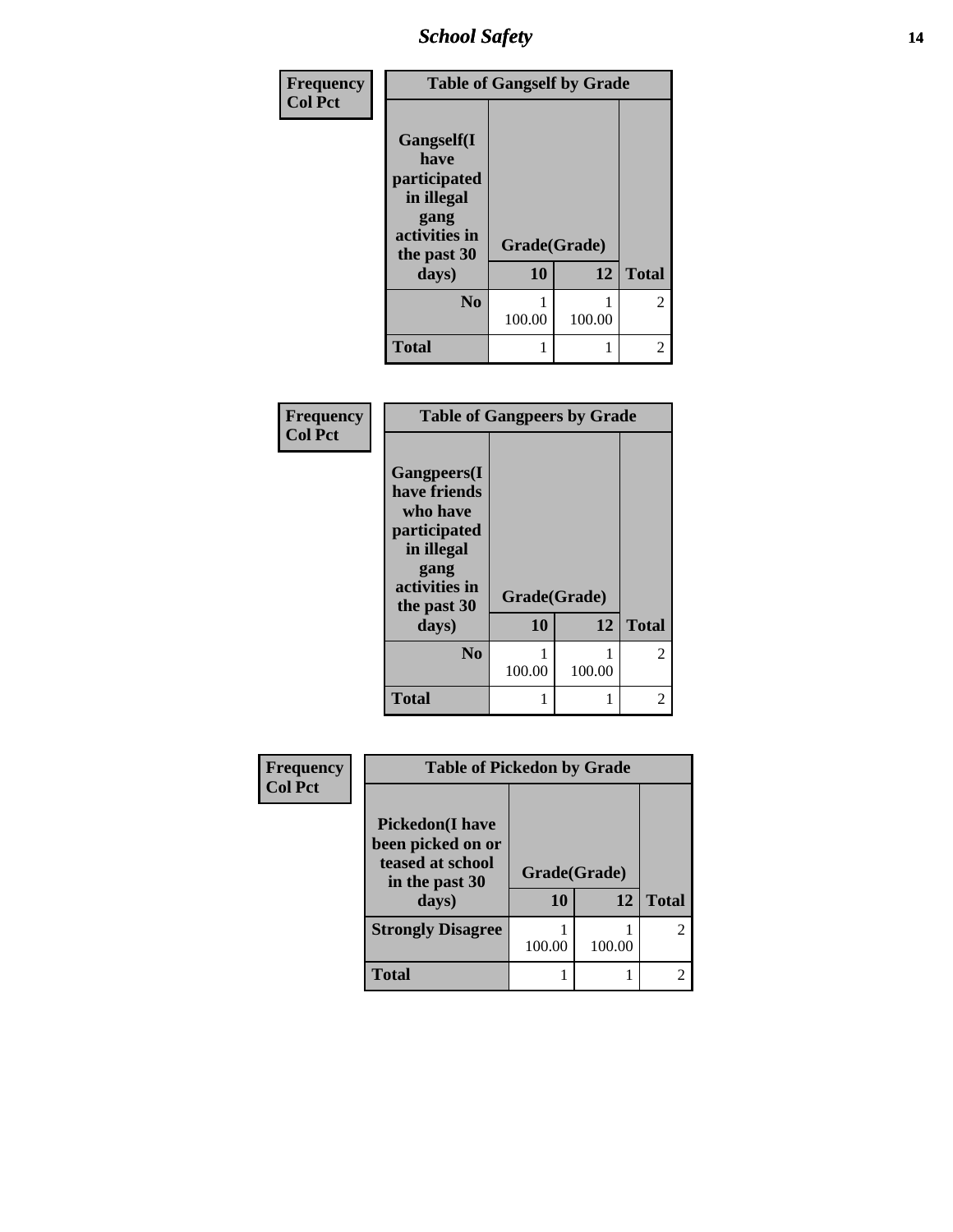*School Safety* **15**

| <b>Frequency</b> | <b>Table of Safeschool by Grade</b>        |              |        |              |
|------------------|--------------------------------------------|--------------|--------|--------------|
| <b>Col Pct</b>   | Safeschool(School<br>is a place at which I | Grade(Grade) |        |              |
|                  | feel safe)                                 | 10           | 12     | <b>Total</b> |
|                  | <b>Somewhat Agree</b>                      | 0.00         | 100.00 |              |
|                  | <b>Somewhat Disagree</b>                   | 100.00       | 0.00   |              |
|                  | <b>Total</b>                               |              |        | C            |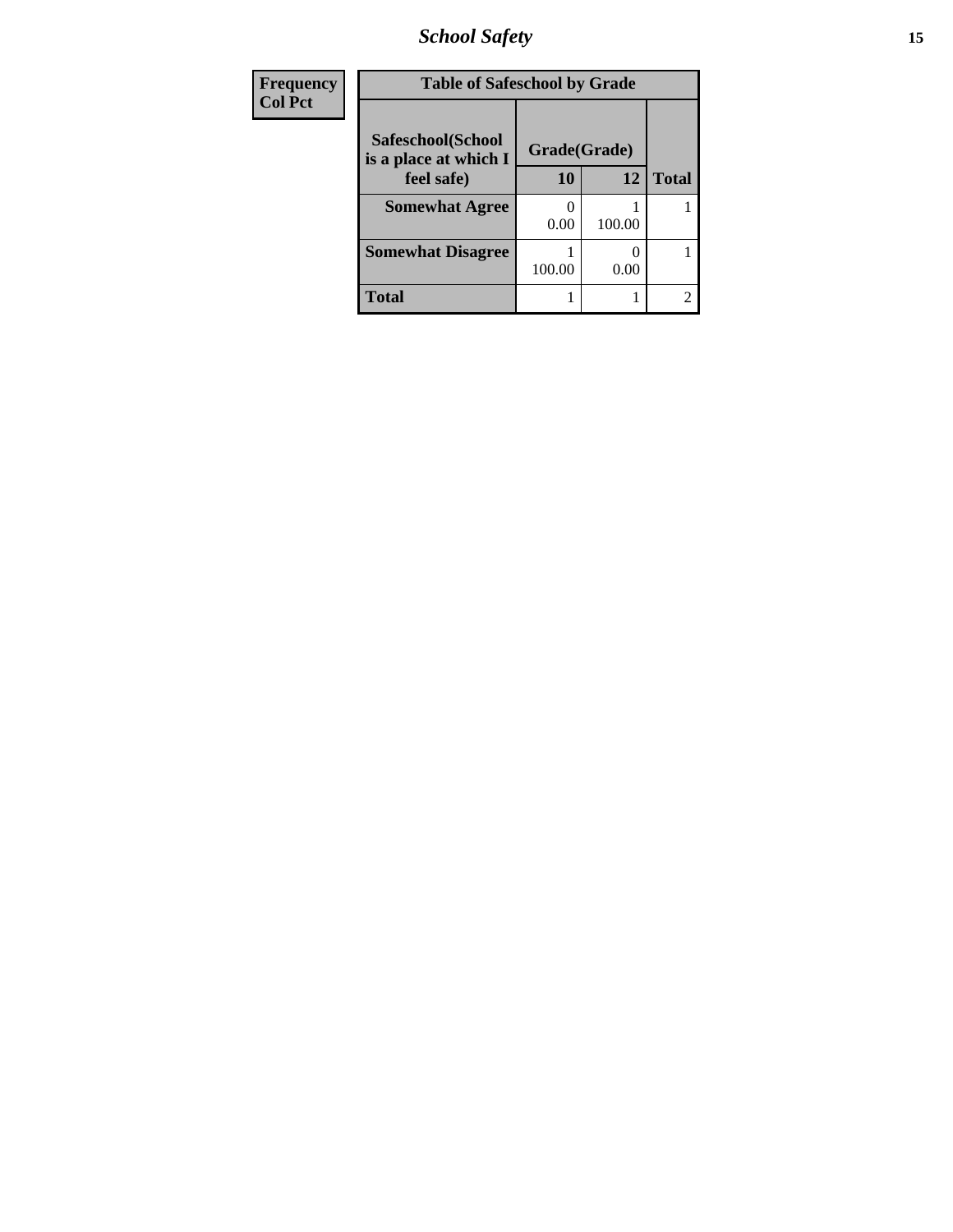*School Safety* **16**

| Frequency      | <b>Table of Grade by Bullied</b>                                                             |                            |                   |                |
|----------------|----------------------------------------------------------------------------------------------|----------------------------|-------------------|----------------|
| <b>Row Pct</b> | <b>Bullied(I)</b><br>have been<br>bullied by<br>other<br>students in<br>the past 30<br>days) |                            |                   |                |
|                | Grade(Grade)                                                                                 | $\mathbf 0$<br><b>Days</b> | All<br>30<br>days | <b>Total</b>   |
|                | 10                                                                                           | 0<br>0.00                  | 100.00            |                |
|                | 12                                                                                           | 100.00                     | 0<br>0.00         | 1              |
|                | <b>Total</b>                                                                                 | 1                          | 1                 | $\overline{2}$ |

| Frequency      | <b>Table of Grade by Bulliedothers</b> |                                                                   |                       |                             |
|----------------|----------------------------------------|-------------------------------------------------------------------|-----------------------|-----------------------------|
| <b>Row Pct</b> |                                        | <b>Bulliedothers</b> (I<br>bullied others in<br>the past 30 days) |                       |                             |
|                | Grade(Grade)                           | 0 Days                                                            | <b>All 30</b><br>days | <b>Total</b>                |
|                | 10                                     | $\mathbf{0}$<br>0.00                                              | 100.00                |                             |
|                | 12                                     | 100.00                                                            | 0.00                  |                             |
|                | <b>Total</b>                           |                                                                   |                       | $\mathcal{D}_{\mathcal{A}}$ |

| Frequency      | <b>Table of Grade by Weaponschool</b> |                                                                                    |              |
|----------------|---------------------------------------|------------------------------------------------------------------------------------|--------------|
| <b>Row Pct</b> |                                       | <b>Weaponschool</b> (I<br>brought a<br>weapon to<br>school in the<br>past 30 days) |              |
|                | Grade(Grade)                          | 0 Days                                                                             | <b>Total</b> |
|                | 10                                    | 100.00                                                                             |              |
|                | 12                                    | 100.00                                                                             |              |
|                | <b>Total</b>                          | 2                                                                                  | 2            |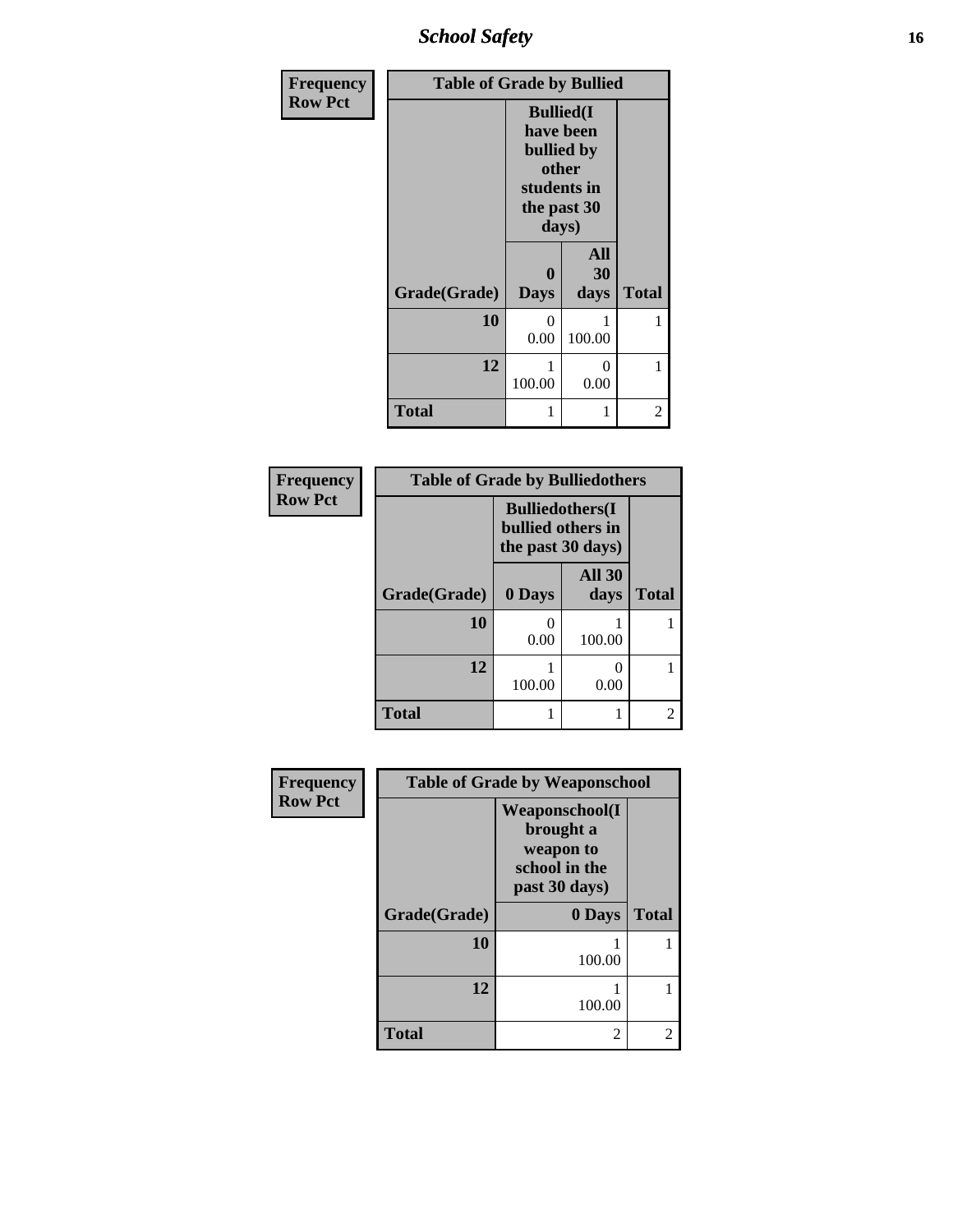*School Safety* **17**

| Frequency      |              | <b>Table of Grade by Absentunsafe</b>                                                       |                             |
|----------------|--------------|---------------------------------------------------------------------------------------------|-----------------------------|
| <b>Row Pct</b> |              | Absentunsafe(I<br>have missed<br>school because<br>I felt unsafe in<br>the past 30<br>days) |                             |
|                | Grade(Grade) | 0 Days                                                                                      | <b>Total</b>                |
|                | 10           | 100.00                                                                                      |                             |
|                | 12           | 100.00                                                                                      |                             |
|                | <b>Total</b> | 2                                                                                           | $\mathcal{D}_{\mathcal{L}}$ |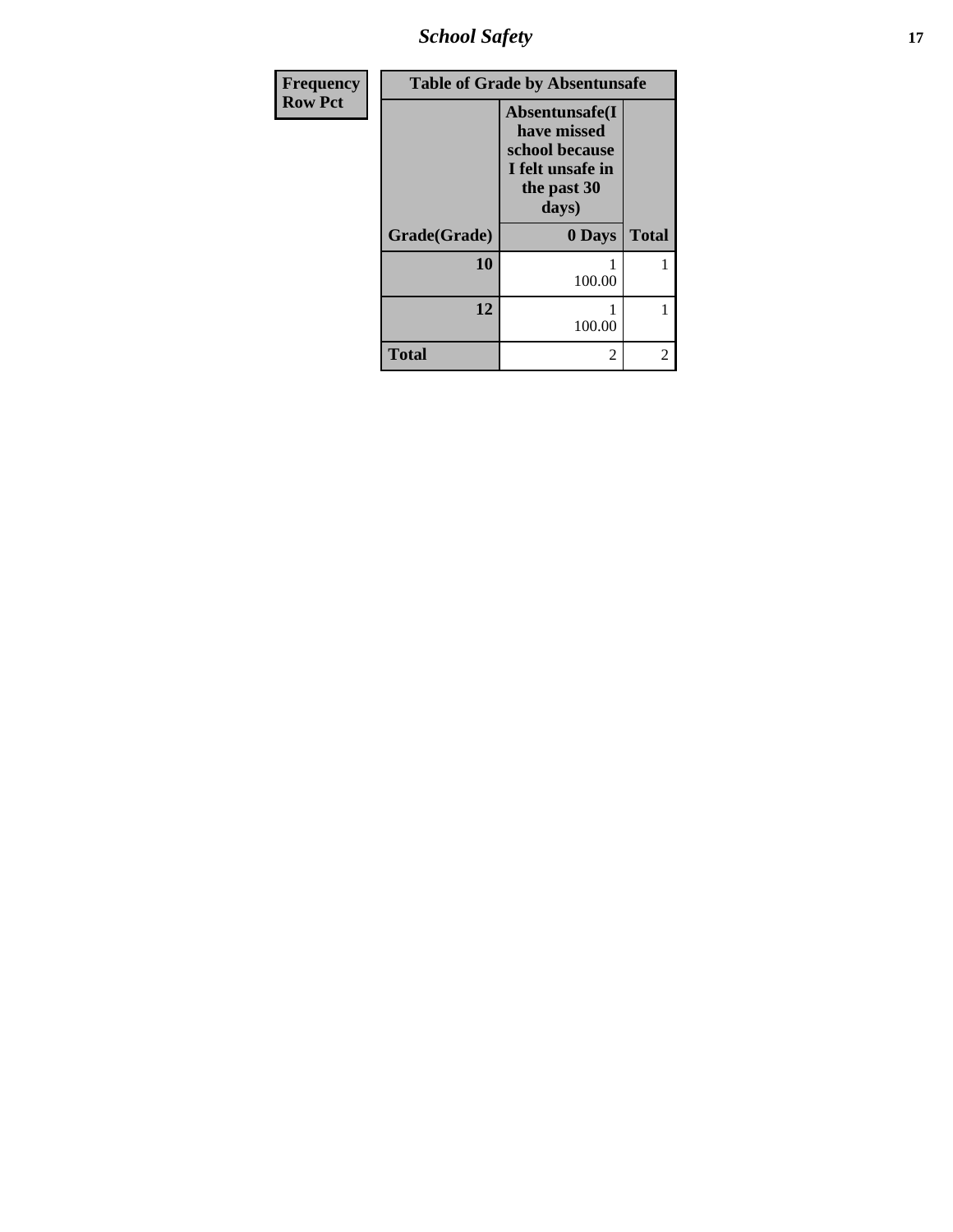# *Drug Use During Last 30 Days* **18**

| <b>Frequency</b> | <b>Table of Grade by Alcohol</b> |                                          |              |
|------------------|----------------------------------|------------------------------------------|--------------|
| <b>Row Pct</b>   |                                  | Alcohol(Alcohol<br>use,<br>past 30 days) |              |
|                  | Grade(Grade)                     | Did not use                              | <b>Total</b> |
|                  | 10                               | 100.00                                   |              |
|                  | 12                               | 100.00                                   |              |
|                  | <b>Total</b>                     | 2                                        | 2            |

| Frequency      | <b>Table of Grade by Cigarettes</b> |                                                            |              |
|----------------|-------------------------------------|------------------------------------------------------------|--------------|
| <b>Row Pct</b> |                                     | <b>Cigarettes(Smoking</b><br>tobacco use,<br>past 30 days) |              |
|                | Grade(Grade)                        | Did not use                                                | <b>Total</b> |
|                | 10                                  | 100.00                                                     |              |
|                | 12                                  | 100.00                                                     |              |
|                | <b>Total</b>                        | 2                                                          |              |

| <b>Frequency</b> | <b>Table of Grade by Smokeless</b> |                                                            |              |
|------------------|------------------------------------|------------------------------------------------------------|--------------|
| <b>Row Pct</b>   |                                    | <b>Smokeless</b> (Chewing<br>tobacco use,<br>past 30 days) |              |
|                  | Grade(Grade)                       | Did not use                                                | <b>Total</b> |
|                  | 10                                 | 100.00                                                     |              |
|                  | 12                                 | 100.00                                                     |              |
|                  | <b>Total</b>                       | 2                                                          | 2            |

| Frequency      | <b>Table of Grade by Marijuana</b> |                                            |              |
|----------------|------------------------------------|--------------------------------------------|--------------|
| <b>Row Pct</b> |                                    | Marijuana (Marijuana<br>use, past 30 days) |              |
|                | Grade(Grade)                       | Did not use                                | <b>Total</b> |
|                | 10                                 | 100.00                                     |              |
|                | 12                                 | 100.00                                     |              |
|                | <b>Total</b>                       | 2                                          |              |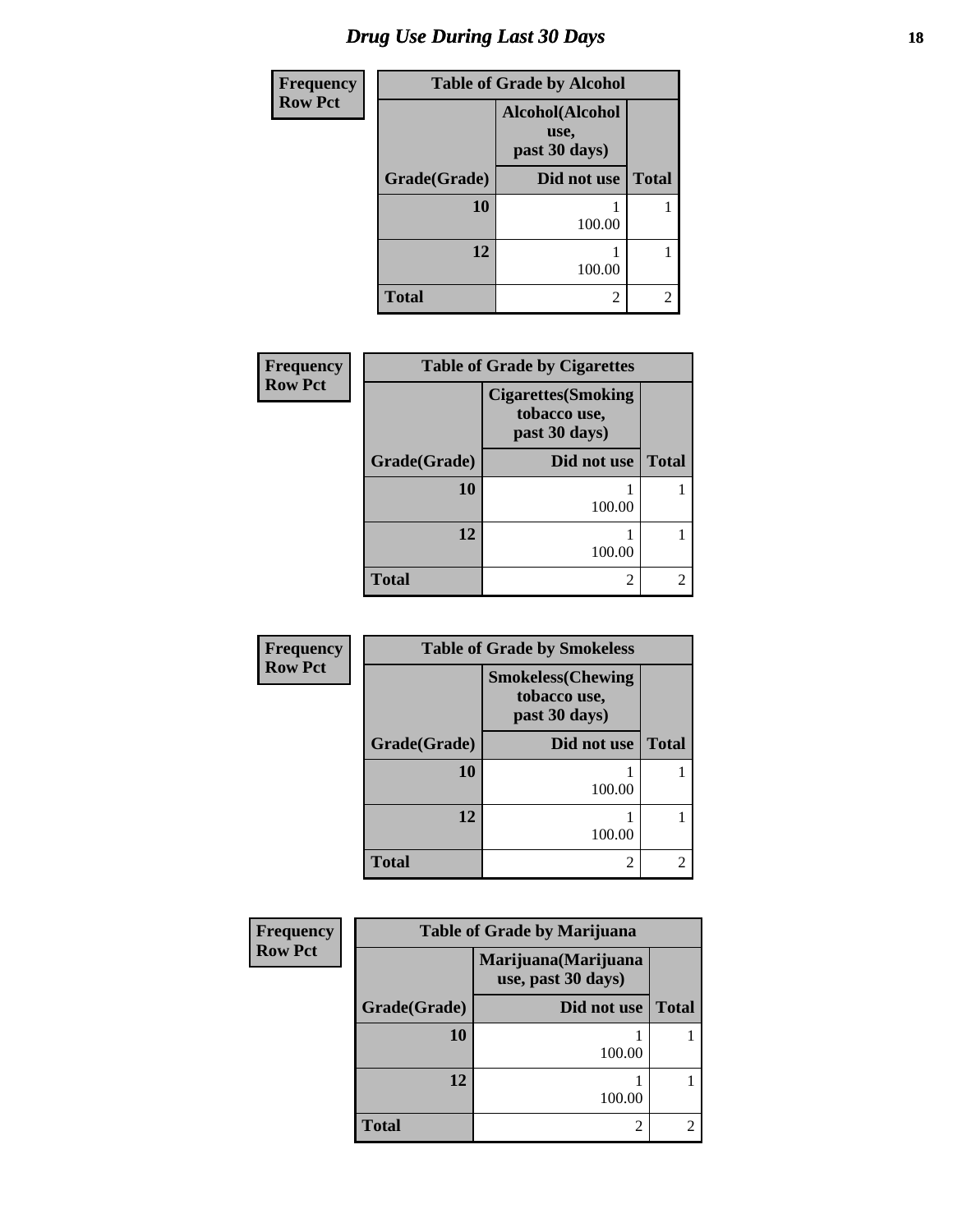| <b>Frequency</b> | <b>Table of Grade by Cocaine</b> |                                                  |                |
|------------------|----------------------------------|--------------------------------------------------|----------------|
| <b>Row Pct</b>   |                                  | <b>Cocaine</b> (Cocaine<br>use,<br>past 30 days) |                |
|                  | Grade(Grade)                     | Did not use                                      | <b>Total</b>   |
|                  | 10                               | 100.00                                           |                |
|                  | 12                               | 100.00                                           |                |
|                  | <b>Total</b>                     | 2                                                | $\overline{c}$ |

| Frequency      | <b>Table of Grade by Inhalants</b> |                                                  |              |
|----------------|------------------------------------|--------------------------------------------------|--------------|
| <b>Row Pct</b> |                                    | <b>Inhalants</b> (Inhalant<br>use, past 30 days) |              |
|                | Grade(Grade)                       | Did not use                                      | <b>Total</b> |
|                | 10                                 | 100.00                                           |              |
|                | 12                                 | 100.00                                           |              |
|                | <b>Total</b>                       | 2                                                |              |

| Frequency      | <b>Table of Grade by Steroids</b> |                                                   |              |
|----------------|-----------------------------------|---------------------------------------------------|--------------|
| <b>Row Pct</b> |                                   | <b>Steroids</b> (Steroid<br>use,<br>past 30 days) |              |
|                | Grade(Grade)                      | Did not use                                       | <b>Total</b> |
|                | 10                                | 100.00                                            |              |
|                | 12                                | 100.00                                            |              |
|                | <b>Total</b>                      | 2                                                 | 2            |

| Frequency      | <b>Table of Grade by Ecstasy</b> |                                                  |              |
|----------------|----------------------------------|--------------------------------------------------|--------------|
| <b>Row Pct</b> |                                  | <b>Ecstasy</b> (Ecstasy<br>use,<br>past 30 days) |              |
|                | Grade(Grade)                     | Did not use                                      | <b>Total</b> |
|                | 10                               | 100.00                                           |              |
|                | 12                               | 100.00                                           |              |
|                | <b>Total</b>                     | 2                                                |              |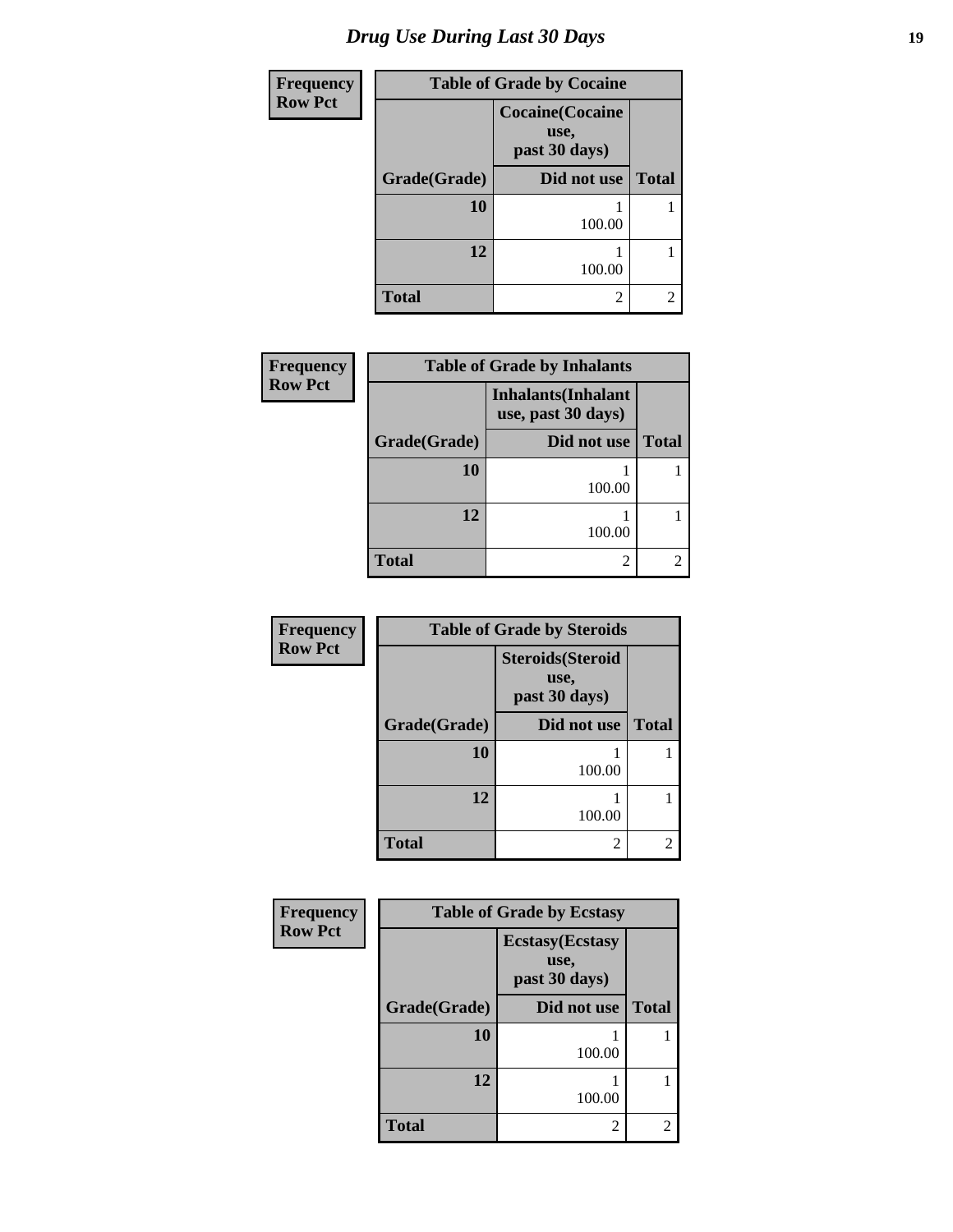# *Drug Use During Last 30 Days* 20

| <b>Frequency</b> | <b>Table of Grade by Meth</b> |                                                    |              |
|------------------|-------------------------------|----------------------------------------------------|--------------|
| <b>Row Pct</b>   |                               | <b>Meth</b> (Methamphetamine<br>use, past 30 days) |              |
|                  | Grade(Grade)                  | Did not use                                        | <b>Total</b> |
|                  | 10                            | 100.00                                             |              |
|                  | 12                            | 100.00                                             |              |
|                  | <b>Total</b>                  | 2                                                  | 2            |

| <b>Frequency</b> | <b>Table of Grade by Hallucinogens</b> |                                                   |              |  |
|------------------|----------------------------------------|---------------------------------------------------|--------------|--|
| <b>Row Pct</b>   |                                        | Hallucinogens (Hallucinogen<br>use, past 30 days) |              |  |
|                  | Grade(Grade)                           | Did not use                                       | <b>Total</b> |  |
|                  | 10                                     | 100.00                                            |              |  |
|                  | 12                                     | 100.00                                            |              |  |
|                  | <b>Total</b>                           | ി                                                 |              |  |

| <b>Frequency</b> | <b>Table of Grade by Prescription</b>                                             |             |              |  |
|------------------|-----------------------------------------------------------------------------------|-------------|--------------|--|
| <b>Row Pct</b>   | <b>Prescription</b> (Prescription<br>drugs not prescribed to<br>me, past 30 days) |             |              |  |
|                  | Grade(Grade)                                                                      | Did not use | <b>Total</b> |  |
|                  | 10                                                                                | 100.00      |              |  |
|                  | 12                                                                                | 100.00      |              |  |
|                  | <b>Total</b>                                                                      | 2           |              |  |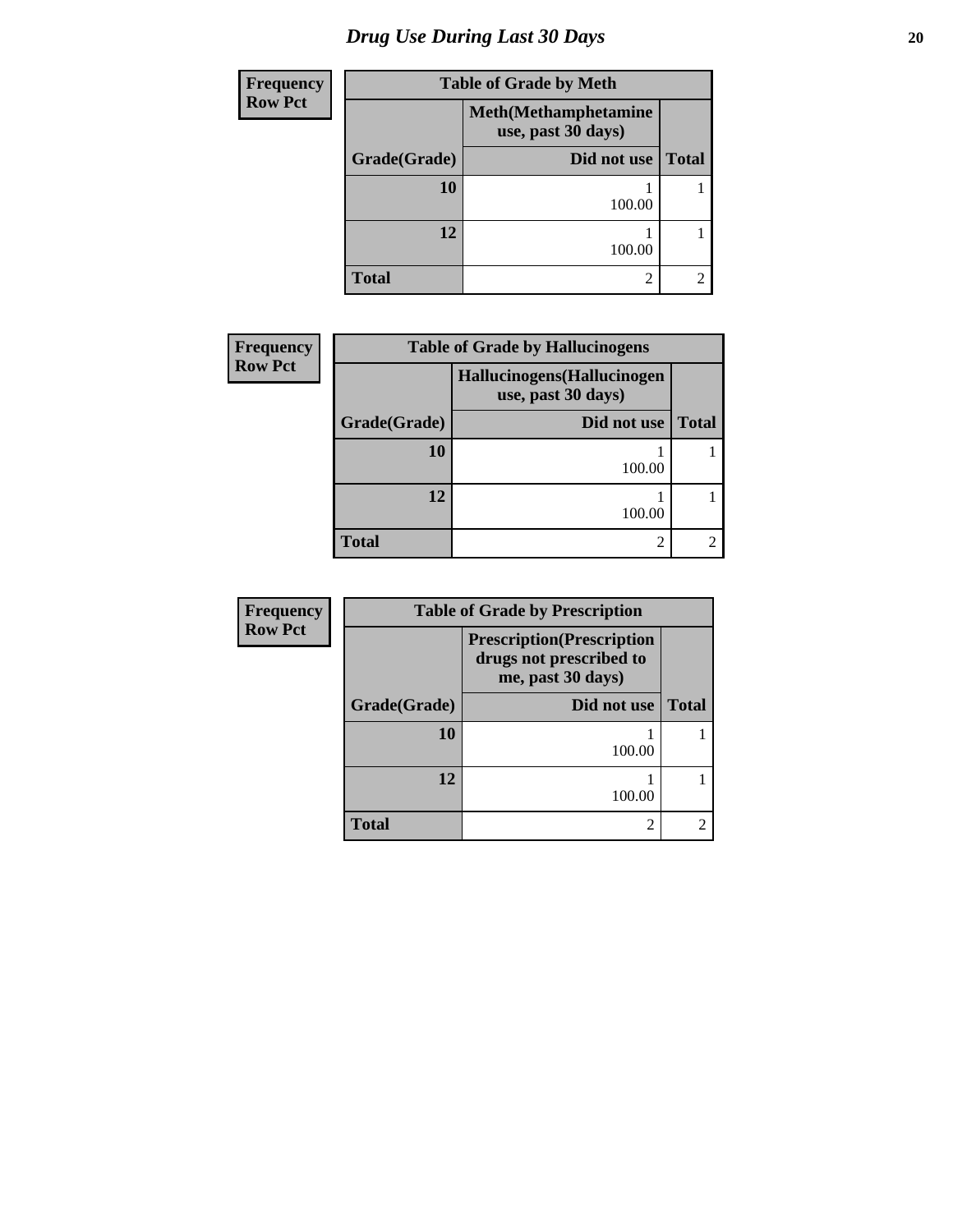### *How Easy Is It to Get the Following* **21**

| <b>Frequency</b> | <b>Table of Alcoholease by Grade</b> |        |              |                |
|------------------|--------------------------------------|--------|--------------|----------------|
| <b>Col Pct</b>   | Alcoholease(It is                    |        | Grade(Grade) |                |
|                  | easy to get alcohol)                 | 10     | 12           | <b>Total</b>   |
|                  | <b>Somewhat Disagree</b>             | 100.00 | 0.00         |                |
|                  | <b>Strongly Disagree</b>             | 0.00   | 100.00       |                |
|                  | <b>Total</b>                         |        |              | $\overline{2}$ |

| Frequency      | <b>Table of Cigarettesease by Grade</b> |              |        |              |  |
|----------------|-----------------------------------------|--------------|--------|--------------|--|
| <b>Col Pct</b> | Cigarettesease(It)                      | Grade(Grade) |        |              |  |
|                | is easy to get<br>smoking tobacco)      | 10           | 12     | <b>Total</b> |  |
|                | <b>Strongly Agree</b>                   | 100.00       | 0.00   |              |  |
|                | <b>Strongly Disagree</b>                | 0.00         | 100.00 |              |  |
|                | <b>Total</b>                            |              |        |              |  |

| Frequency      | <b>Table of Smokelessease by Grade</b>                             |        |        |              |  |
|----------------|--------------------------------------------------------------------|--------|--------|--------------|--|
| <b>Col Pct</b> | <b>Smokelessease</b> (It is<br>Grade(Grade)<br>easy to get chewing |        |        |              |  |
|                | tobacco)                                                           | 10     | 12     | <b>Total</b> |  |
|                | <b>Somewhat Disagree</b>                                           | 100.00 | 0.00   |              |  |
|                | <b>Strongly Disagree</b>                                           | 0.00   | 100.00 |              |  |
|                | <b>Total</b>                                                       |        |        | 2            |  |

| Frequency      | <b>Table of Marijuanaease by Grade</b> |              |        |              |  |
|----------------|----------------------------------------|--------------|--------|--------------|--|
| <b>Col Pct</b> | Marijuanaease(It<br>is easy to get     | Grade(Grade) |        |              |  |
|                | marijuana)                             | 10           | 12     | <b>Total</b> |  |
|                | <b>Strongly Agree</b>                  | 100.00       | 0.00   |              |  |
|                | <b>Strongly Disagree</b>               | 0.00         | 100.00 |              |  |
|                | <b>Total</b>                           |              |        | 2            |  |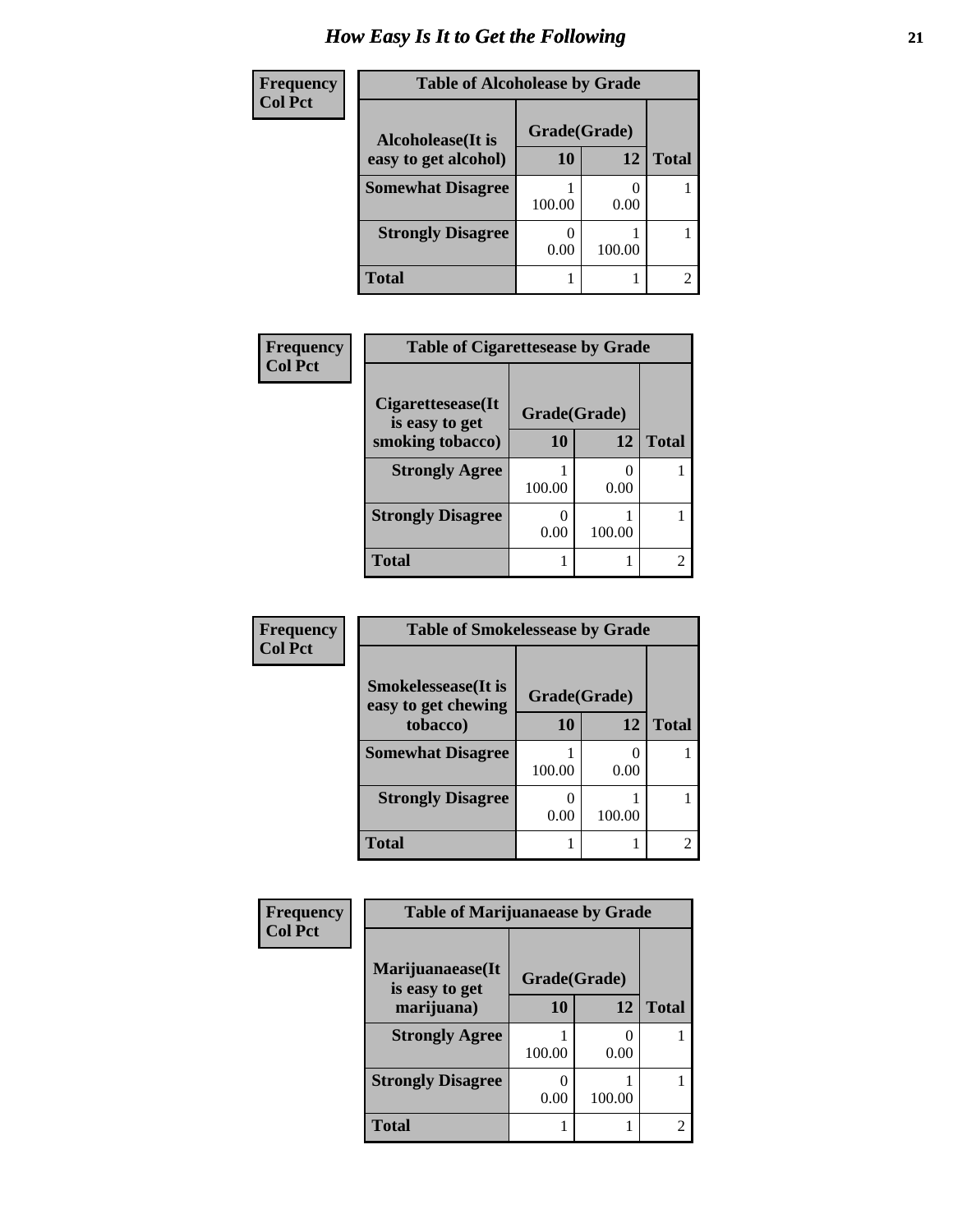### *How Easy Is It to Get the Following* **22**

| <b>Frequency</b> | <b>Table of Cocaineease by Grade</b>      |        |        |                |  |
|------------------|-------------------------------------------|--------|--------|----------------|--|
| <b>Col Pct</b>   | Grade(Grade)<br><b>Cocaineease</b> (It is |        |        |                |  |
|                  | easy to get cocaine)                      | 10     | 12     | <b>Total</b>   |  |
|                  | <b>Somewhat Disagree</b>                  | 100.00 | 0.00   |                |  |
|                  | <b>Strongly Disagree</b>                  | 0.00   | 100.00 |                |  |
|                  | <b>Total</b>                              |        |        | $\mathfrak{D}$ |  |

| Frequency      | <b>Table of Inhalantsease by Grade</b> |              |        |              |
|----------------|----------------------------------------|--------------|--------|--------------|
| <b>Col Pct</b> | Inhalantsease (It is<br>easy to get    | Grade(Grade) |        |              |
|                | inhalants)                             | 10           | 12     | <b>Total</b> |
|                | <b>Somewhat Disagree</b>               | 100.00       | 0.00   |              |
|                | <b>Strongly Disagree</b>               | 0.00         | 100.00 |              |
|                | <b>Total</b>                           |              |        |              |

| Frequency      | <b>Table of Steroidsease by Grade</b> |              |        |              |
|----------------|---------------------------------------|--------------|--------|--------------|
| <b>Col Pct</b> | Steroidsease(It is                    | Grade(Grade) |        |              |
|                | easy to get steroids)                 | 10           | 12     | <b>Total</b> |
|                | <b>Somewhat Disagree</b>              | 100.00       | 0.00   |              |
|                | <b>Strongly Disagree</b>              | 0.00         | 100.00 |              |
|                | <b>Total</b>                          |              |        |              |

| Frequency      | <b>Table of Ecstasyease by Grade</b>      |        |        |              |  |
|----------------|-------------------------------------------|--------|--------|--------------|--|
| <b>Col Pct</b> | Grade(Grade)<br><b>Ecstasyease</b> (It is |        |        |              |  |
|                | easy to get ecstasy)                      | 10     | 12     | <b>Total</b> |  |
|                | <b>Somewhat Disagree</b>                  | 100.00 | 0.00   |              |  |
|                | <b>Strongly Disagree</b>                  | 0.00   | 100.00 |              |  |
|                | Total                                     |        |        | ി            |  |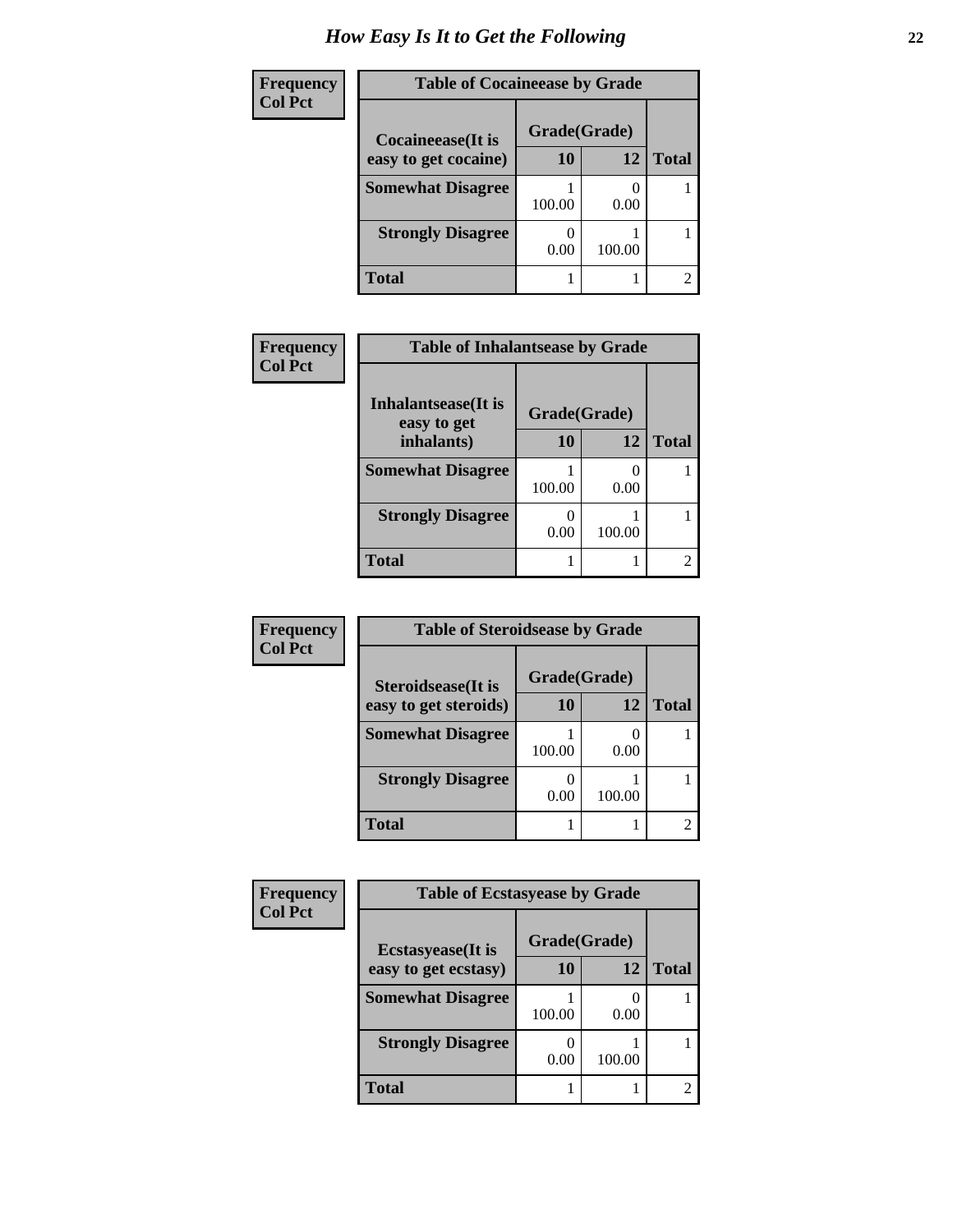### *How Easy Is It to Get the Following* **23**

| Frequency |
|-----------|
| Col Pct   |

| <b>Table of Methease by Grade</b>     |                          |        |   |  |  |  |  |
|---------------------------------------|--------------------------|--------|---|--|--|--|--|
| <b>Methease</b> (It is easy<br>to get | Grade(Grade)<br>10<br>12 |        |   |  |  |  |  |
| methamphetamines)                     |                          |        |   |  |  |  |  |
| <b>Somewhat Disagree</b>              | 100.00                   | 0.00   |   |  |  |  |  |
| <b>Strongly Disagree</b>              | 0.00                     | 100.00 |   |  |  |  |  |
| <b>Total</b>                          |                          |        | 2 |  |  |  |  |

| Frequency      | <b>Table of Hallucinogensease by Grade</b> |              |        |                             |  |  |
|----------------|--------------------------------------------|--------------|--------|-----------------------------|--|--|
| <b>Col Pct</b> |                                            |              |        |                             |  |  |
|                | Hallucinogensease(It<br>is easy to get     | Grade(Grade) |        |                             |  |  |
|                | hallucinogens)                             | 10           | 12     | <b>Total</b>                |  |  |
|                | <b>Somewhat Disagree</b>                   | 100.00       | 0.00   |                             |  |  |
|                | <b>Strongly Disagree</b>                   | 0.00         | 100.00 |                             |  |  |
|                | <b>Total</b>                               |              |        | $\mathcal{D}_{\mathcal{L}}$ |  |  |
|                |                                            |              |        |                             |  |  |

| Frequency      | <b>Table of Prescriptionease by Grade</b>                 |              |                           |                |
|----------------|-----------------------------------------------------------|--------------|---------------------------|----------------|
| <b>Col Pct</b> | <b>Prescriptionease</b> (It                               |              |                           |                |
|                | is easy to get<br>prescription drugs<br>not prescribed to | Grade(Grade) |                           |                |
|                | me)                                                       | <b>10</b>    | 12                        | <b>Total</b>   |
|                | <b>Somewhat Disagree</b>                                  | 100.00       | $\mathbf{\Omega}$<br>0.00 |                |
|                | <b>Strongly Disagree</b>                                  | ∩<br>0.00    | 100.00                    |                |
|                | <b>Total</b>                                              |              |                           | $\mathfrak{D}$ |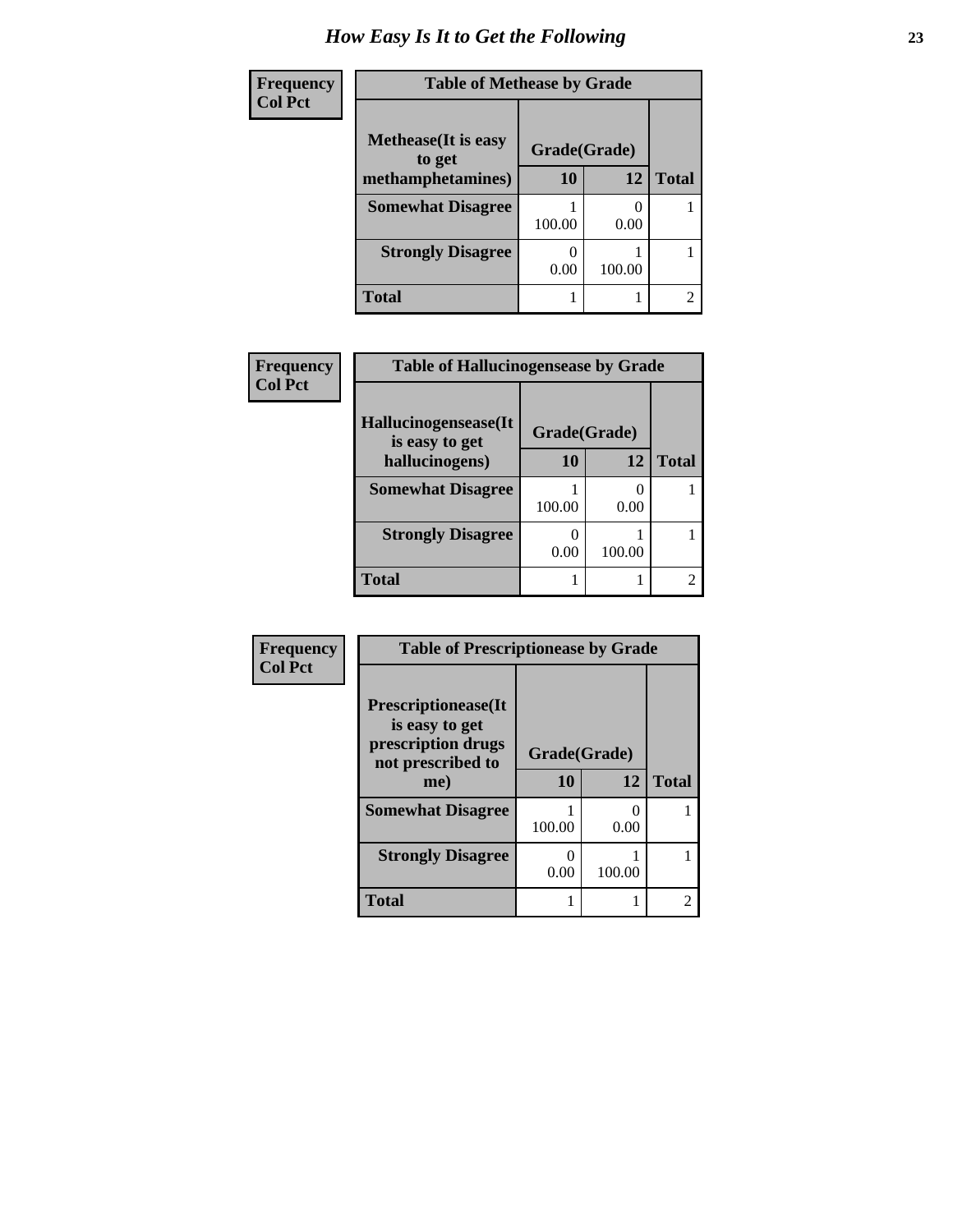#### *Age at Onset of Use* **24** *Results for "Age at Onset of Use" questions exclude students who said they did not use that substance*

**R** 

| Frequency      | <b>Table of Grade by Alcoholinit</b> |                                                             |              |  |  |
|----------------|--------------------------------------|-------------------------------------------------------------|--------------|--|--|
| <b>Row Pct</b> |                                      | Alcoholinit(I<br>started<br>using<br>alcohol<br>when I was) |              |  |  |
|                | Grade(Grade)                         | 13                                                          | <b>Total</b> |  |  |
|                | 10                                   | 0                                                           | 0            |  |  |
|                |                                      |                                                             |              |  |  |
|                | 12                                   | 100.00                                                      |              |  |  |
|                | <b>Total</b>                         |                                                             |              |  |  |
|                |                                      | <b>Frequency Missing = 1</b>                                |              |  |  |

*For Grade \* Cigarettesinit all data are missing since all the levels of variable Cigarettesinit are missing.*

*For Grade \* Smokelessinit all data are missing since all the levels of variable Smokelessinit are missing.*

*For Grade \* Marijuanainit all data are missing since all the levels of variable Marijuanainit are missing.*

*For Grade \* Cocaineinit all data are missing since all the levels of variable Cocaineinit are missing.*

*For Grade \* Inhalantsinit all data are missing since all the levels of variable Inhalantsinit are missing.*

*For Grade \* Steroidsinit all data are missing since all the levels of variable Steroidsinit are missing.*

*For Grade \* Ecstasyinit all data are missing since all the levels of variable Ecstasyinit are missing.*

*For Grade \* Methinit all data are missing since all the levels of variable Methinit are missing.*

*For Grade \* Hallucinogensinit all data are missing since all the levels of variable Hallucinogensinit are missing.*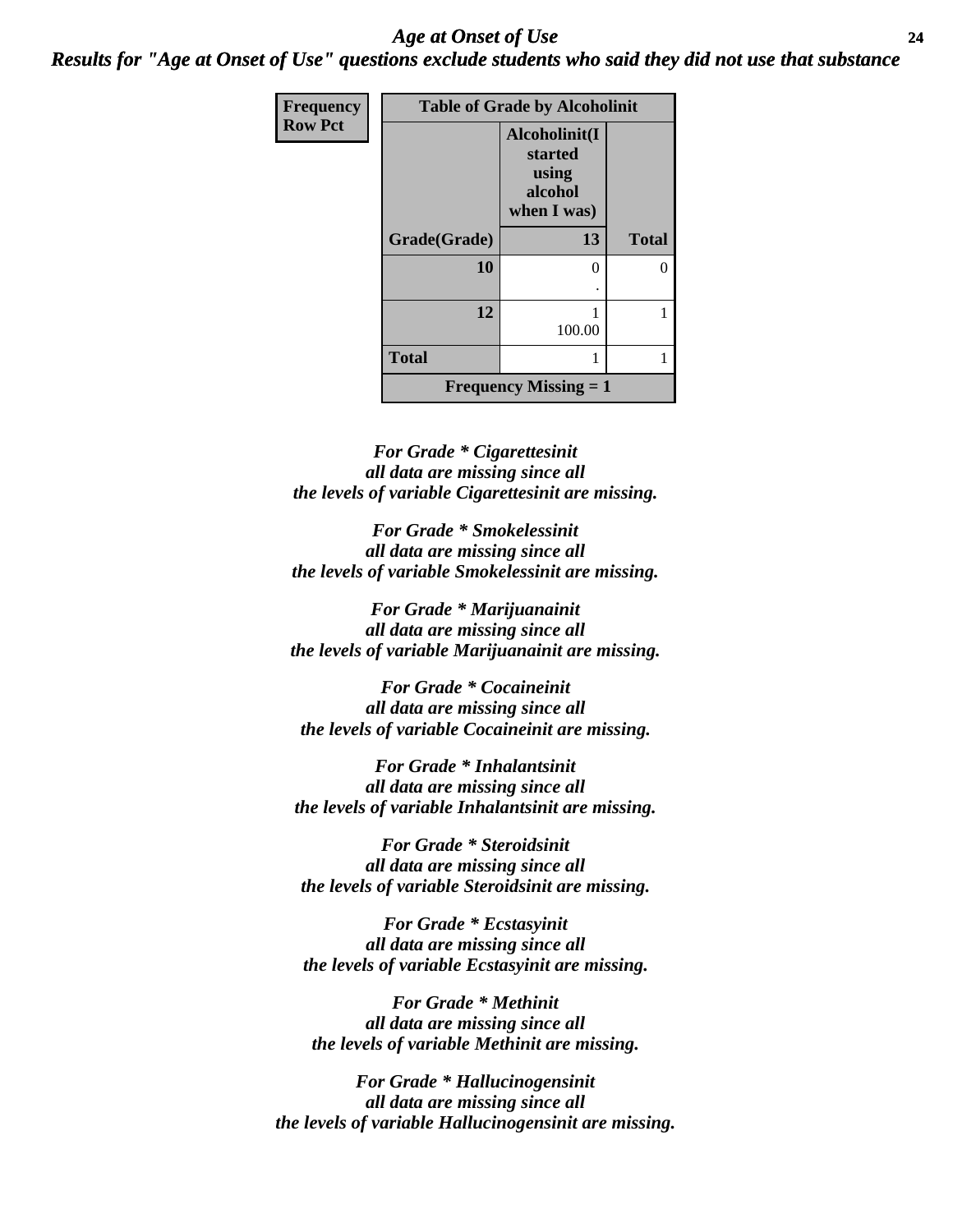*Age at Onset of Use* **25** *Results for "Age at Onset of Use" questions exclude students who said they did not use that substance*

> *For Grade \* Prescriptioninit all data are missing since all the levels of variable Prescriptioninit are missing.*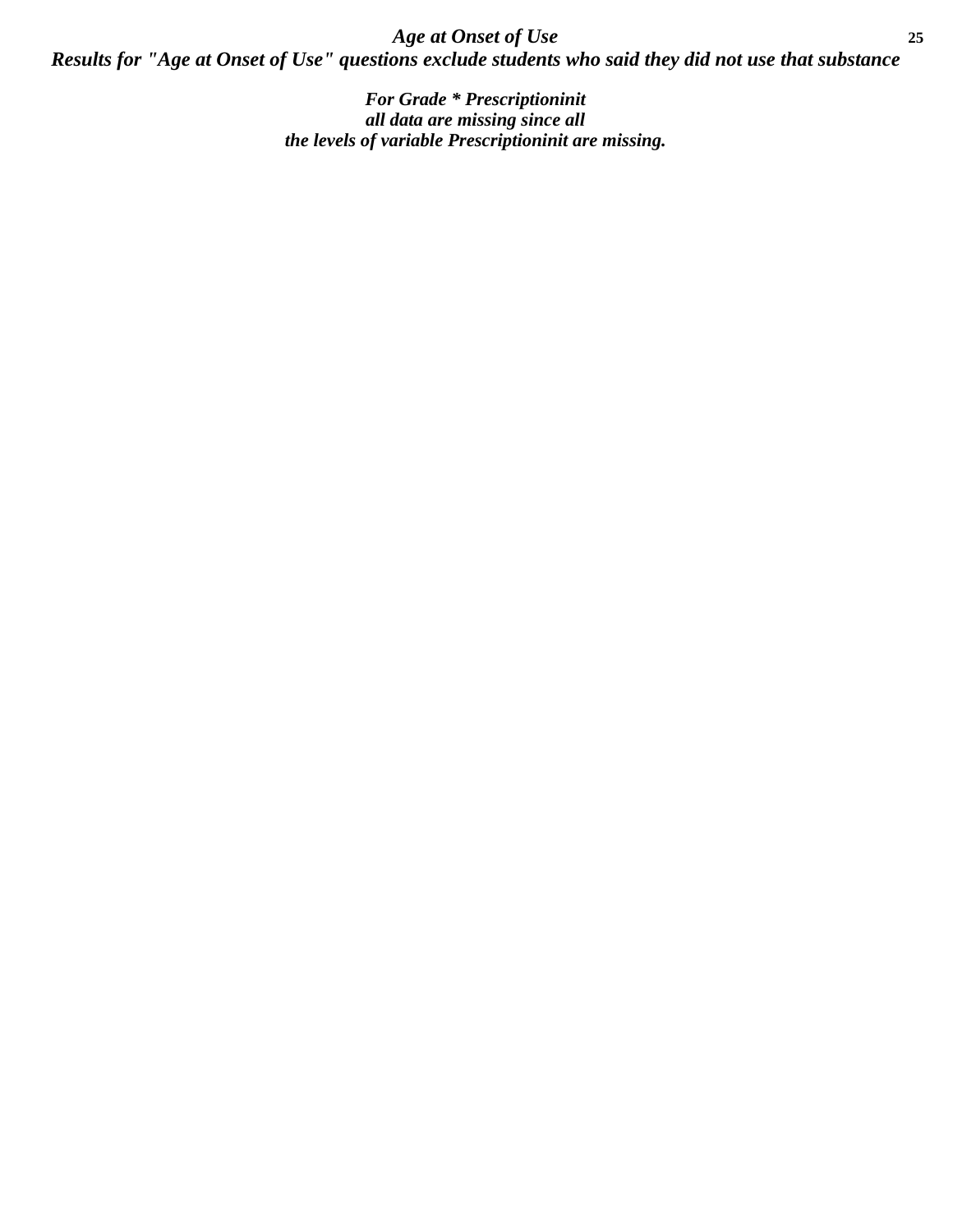### *Perception of Harmfulness* **26**

| Frequency      | <b>Table of Alcoholharm by Grade</b> |              |        |              |
|----------------|--------------------------------------|--------------|--------|--------------|
| <b>Col Pct</b> | Alcoholharm(I<br>think alcohol is    | Grade(Grade) |        |              |
|                | harmful)                             | 10           | 12     | <b>Total</b> |
|                | <b>Strongly Agree</b>                | 100.00       | 0.00   |              |
|                | <b>Somewhat Disagree</b>             | 0.00         | 100.00 |              |
|                | <b>Total</b>                         |              |        | 2            |

| <b>Frequency</b> | <b>Table of Cigarettesharm by Grade</b>                     |                    |        |                |
|------------------|-------------------------------------------------------------|--------------------|--------|----------------|
| <b>Col Pct</b>   | Cigarettesharm(I<br>think smoking<br>tobacco is<br>harmful) | Grade(Grade)<br>10 | 12     | <b>Total</b>   |
|                  | <b>Strongly Agree</b>                                       | 100.00             | 100.00 | $\overline{2}$ |
|                  | <b>Total</b>                                                |                    |        |                |

| <b>Frequency</b> | <b>Table of Smokelessharm by Grade</b>                     |                           |        |              |
|------------------|------------------------------------------------------------|---------------------------|--------|--------------|
| <b>Col Pct</b>   | Smokelessharm(I<br>think chewing<br>tobacco is<br>harmful) | Grade(Grade)<br><b>10</b> | 12     | <b>Total</b> |
|                  | <b>Strongly Agree</b>                                      | 100.00                    | 100.00 |              |
|                  | <b>Total</b>                                               |                           |        |              |

| Frequency      | <b>Table of Marijuanaharm by Grade</b> |              |        |              |
|----------------|----------------------------------------|--------------|--------|--------------|
| <b>Col Pct</b> |                                        |              |        |              |
|                | Marijuanaharm(I<br>think marijuana     | Grade(Grade) |        |              |
|                | is harmful)                            | 10           | 12     | <b>Total</b> |
|                | <b>Strongly Agree</b>                  | 100.00       | 100.00 |              |
|                | <b>Total</b>                           |              |        |              |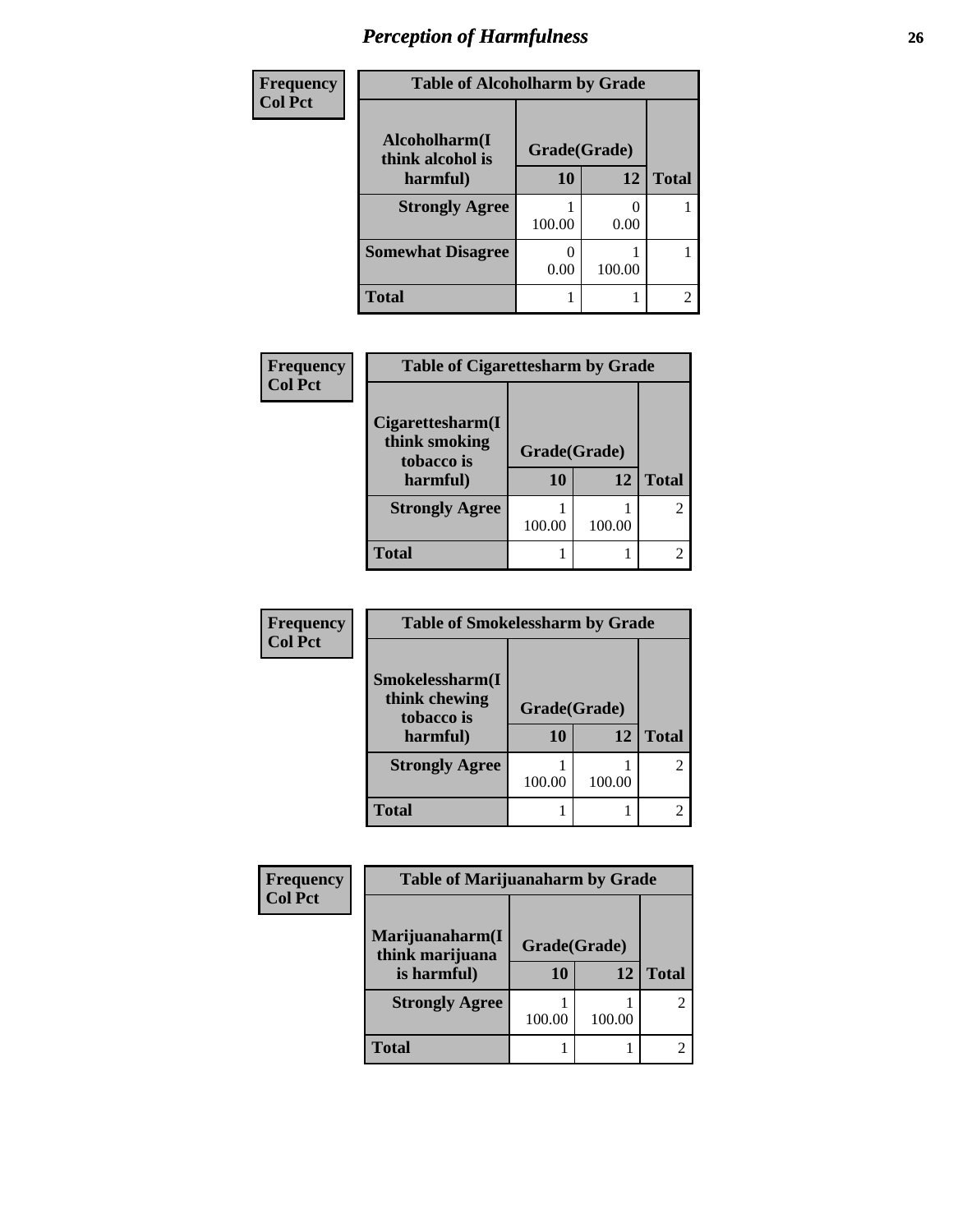# *Perception of Harmfulness* **27**

| Frequency<br><b>Col Pct</b> | <b>Table of Cocaineharm by Grade</b> |                               |        |              |  |
|-----------------------------|--------------------------------------|-------------------------------|--------|--------------|--|
|                             | Cocaineharm(I                        | Grade(Grade)<br>think cocaine |        |              |  |
|                             | is harmful)                          | 10                            | 12     | <b>Total</b> |  |
|                             | <b>Strongly Agree</b>                | 100.00                        | 100.00 | 2            |  |
|                             | <b>Total</b>                         |                               |        |              |  |

| <b>Frequency</b> | <b>Table of Inhalantsharm by Grade</b> |              |        |              |  |  |
|------------------|----------------------------------------|--------------|--------|--------------|--|--|
| <b>Col Pct</b>   |                                        |              |        |              |  |  |
|                  | Inhalantsharm(I<br>think inhalants     | Grade(Grade) |        |              |  |  |
|                  | are harmful)                           | 10           | 12     | <b>Total</b> |  |  |
|                  | <b>Strongly Agree</b>                  | 100.00       | 100.00 |              |  |  |
|                  | <b>Total</b>                           |              |        |              |  |  |

| Frequency      | <b>Table of Steroidsharm by Grade</b>            |           |        |                |
|----------------|--------------------------------------------------|-----------|--------|----------------|
| <b>Col Pct</b> |                                                  |           |        |                |
|                | Steroidsharm(I<br>Grade(Grade)<br>think steroids |           |        |                |
|                | are harmful)                                     | <b>10</b> | 12     | <b>Total</b>   |
|                | <b>Strongly Agree</b>                            | 100.00    | 100.00 | 2              |
|                | <b>Total</b>                                     |           |        | $\mathfrak{D}$ |

| Frequency      | <b>Table of Ecstasyharm by Grade</b> |              |        |              |  |  |
|----------------|--------------------------------------|--------------|--------|--------------|--|--|
| <b>Col Pct</b> |                                      |              |        |              |  |  |
|                | Ecstasyharm(I<br>think ecstasy is    | Grade(Grade) |        |              |  |  |
|                | harmful)                             | <b>10</b>    | 12     | <b>Total</b> |  |  |
|                | <b>Strongly Agree</b>                | 100.00       | 100.00 |              |  |  |
|                | <b>Total</b>                         |              |        |              |  |  |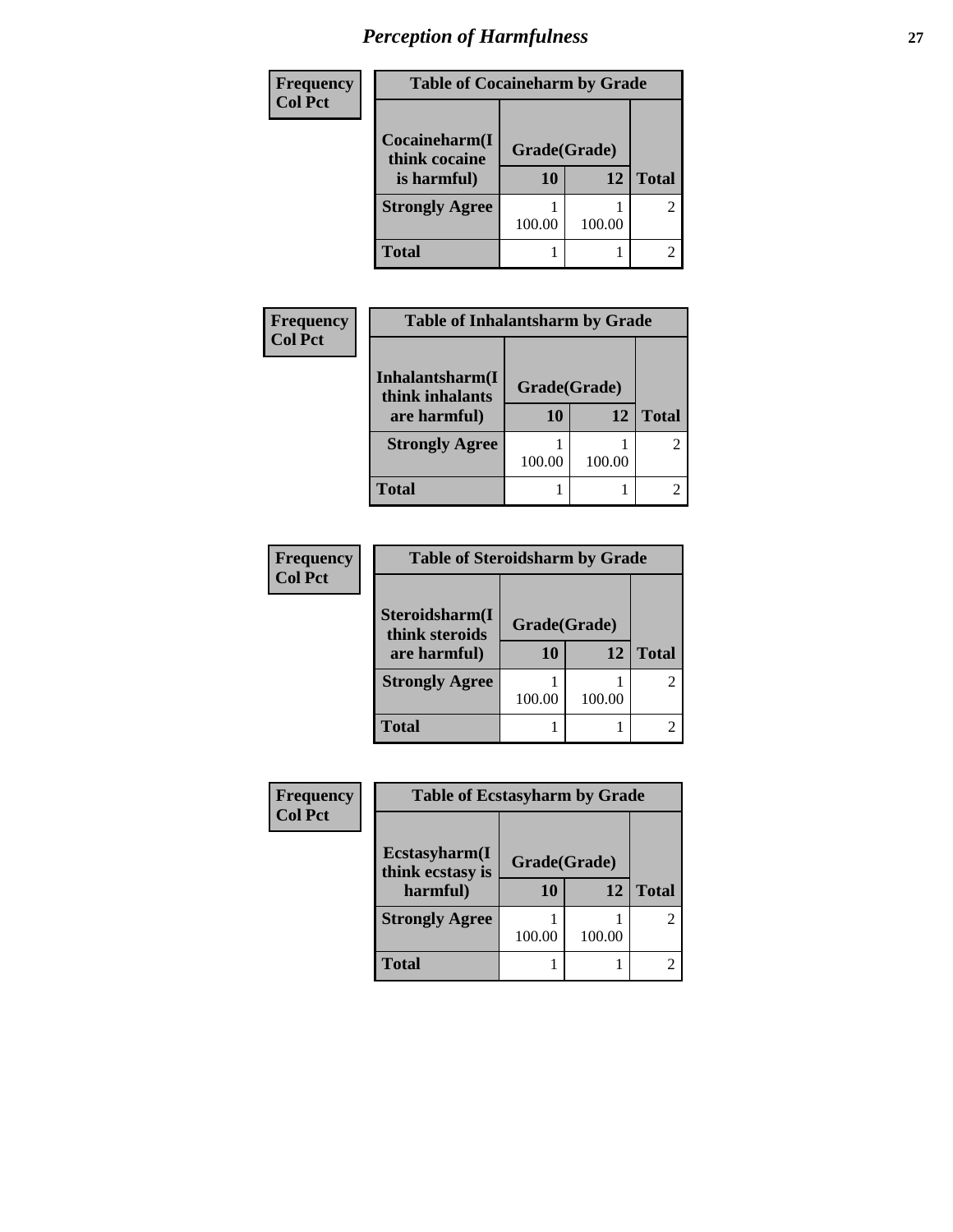# *Perception of Harmfulness* **28**

| <b>Frequency</b> | <b>Table of Methharm by Grade</b> |              |        |                |
|------------------|-----------------------------------|--------------|--------|----------------|
| <b>Col Pct</b>   | <b>Methharm(I think</b>           |              |        |                |
|                  | methamphetamines                  | Grade(Grade) |        |                |
|                  | are harmful)                      | 10           | 12     | <b>Total</b>   |
|                  | <b>Strongly Agree</b>             |              |        | $\overline{c}$ |
|                  |                                   | 100.00       | 100.00 |                |
|                  | <b>Total</b>                      |              |        | 2              |

| <b>Frequency</b>                    | <b>Table of Hallucinogensharm by Grade</b> |              |              |  |  |
|-------------------------------------|--------------------------------------------|--------------|--------------|--|--|
| <b>Col Pct</b>                      | Hallucinogensharm(I                        | Grade(Grade) |              |  |  |
| think hallucinogens<br>are harmful) | 10                                         | 12           | <b>Total</b> |  |  |
|                                     | <b>Strongly Agree</b>                      | 100.00       | 100.00       |  |  |
|                                     | <b>Total</b>                               |              |              |  |  |

| Frequency      | <b>Table of Prescriptionharm by Grade</b>                                                         |                    |        |                             |
|----------------|---------------------------------------------------------------------------------------------------|--------------------|--------|-----------------------------|
| <b>Col Pct</b> | <b>Prescriptionharm(I)</b><br>think prescription<br>drugs not<br>prescribed to me<br>are harmful) | Grade(Grade)<br>10 | 12     | <b>Total</b>                |
|                | <b>Strongly Agree</b>                                                                             | 100.00             | 100.00 | $\mathcal{D}_{\mathcal{L}}$ |
|                | <b>Total</b>                                                                                      |                    |        | $\mathfrak{D}$              |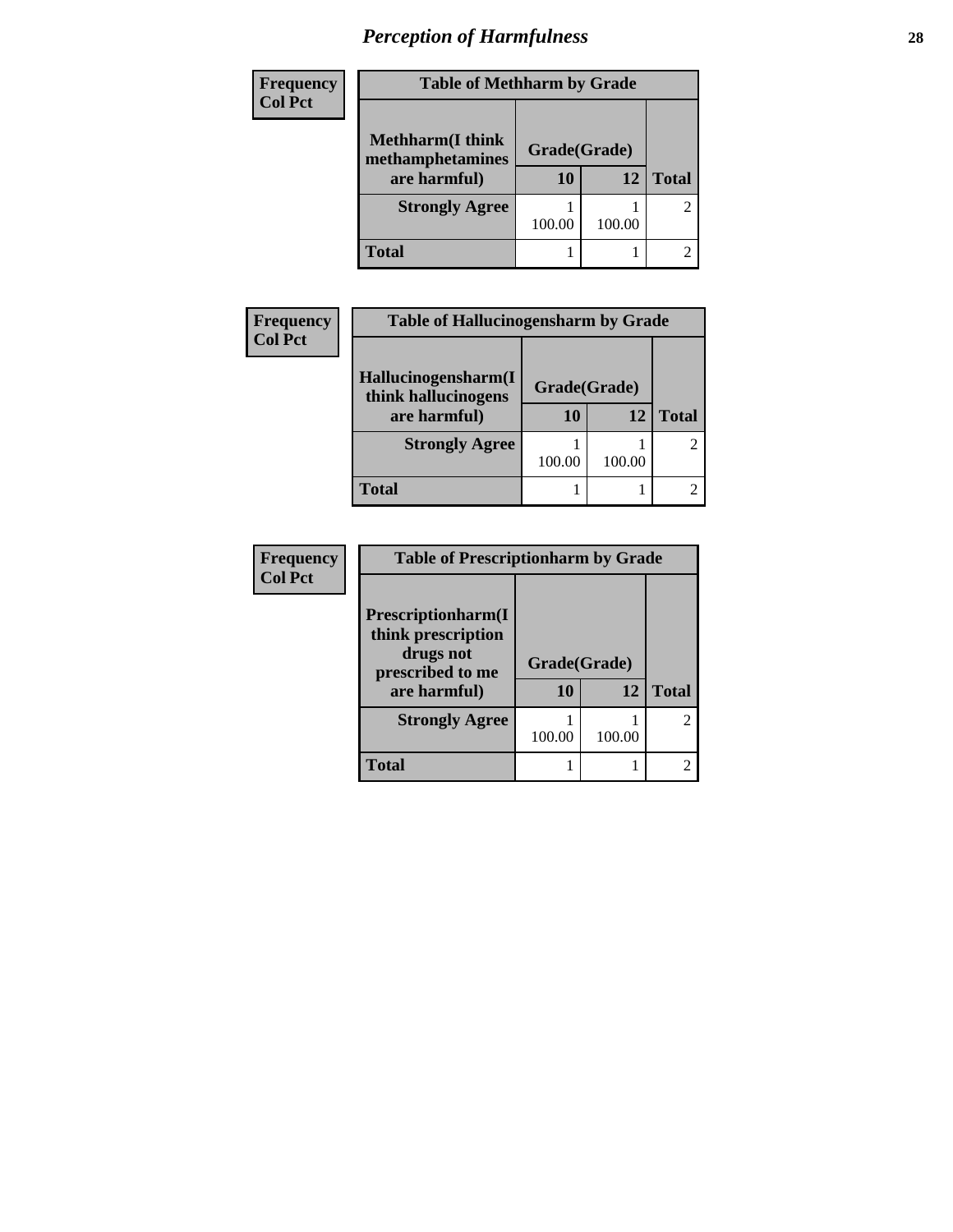### *Disapproval by Adults* **29**

| Frequency      | <b>Table of Alcoholadult by Grade</b>              |              |        |                |
|----------------|----------------------------------------------------|--------------|--------|----------------|
| <b>Col Pct</b> |                                                    |              |        |                |
|                | <b>Alcoholadult</b> (Adults<br>would disapprove if | Grade(Grade) |        |                |
|                | I used alcohol)                                    | 10           | 12     | <b>Total</b>   |
|                | <b>Strongly Agree</b>                              | 100.00       | 100.00 | $\overline{2}$ |
|                | <b>Total</b>                                       |              |        |                |

| <b>Frequency</b> | <b>Table of Tobaccoadult by Grade</b>              |              |        |              |  |
|------------------|----------------------------------------------------|--------------|--------|--------------|--|
| <b>Col Pct</b>   |                                                    |              |        |              |  |
|                  | <b>Tobaccoadult</b> (Adults<br>would disapprove if | Grade(Grade) |        |              |  |
|                  | I used tobacco)                                    | 10           | 12     | <b>Total</b> |  |
|                  | <b>Strongly Agree</b>                              | 100.00       | 100.00 |              |  |
|                  | <b>Total</b>                                       |              |        |              |  |

| <b>Frequency</b> | <b>Table of Marijuanaadult by Grade</b>        |        |              |              |
|------------------|------------------------------------------------|--------|--------------|--------------|
| <b>Col Pct</b>   |                                                |        |              |              |
|                  | Marijuanaadult(Adults<br>would disapprove if I |        | Grade(Grade) |              |
|                  | used marijuana)                                | 10     | 12           | <b>Total</b> |
|                  | <b>Strongly Agree</b>                          | 100.00 | 100.00       |              |
|                  | <b>Total</b>                                   |        |              |              |

| <b>Frequency</b><br><b>Col Pct</b> | <b>Table of Otherdrugadult by Grade</b>                |              |        |                             |
|------------------------------------|--------------------------------------------------------|--------------|--------|-----------------------------|
|                                    | <b>Otherdrugadult</b> (Adults<br>would disapprove if I | Grade(Grade) |        |                             |
|                                    | used other drugs)                                      | 10           | 12     | <b>Total</b>                |
|                                    | <b>Strongly Agree</b>                                  | 100.00       | 100.00 | $\mathcal{D}_{\mathcal{L}}$ |
|                                    | <b>Total</b>                                           |              |        |                             |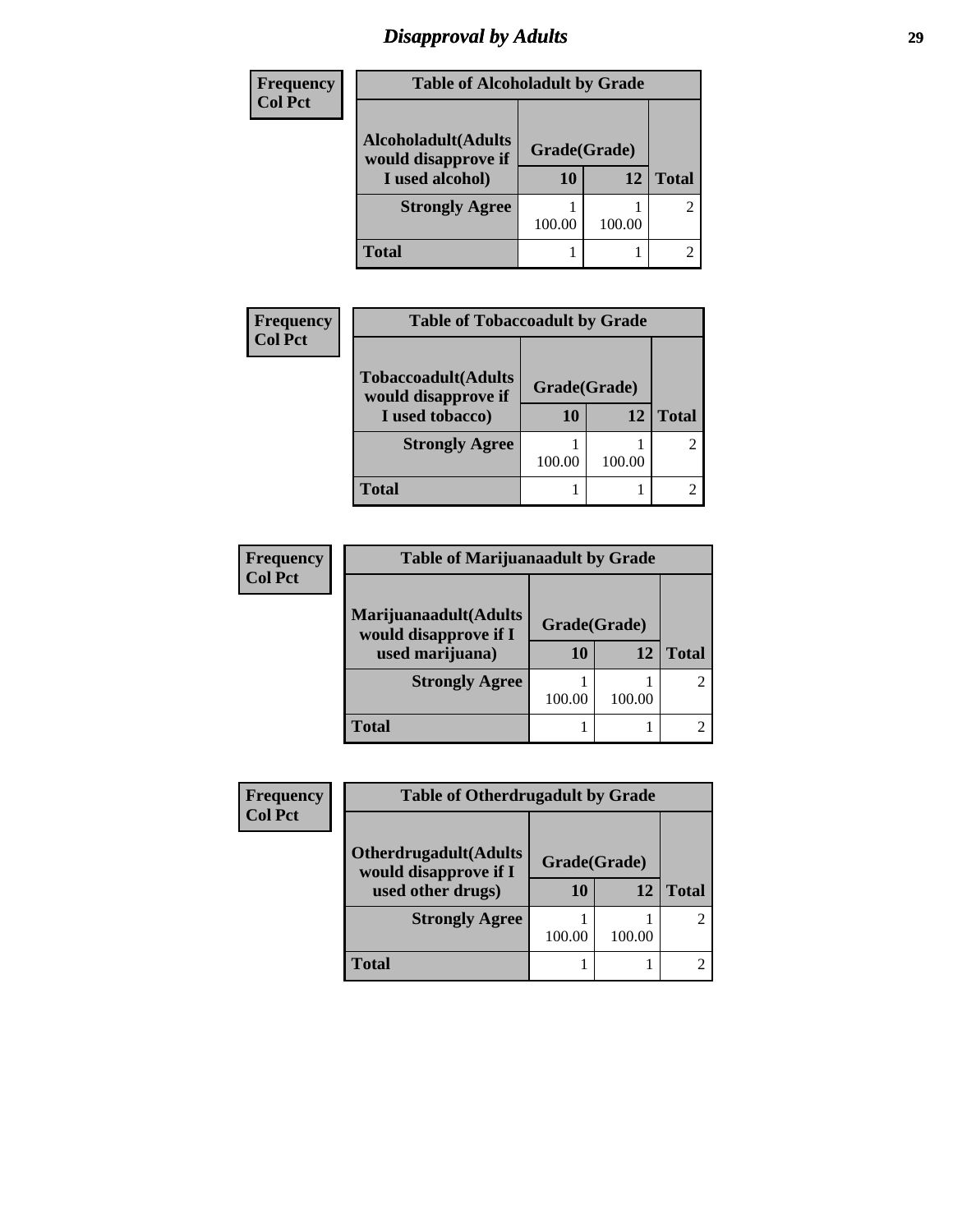# *Disapproval by Peers* 30

| Frequency<br><b>Col Pct</b> | <b>Table of Alcoholpeer by Grade</b>                                |                    |        |                |
|-----------------------------|---------------------------------------------------------------------|--------------------|--------|----------------|
|                             | Alcoholpeer(My<br>friends would<br>disapprove if I<br>used alcohol) | Grade(Grade)<br>10 | 12     | <b>Total</b>   |
|                             | <b>Strongly Agree</b>                                               | 100.00             | 100.00 | $\overline{c}$ |
|                             | <b>Total</b>                                                        |                    |        | $\mathfrak{D}$ |

| Frequency      | <b>Table of Tobaccopeer by Grade</b>                                |                    |        |              |
|----------------|---------------------------------------------------------------------|--------------------|--------|--------------|
| <b>Col Pct</b> | Tobaccopeer(My<br>friends would<br>disapprove if I<br>used tobacco) | Grade(Grade)<br>10 | 12     | <b>Total</b> |
|                | <b>Strongly Agree</b>                                               |                    |        |              |
|                |                                                                     | 100.00             | 100.00 |              |
|                | Total                                                               |                    |        |              |

| <b>Frequency</b> | <b>Table of Marijuanapeer by Grade</b>                                  |                    |        |              |
|------------------|-------------------------------------------------------------------------|--------------------|--------|--------------|
| <b>Col Pct</b>   | Marijuanapeer(My<br>friends would<br>disapprove if I<br>used marijuana) | Grade(Grade)<br>10 | 12     | <b>Total</b> |
|                  | <b>Strongly Agree</b>                                                   | 100.00             | 100.00 |              |
|                  | <b>Total</b>                                                            |                    |        |              |

| Frequency      | <b>Table of Otherdrugpeer by Grade</b>                                    |                    |        |              |
|----------------|---------------------------------------------------------------------------|--------------------|--------|--------------|
| <b>Col Pct</b> | Otherdrugpeer(My<br>friends would<br>disapprove if I<br>used other drugs) | Grade(Grade)<br>10 | 12     | <b>Total</b> |
|                | <b>Strongly Agree</b>                                                     | 100.00             | 100.00 |              |
|                | <b>Total</b>                                                              |                    |        |              |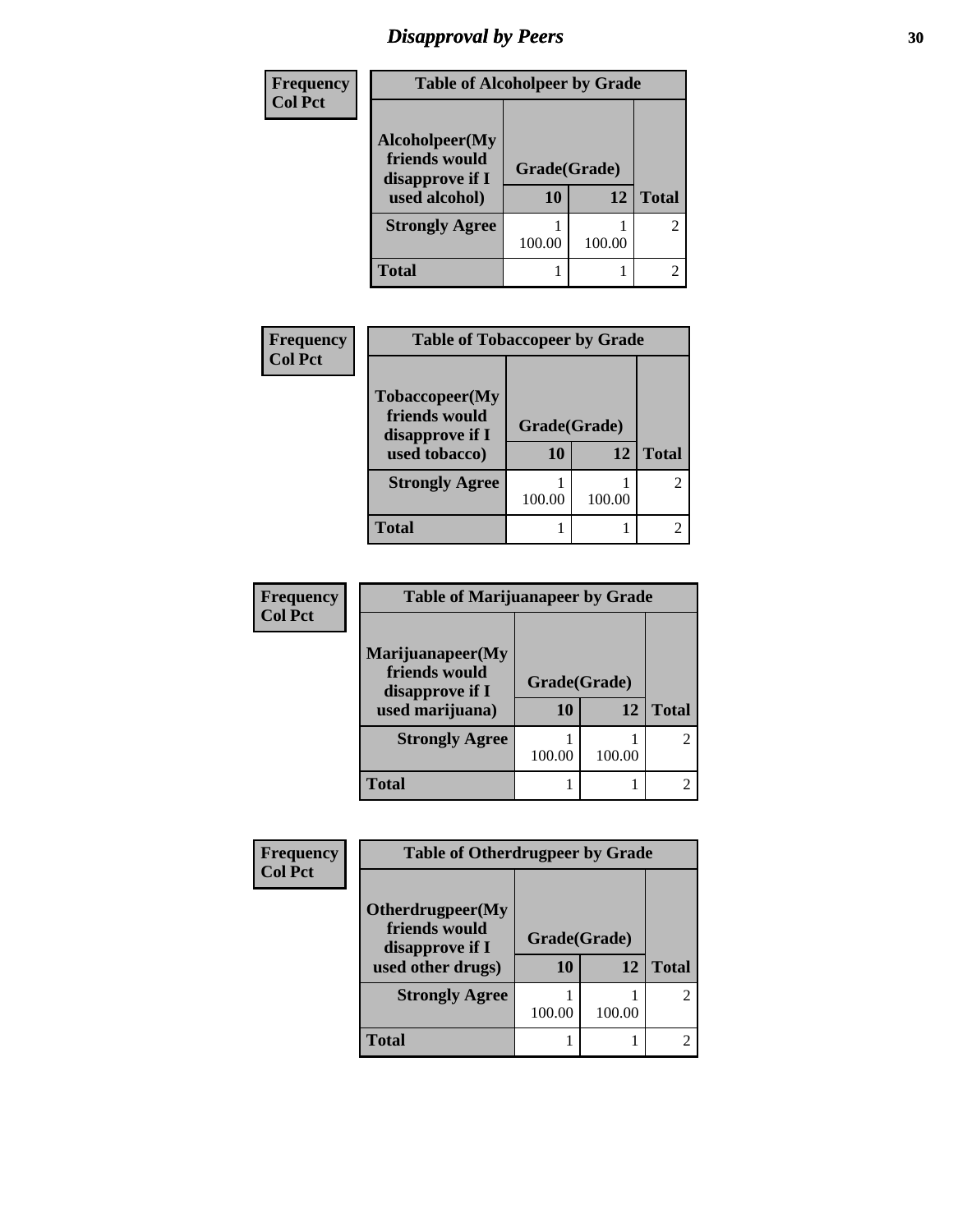| Frequency<br><b>Col Pct</b> | <b>Table of Alcohollocation1 by Grade</b> |              |        |              |  |
|-----------------------------|-------------------------------------------|--------------|--------|--------------|--|
|                             | <b>Alcohollocation1(Places</b>            | Grade(Grade) |        |              |  |
|                             | <b>Friends Use Alcohol)</b>               | 10           | 12     | <b>Total</b> |  |
|                             | Do Not Use                                | 100.00       | 100.00 |              |  |
|                             | <b>Total</b>                              |              |        |              |  |

| Frequency<br><b>Col Pct</b> | <b>Table of Alcohollocation2 by Grade</b> |              |        |              |
|-----------------------------|-------------------------------------------|--------------|--------|--------------|
|                             | <b>Alcohollocation2(Places</b>            | Grade(Grade) |        |              |
|                             | <b>Friends Use Alcohol)</b>               | 10           | 12     | <b>Total</b> |
|                             |                                           | 0.00         | 100.00 |              |
|                             | Home                                      | 100.00       | 0.00   |              |
|                             | <b>Total</b>                              |              |        |              |

| <b>Frequency</b> | <b>Table of Alcohollocation 3 by Grade</b> |              |        |              |  |
|------------------|--------------------------------------------|--------------|--------|--------------|--|
| <b>Col Pct</b>   | <b>Alcohollocation3(Places</b>             | Grade(Grade) |        |              |  |
|                  | <b>Friends Use Alcohol)</b>                | 10           | 12     | <b>Total</b> |  |
|                  |                                            | 100.00       | 100.00 |              |  |
|                  | <b>Total</b>                               |              |        |              |  |

| Frequency      | <b>Table of Alcohollocation4 by Grade</b> |              |        |              |
|----------------|-------------------------------------------|--------------|--------|--------------|
| <b>Col Pct</b> | <b>Alcohollocation4(Places</b>            | Grade(Grade) |        |              |
|                | <b>Friends Use Alcohol)</b>               | 10           | 12     | <b>Total</b> |
|                |                                           | 100.00       | 100.00 |              |
|                | <b>Total</b>                              |              |        |              |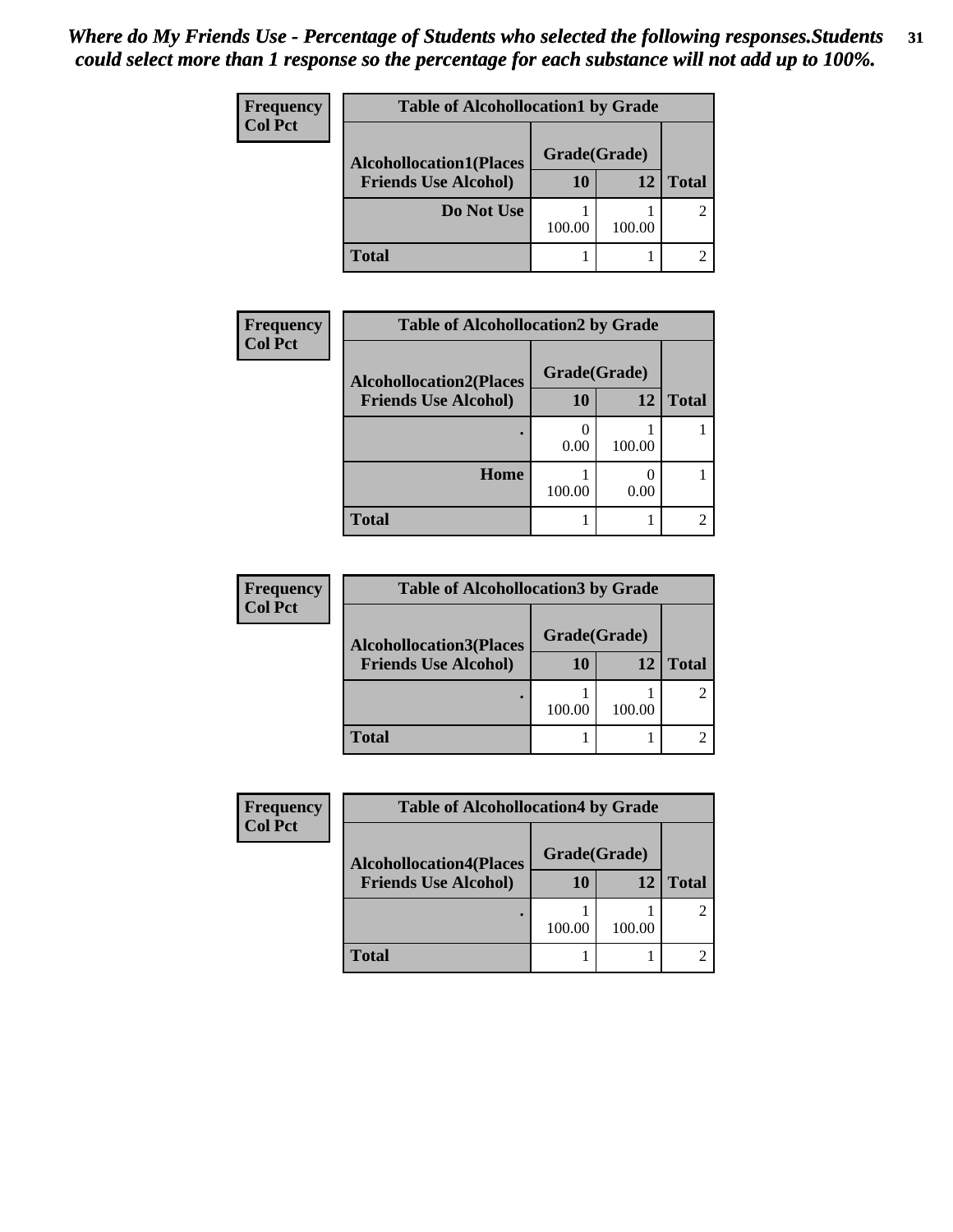| <b>Frequency</b> | <b>Table of Alcohollocation5 by Grade</b>      |        |        |              |  |
|------------------|------------------------------------------------|--------|--------|--------------|--|
| <b>Col Pct</b>   | Grade(Grade)<br><b>Alcohollocation5(Places</b> |        |        |              |  |
|                  | <b>Friends Use Alcohol)</b>                    | 10     | 12     | <b>Total</b> |  |
|                  |                                                | 100.00 | 100.00 |              |  |
|                  | <b>Total</b>                                   |        |        |              |  |

| Frequency      | <b>Table of Alcohollocation6 by Grade</b> |              |        |              |
|----------------|-------------------------------------------|--------------|--------|--------------|
| <b>Col Pct</b> | <b>Alcohollocation6(Places</b>            | Grade(Grade) |        |              |
|                | <b>Friends Use Alcohol)</b>               | <b>10</b>    | 12     | <b>Total</b> |
|                |                                           | 100.00       | 100.00 |              |
|                | <b>Total</b>                              |              |        |              |

| <b>Frequency</b> | <b>Table of Tobaccolocation1 by Grade</b> |              |        |              |
|------------------|-------------------------------------------|--------------|--------|--------------|
| <b>Col Pct</b>   | <b>Tobaccolocation1(Places</b>            | Grade(Grade) |        |              |
|                  | <b>Friends Use Tobacco)</b>               | 10           | 12     | <b>Total</b> |
|                  | Do Not Use                                | 100.00       | 100.00 |              |
|                  | <b>Total</b>                              |              |        |              |

| <b>Frequency</b> | <b>Table of Tobaccolocation2 by Grade</b> |              |        |              |
|------------------|-------------------------------------------|--------------|--------|--------------|
| Col Pct          | <b>Tobaccolocation2(Places</b>            | Grade(Grade) |        |              |
|                  | <b>Friends Use Tobacco)</b>               | 10           | 12     | <b>Total</b> |
|                  |                                           | 100.00       | 100.00 |              |
|                  | <b>Total</b>                              |              |        |              |

| <b>Frequency</b> | <b>Table of Tobaccolocation3 by Grade</b> |              |        |              |
|------------------|-------------------------------------------|--------------|--------|--------------|
| <b>Col Pct</b>   | <b>Tobaccolocation3(Places</b>            | Grade(Grade) |        |              |
|                  | <b>Friends Use Tobacco)</b>               | 10           | 12     | <b>Total</b> |
|                  |                                           | 100.00       | 100.00 |              |
|                  | <b>Total</b>                              |              |        |              |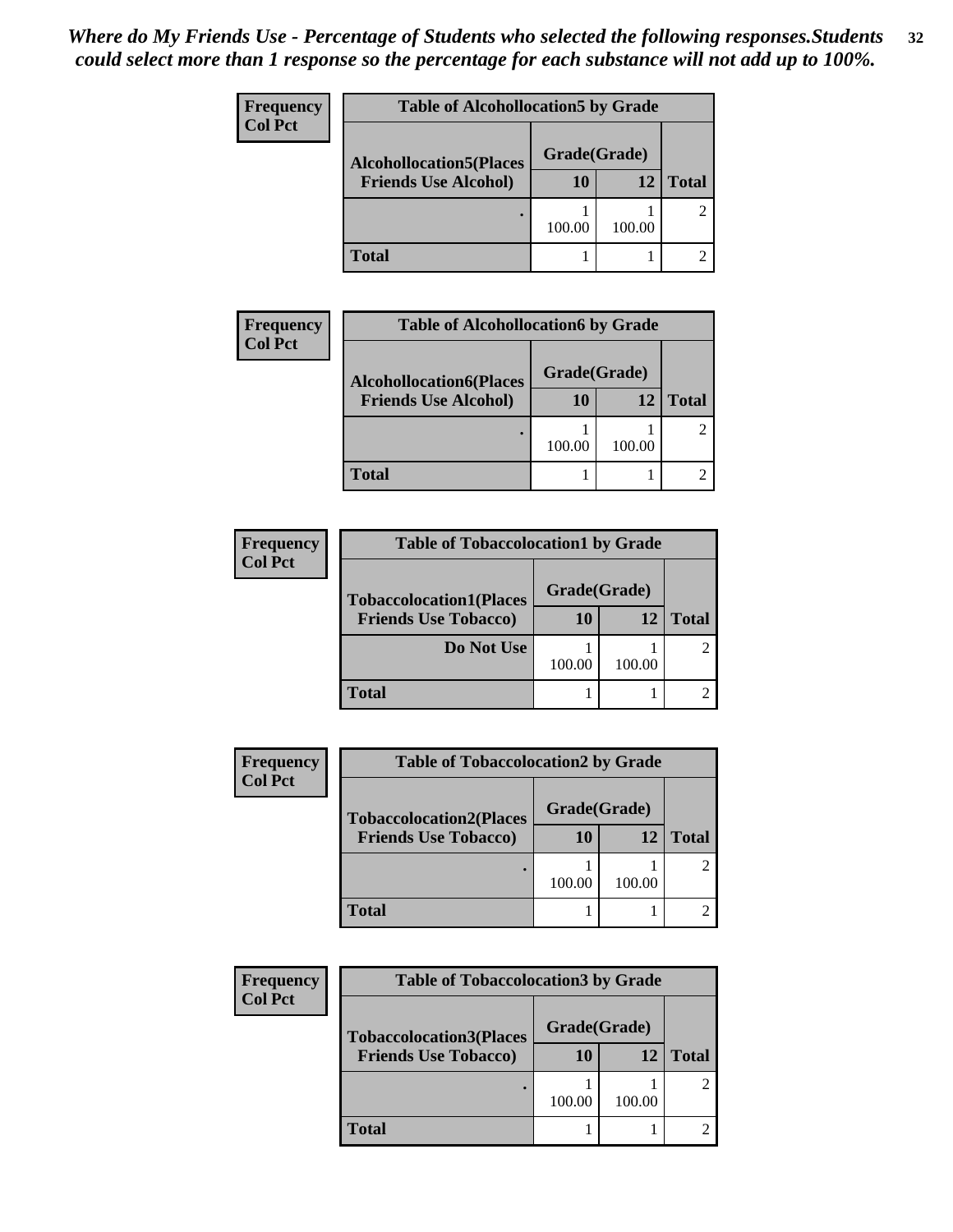| Frequency      | <b>Table of Tobaccolocation4 by Grade</b> |              |        |              |
|----------------|-------------------------------------------|--------------|--------|--------------|
| <b>Col Pct</b> | <b>Tobaccolocation4(Places</b>            | Grade(Grade) |        |              |
|                | <b>Friends Use Tobacco)</b>               | 10           | 12     | <b>Total</b> |
|                |                                           | 100.00       | 100.00 |              |
|                | <b>Total</b>                              |              |        |              |

| <b>Frequency</b> | <b>Table of Tobaccolocation5 by Grade</b> |              |        |              |
|------------------|-------------------------------------------|--------------|--------|--------------|
| <b>Col Pct</b>   | <b>Tobaccolocation5(Places</b>            | Grade(Grade) |        |              |
|                  | <b>Friends Use Tobacco)</b>               | 10           | 12     | <b>Total</b> |
|                  |                                           | 100.00       | 100.00 |              |
|                  | Total                                     |              |        |              |

| <b>Frequency</b> | <b>Table of Tobaccolocation6 by Grade</b> |              |        |              |
|------------------|-------------------------------------------|--------------|--------|--------------|
| Col Pct          | <b>Tobaccolocation6(Places</b>            | Grade(Grade) |        |              |
|                  | <b>Friends Use Tobacco)</b>               | 10           | 12     | <b>Total</b> |
|                  |                                           | 100.00       | 100.00 |              |
|                  | <b>Total</b>                              |              |        |              |

| <b>Frequency</b> | <b>Table of Marijuanalocation1 by Grade</b> |              |        |              |
|------------------|---------------------------------------------|--------------|--------|--------------|
| <b>Col Pct</b>   | <b>Marijuanalocation1(Places</b>            | Grade(Grade) |        |              |
|                  | <b>Friends Use Marijuana</b> )              | 10           | 12     | <b>Total</b> |
|                  | Do Not Use                                  | 100.00       | 100.00 |              |
|                  | Total                                       |              |        |              |

| Frequency      | <b>Table of Marijuanalocation2 by Grade</b> |              |        |              |
|----------------|---------------------------------------------|--------------|--------|--------------|
| <b>Col Pct</b> | <b>Marijuanalocation2(Places</b>            | Grade(Grade) |        |              |
|                | <b>Friends Use Marijuana</b> )              | 10           | 12     | <b>Total</b> |
|                |                                             | 100.00       | 100.00 |              |
|                | Total                                       |              |        |              |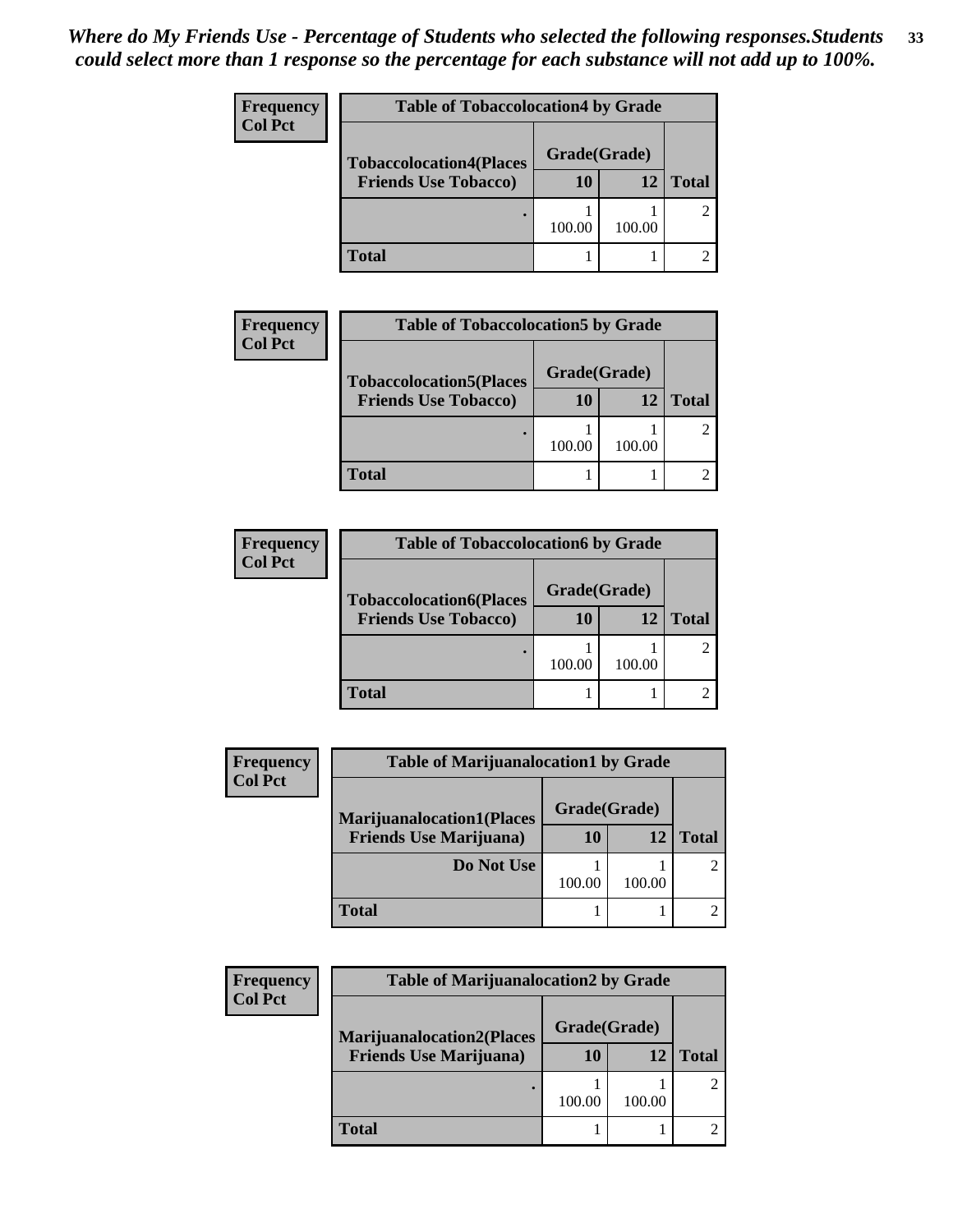| Frequency<br><b>Col Pct</b> | <b>Table of Marijuanalocation3 by Grade</b> |              |        |              |
|-----------------------------|---------------------------------------------|--------------|--------|--------------|
|                             | <b>Marijuanalocation3(Places</b>            | Grade(Grade) |        |              |
|                             | <b>Friends Use Marijuana</b> )              | 10           | 12     | <b>Total</b> |
|                             |                                             | 100.00       | 100.00 |              |
|                             | <b>Total</b>                                |              |        |              |

| <b>Frequency</b> | <b>Table of Marijuanalocation4 by Grade</b> |              |        |              |
|------------------|---------------------------------------------|--------------|--------|--------------|
| <b>Col Pct</b>   | <b>Marijuanalocation4(Places</b>            | Grade(Grade) |        |              |
|                  | <b>Friends Use Marijuana</b> )              | 10           | 12     | <b>Total</b> |
|                  |                                             | 100.00       | 100.00 |              |
|                  | <b>Total</b>                                |              |        |              |

| <b>Frequency</b> | <b>Table of Marijuanalocation5 by Grade</b> |              |        |              |
|------------------|---------------------------------------------|--------------|--------|--------------|
| <b>Col Pct</b>   | <b>Marijuanalocation5(Places</b>            | Grade(Grade) |        |              |
|                  | <b>Friends Use Marijuana</b> )              | 10           | 12     | <b>Total</b> |
|                  |                                             | 100.00       | 100.00 |              |
|                  | <b>Total</b>                                |              |        |              |

| <b>Frequency</b> | <b>Table of Marijuanalocation6 by Grade</b> |              |        |              |
|------------------|---------------------------------------------|--------------|--------|--------------|
| <b>Col Pct</b>   | <b>Marijuanalocation6(Places</b>            | Grade(Grade) |        |              |
|                  | <b>Friends Use Marijuana</b> )              | 10           | 12     | <b>Total</b> |
|                  |                                             | 100.00       | 100.00 |              |
|                  | <b>Total</b>                                |              |        |              |

| <b>Frequency</b> | <b>Table of Otherdruglocation1 by Grade</b>                                    |        |                    |                             |  |
|------------------|--------------------------------------------------------------------------------|--------|--------------------|-----------------------------|--|
| <b>Col Pct</b>   | <b>Otherdruglocation1(Places</b><br><b>Friends Use Other Illegal</b><br>Drugs) | 10     | Grade(Grade)<br>12 | <b>Total</b>                |  |
|                  |                                                                                |        |                    |                             |  |
|                  | Do Not Use                                                                     |        |                    | $\mathcal{D}_{\mathcal{L}}$ |  |
|                  |                                                                                | 100.00 | 100.00             |                             |  |
|                  | <b>Total</b>                                                                   |        |                    |                             |  |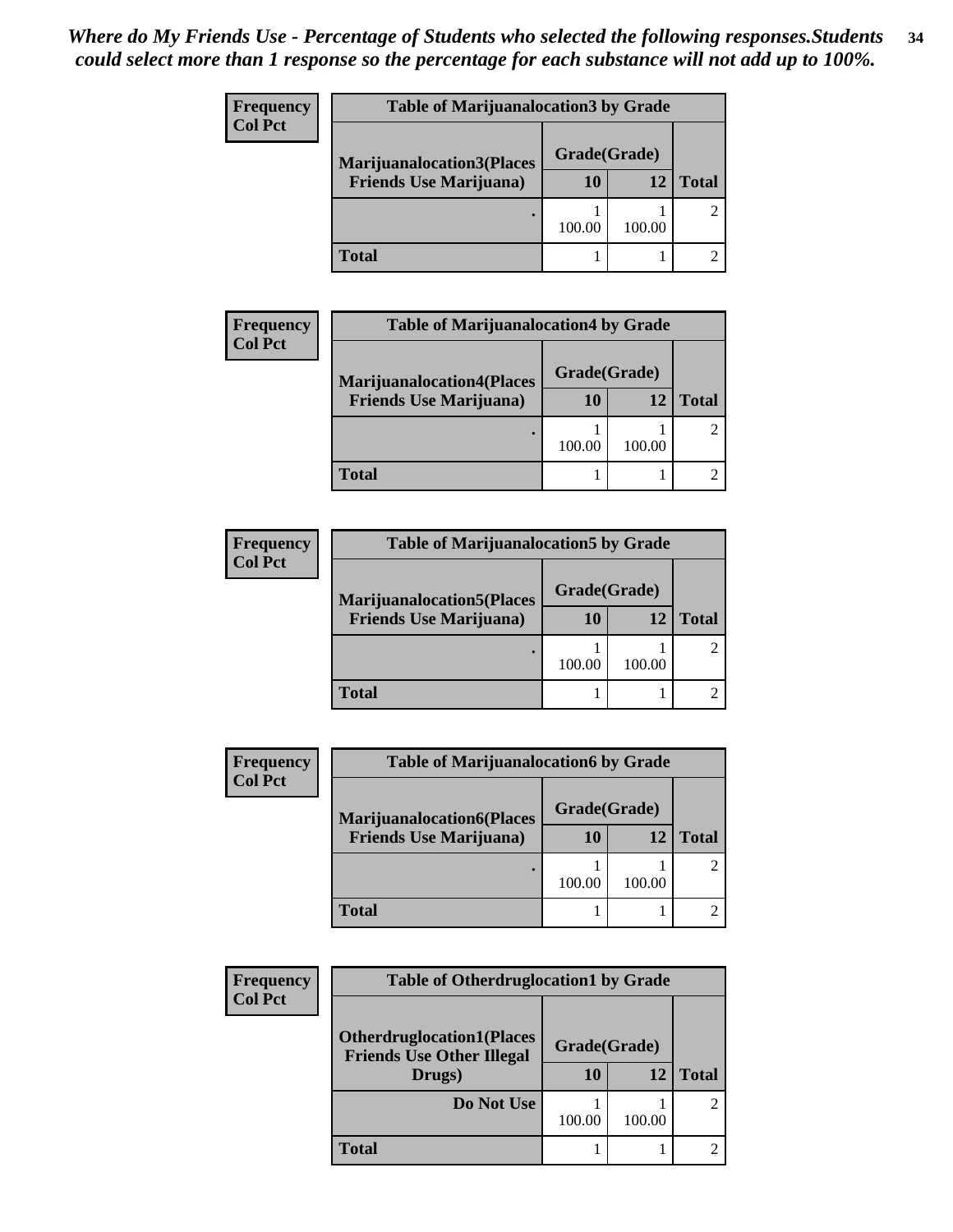| <b>Frequency</b><br><b>Col Pct</b> | <b>Table of Otherdruglocation2 by Grade</b>                          |              |        |              |
|------------------------------------|----------------------------------------------------------------------|--------------|--------|--------------|
|                                    | <b>Otherdruglocation2(Places</b><br><b>Friends Use Other Illegal</b> | Grade(Grade) |        |              |
|                                    | Drugs)                                                               | 10           | 12     | <b>Total</b> |
|                                    |                                                                      | 100.00       | 100.00 |              |
|                                    | Total                                                                |              |        |              |

| <b>Frequency</b> | <b>Table of Otherdruglocation 3 by Grade</b>                                   |                    |        |              |
|------------------|--------------------------------------------------------------------------------|--------------------|--------|--------------|
| <b>Col Pct</b>   | <b>Otherdruglocation3(Places</b><br><b>Friends Use Other Illegal</b><br>Drugs) | Grade(Grade)<br>10 | 12     | <b>Total</b> |
|                  |                                                                                | 100.00             | 100.00 |              |
|                  | Total                                                                          |                    |        |              |

| <b>Frequency</b> | <b>Table of Otherdruglocation4 by Grade</b>                          |              |        |              |
|------------------|----------------------------------------------------------------------|--------------|--------|--------------|
| <b>Col Pct</b>   | <b>Otherdruglocation4(Places</b><br><b>Friends Use Other Illegal</b> | Grade(Grade) |        |              |
|                  | Drugs)                                                               | 10           | 12     | <b>Total</b> |
|                  |                                                                      | 100.00       | 100.00 |              |
|                  | <b>Total</b>                                                         |              |        |              |

| <b>Frequency</b> | <b>Table of Otherdruglocation5 by Grade</b>                          |              |        |              |
|------------------|----------------------------------------------------------------------|--------------|--------|--------------|
| <b>Col Pct</b>   | <b>Otherdruglocation5(Places</b><br><b>Friends Use Other Illegal</b> | Grade(Grade) |        |              |
|                  | Drugs)                                                               | 10           | 12     | <b>Total</b> |
|                  |                                                                      | 100.00       | 100.00 |              |
|                  | <b>Total</b>                                                         |              |        |              |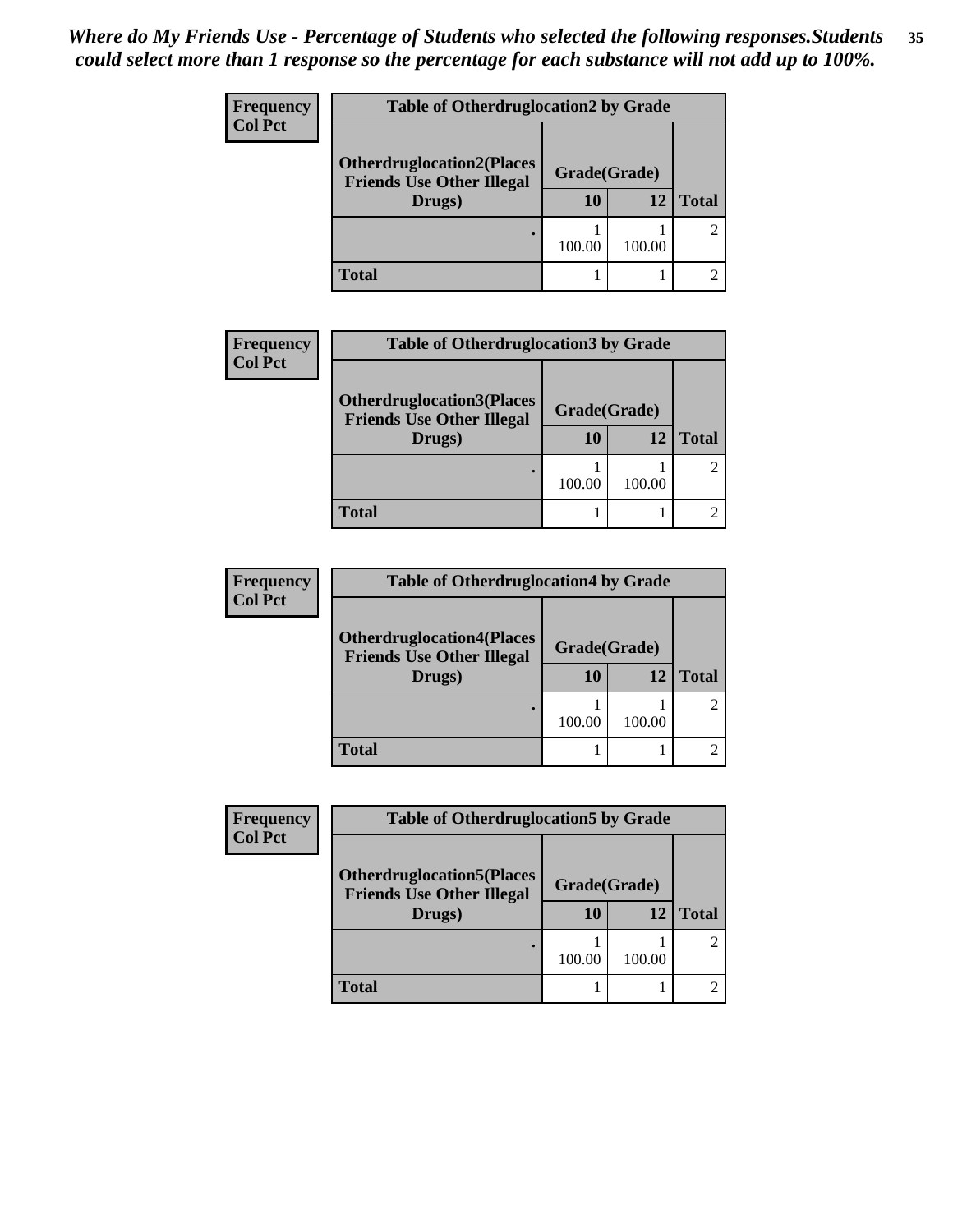| Frequency<br><b>Col Pct</b> | <b>Table of Otherdruglocation6 by Grade</b>                                          |           |        |                |
|-----------------------------|--------------------------------------------------------------------------------------|-----------|--------|----------------|
|                             | <b>Otherdruglocation6(Places</b><br>Grade(Grade)<br><b>Friends Use Other Illegal</b> |           |        |                |
|                             | Drugs)                                                                               | <b>10</b> | 12     | <b>Total</b>   |
|                             |                                                                                      | 100.00    | 100.00 | $\overline{2}$ |
|                             | Total                                                                                |           |        |                |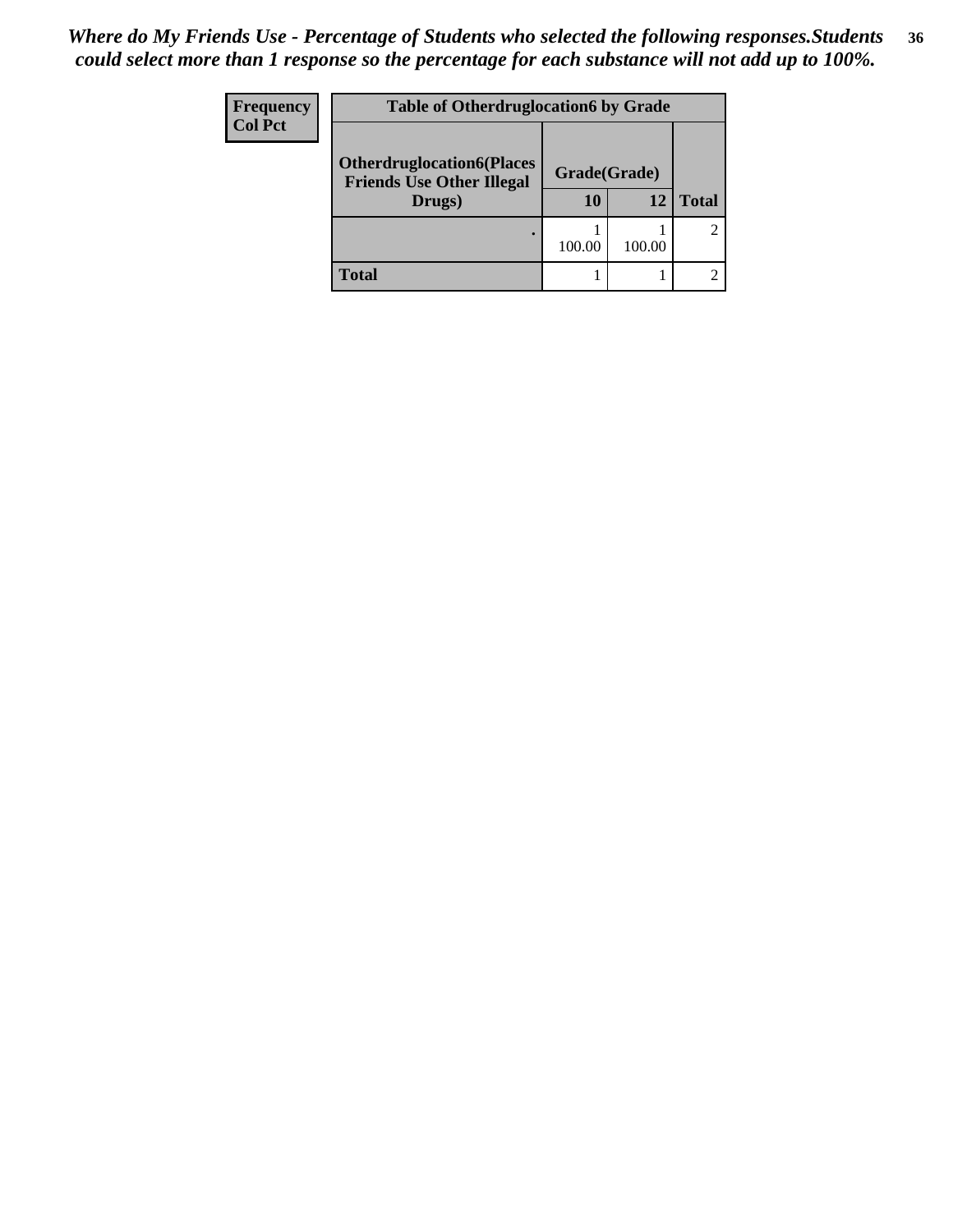| Frequency      | <b>Table of Alcoholtime1 by Grade</b> |           |        |              |
|----------------|---------------------------------------|-----------|--------|--------------|
| <b>Col Pct</b> | <b>Alcoholtime1(Times</b>             |           |        |              |
|                | Grade(Grade)<br><b>Friends Use</b>    |           |        |              |
|                | Alcohol)                              | <b>10</b> | 12     | <b>Total</b> |
|                | Do Not Use                            |           |        |              |
|                |                                       | 100.00    | 100.00 |              |
|                | <b>Total</b>                          |           |        |              |

| <b>Frequency</b> | <b>Table of Alcoholtime2 by Grade</b>           |              |        |              |
|------------------|-------------------------------------------------|--------------|--------|--------------|
| <b>Col Pct</b>   | <b>Alcoholtime2(Times</b><br><b>Friends Use</b> | Grade(Grade) |        |              |
|                  | Alcohol)                                        | 10           | 12     | <b>Total</b> |
|                  |                                                 | 100.00       | 100.00 |              |
|                  | <b>Total</b>                                    |              |        |              |

| <b>Frequency</b> | <b>Table of Alcoholtime3 by Grade</b>           |              |        |              |
|------------------|-------------------------------------------------|--------------|--------|--------------|
| <b>Col Pct</b>   | <b>Alcoholtime3(Times</b><br><b>Friends Use</b> | Grade(Grade) |        |              |
|                  | Alcohol)                                        | 10           | 12     | <b>Total</b> |
|                  |                                                 | 100.00       | 100.00 |              |
|                  | <b>Total</b>                                    |              |        |              |

| Frequency      | <b>Table of Alcoholtime4 by Grade</b> |              |        |                |  |
|----------------|---------------------------------------|--------------|--------|----------------|--|
| <b>Col Pct</b> | <b>Alcoholtime4(Times</b>             |              |        |                |  |
|                | <b>Friends Use</b>                    | Grade(Grade) |        |                |  |
|                | Alcohol)                              | <b>10</b>    | 12     | <b>Total</b>   |  |
|                |                                       |              |        | $\overline{2}$ |  |
|                |                                       | 100.00       | 100.00 |                |  |
|                | <b>Total</b>                          |              |        | 2              |  |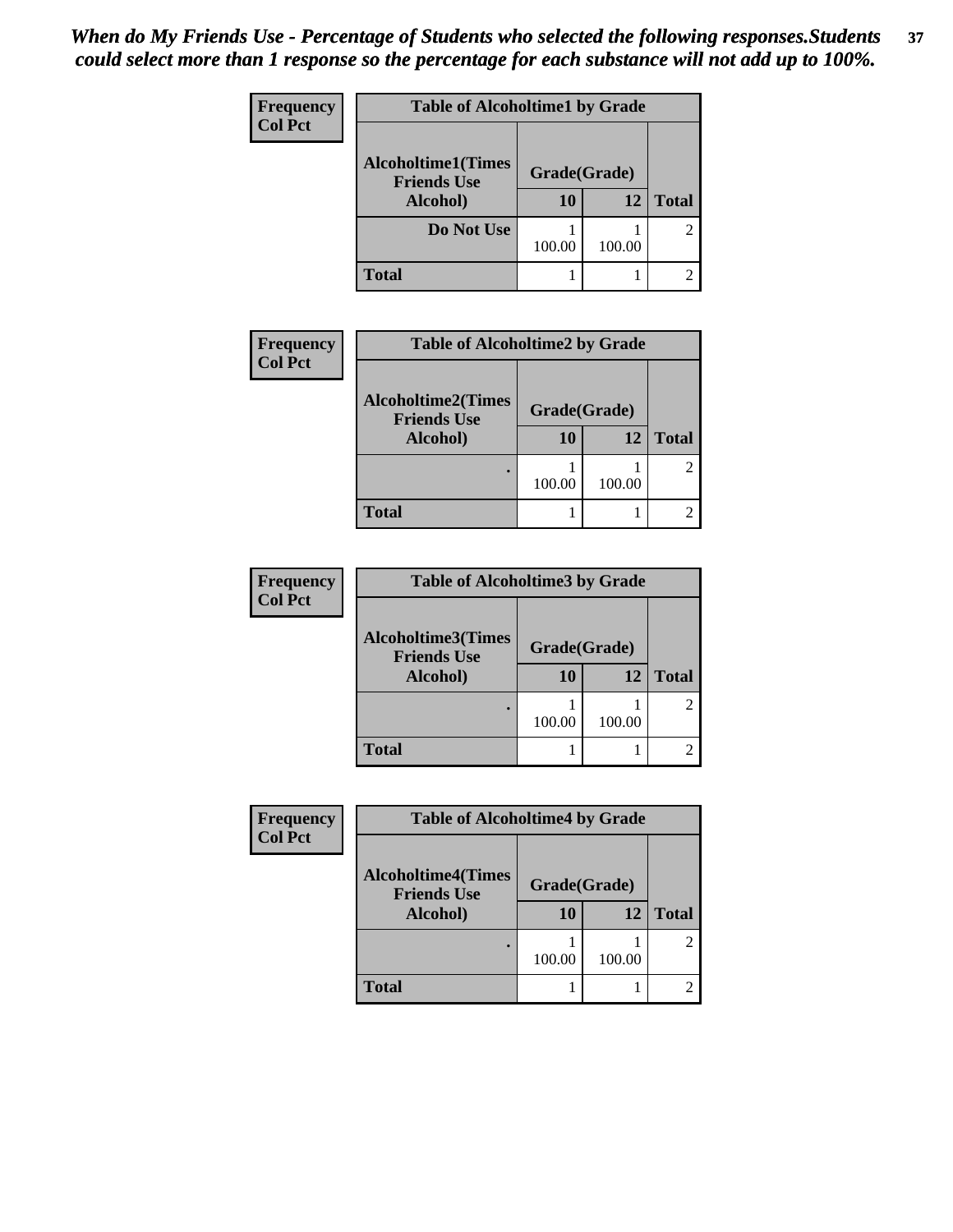| Frequency      | <b>Table of Alcoholtime5 by Grade</b>           |              |        |              |
|----------------|-------------------------------------------------|--------------|--------|--------------|
| <b>Col Pct</b> | <b>Alcoholtime5(Times</b><br><b>Friends Use</b> | Grade(Grade) |        |              |
|                | Alcohol)                                        | <b>10</b>    | 12     | <b>Total</b> |
|                |                                                 | 100.00       | 100.00 |              |
|                | <b>Total</b>                                    |              |        |              |

| Frequency      | <b>Table of Alcoholtime6 by Grade</b>           |              |        |              |
|----------------|-------------------------------------------------|--------------|--------|--------------|
| <b>Col Pct</b> | <b>Alcoholtime6(Times</b><br><b>Friends Use</b> | Grade(Grade) |        |              |
|                | Alcohol)                                        | 10           | 12     | <b>Total</b> |
|                | ٠                                               | 0.00         | 100.00 |              |
|                | Weekends                                        | 100.00       | 0.00   |              |
|                | <b>Total</b>                                    |              |        |              |

| <b>Frequency</b> | <b>Table of Tobaccotime1 by Grade</b>           |              |        |              |  |
|------------------|-------------------------------------------------|--------------|--------|--------------|--|
| <b>Col Pct</b>   |                                                 |              |        |              |  |
|                  | <b>Tobaccotime1(Times</b><br><b>Friends Use</b> | Grade(Grade) |        |              |  |
|                  | <b>Tobacco</b> )                                | 10           | 12     | <b>Total</b> |  |
|                  | Do Not Use                                      |              |        |              |  |
|                  |                                                 | 100.00       | 100.00 |              |  |
|                  | <b>Total</b>                                    |              |        |              |  |

| <b>Frequency</b> | <b>Table of Tobaccotime2 by Grade</b>           |              |        |                |
|------------------|-------------------------------------------------|--------------|--------|----------------|
| <b>Col Pct</b>   | <b>Tobaccotime2(Times</b><br><b>Friends Use</b> | Grade(Grade) |        |                |
|                  | <b>Tobacco</b> )                                | 10           | 12     | <b>Total</b>   |
|                  |                                                 | 100.00       | 100.00 | $\mathfrak{D}$ |
|                  | <b>Total</b>                                    |              |        |                |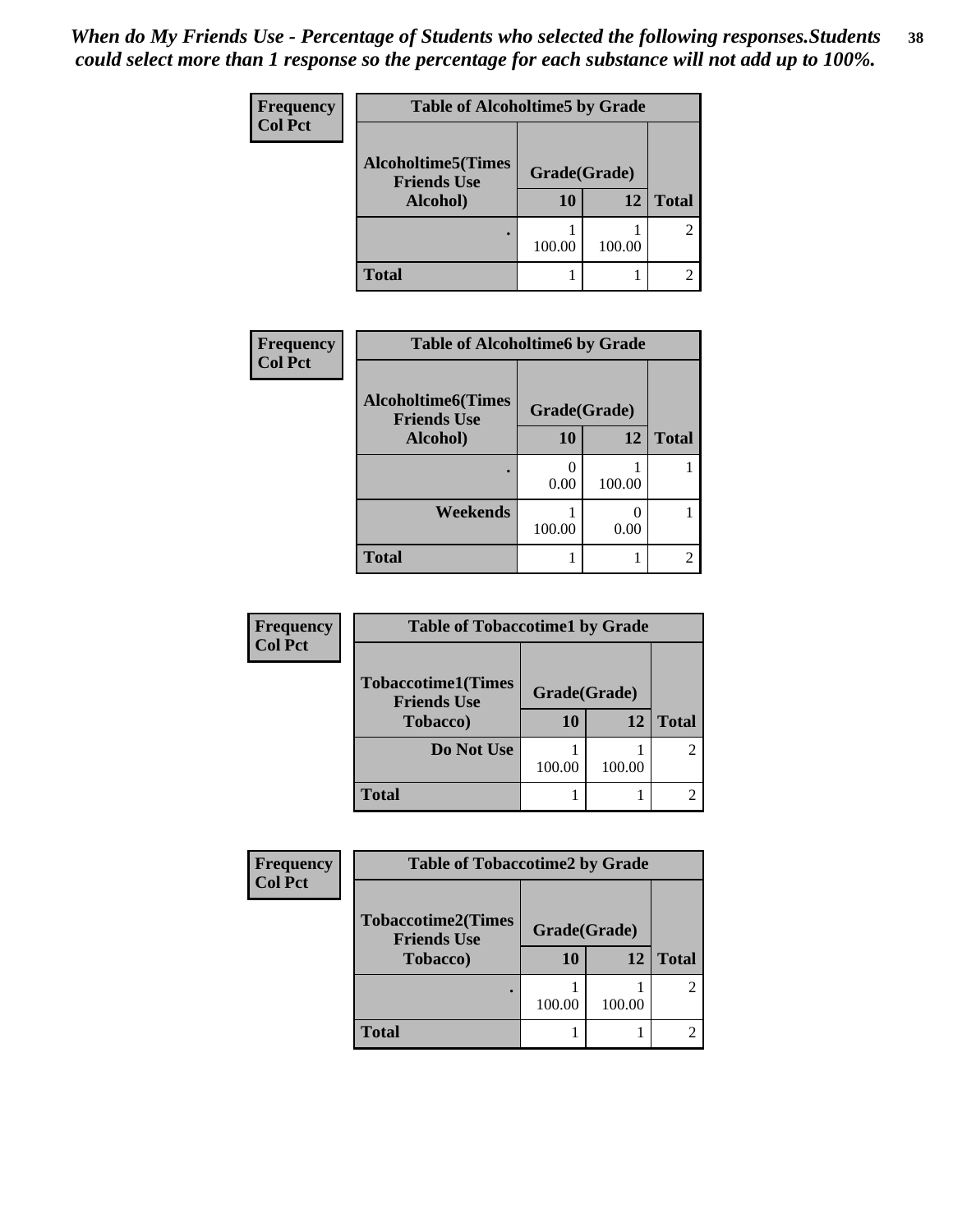| <b>Frequency</b> | <b>Table of Tobaccotime3 by Grade</b>           |              |        |              |
|------------------|-------------------------------------------------|--------------|--------|--------------|
| <b>Col Pct</b>   | <b>Tobaccotime3(Times</b><br><b>Friends Use</b> | Grade(Grade) |        |              |
|                  | <b>Tobacco</b> )                                | 10           | 12     | <b>Total</b> |
|                  |                                                 | 100.00       | 100.00 | 2            |
|                  | <b>Total</b>                                    |              |        |              |

| <b>Frequency</b> | <b>Table of Tobaccotime4 by Grade</b>                               |                    |        |               |
|------------------|---------------------------------------------------------------------|--------------------|--------|---------------|
| <b>Col Pct</b>   | <b>Tobaccotime4(Times</b><br><b>Friends Use</b><br><b>Tobacco</b> ) | Grade(Grade)<br>10 | 12     | <b>Total</b>  |
|                  |                                                                     | 100.00             | 100.00 | $\mathcal{L}$ |
|                  | <b>Total</b>                                                        |                    |        |               |

| <b>Frequency</b> | <b>Table of Tobaccotime5 by Grade</b>           |              |        |               |
|------------------|-------------------------------------------------|--------------|--------|---------------|
| <b>Col Pct</b>   | <b>Tobaccotime5(Times</b><br><b>Friends Use</b> | Grade(Grade) |        |               |
|                  | <b>Tobacco</b> )                                | 10           | 12     | <b>Total</b>  |
|                  |                                                 | 100.00       | 100.00 | $\mathcal{L}$ |
|                  | <b>Total</b>                                    |              |        |               |

| Frequency      | <b>Table of Tobaccotime6 by Grade</b>           |              |        |                |
|----------------|-------------------------------------------------|--------------|--------|----------------|
| <b>Col Pct</b> | <b>Tobaccotime6(Times</b><br><b>Friends Use</b> | Grade(Grade) |        |                |
|                | <b>Tobacco</b> )                                | 10           | 12     | <b>Total</b>   |
|                |                                                 | 100.00       | 100.00 | $\overline{2}$ |
|                | <b>Total</b>                                    |              |        |                |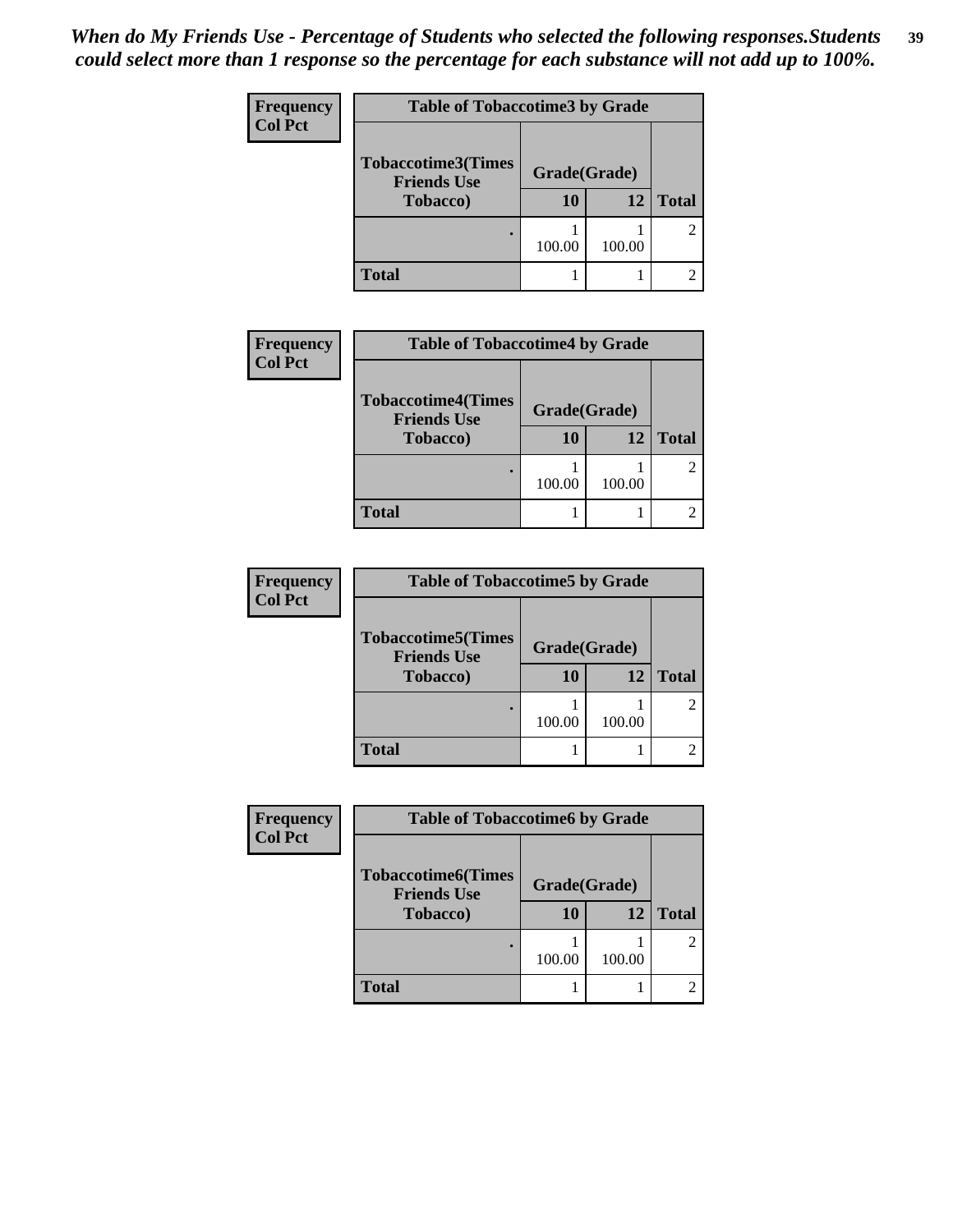| <b>Frequency</b><br><b>Col Pct</b> | <b>Table of Marijuanatime1 by Grade</b>           |              |           |              |  |
|------------------------------------|---------------------------------------------------|--------------|-----------|--------------|--|
|                                    | <b>Marijuanatime1(Times</b><br><b>Friends Use</b> | Grade(Grade) |           |              |  |
|                                    | Marijuana)                                        | 10           | <b>12</b> | <b>Total</b> |  |
|                                    | Do Not Use                                        | 100.00       | 100.00    |              |  |
|                                    | <b>Total</b>                                      |              |           |              |  |

| <b>Frequency</b><br><b>Col Pct</b> | <b>Table of Marijuanatime2 by Grade</b>           |              |              |               |
|------------------------------------|---------------------------------------------------|--------------|--------------|---------------|
|                                    | <b>Marijuanatime2(Times</b><br><b>Friends Use</b> | Grade(Grade) |              |               |
| Marijuana)                         | 10                                                | 12           | <b>Total</b> |               |
|                                    | ٠                                                 | 100.00       | 100.00       | $\mathcal{L}$ |
|                                    | Total                                             |              |              | 2.            |

| <b>Frequency</b> | <b>Table of Marijuanatime3 by Grade</b>    |              |        |               |
|------------------|--------------------------------------------|--------------|--------|---------------|
| <b>Col Pct</b>   | Marijuanatime3(Times<br><b>Friends Use</b> | Grade(Grade) |        |               |
|                  | Marijuana)                                 | <b>10</b>    | 12     | <b>Total</b>  |
|                  |                                            | 100.00       | 100.00 | $\mathcal{L}$ |
|                  | <b>Total</b>                               |              |        |               |

| Frequency | <b>Table of Marijuanatime4 by Grade</b>           |              |        |              |
|-----------|---------------------------------------------------|--------------|--------|--------------|
| Col Pct   | <b>Marijuanatime4(Times</b><br><b>Friends Use</b> | Grade(Grade) |        |              |
|           | Marijuana)                                        | 10           | 12     | <b>Total</b> |
|           |                                                   | 100.00       | 100.00 |              |
|           | <b>Total</b>                                      |              |        |              |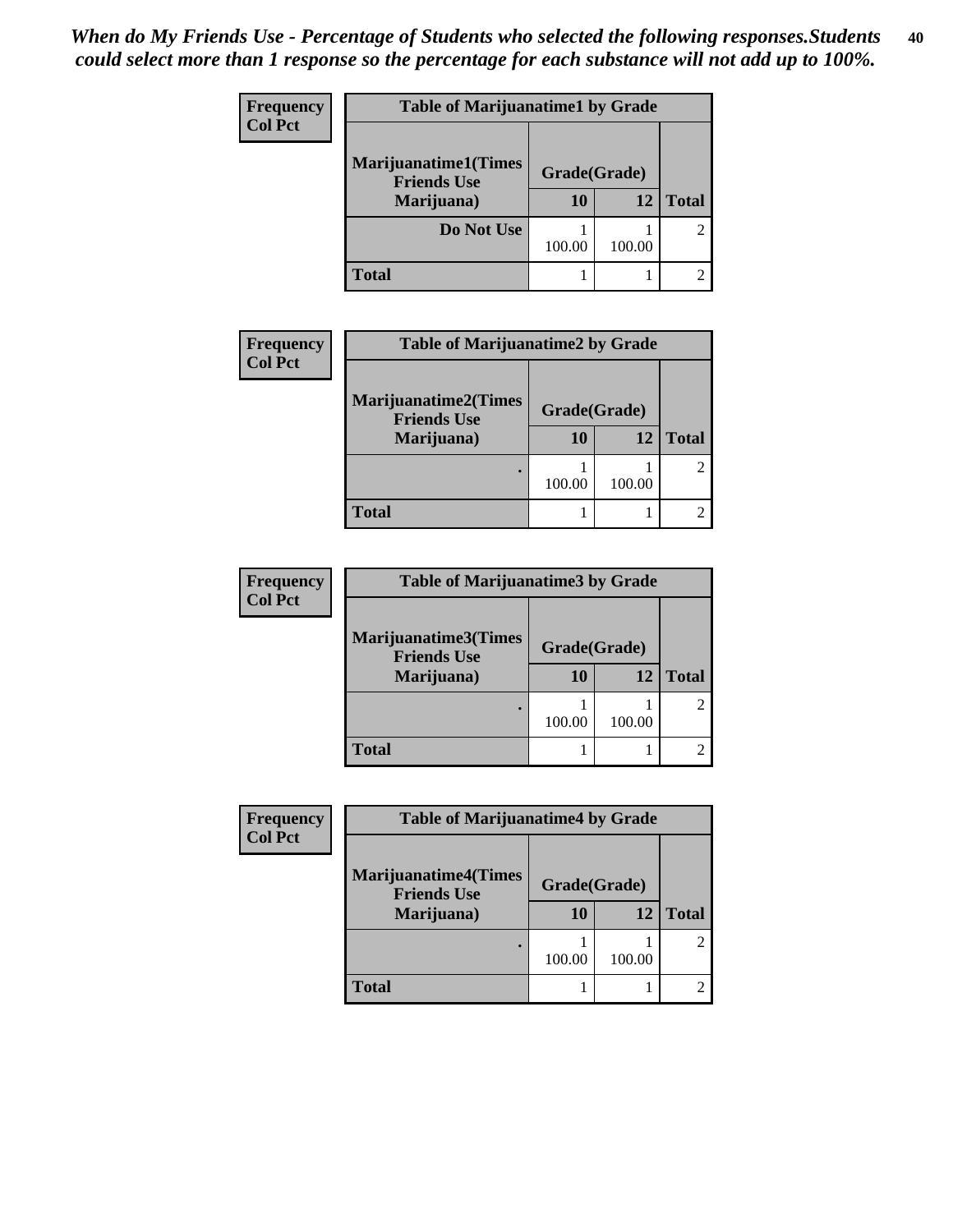| Frequency<br><b>Col Pct</b> | <b>Table of Marijuanatime5 by Grade</b>            |              |        |              |
|-----------------------------|----------------------------------------------------|--------------|--------|--------------|
|                             | <b>Marijuanatime5</b> (Times<br><b>Friends Use</b> | Grade(Grade) |        |              |
|                             | Marijuana)                                         | 10           | 12     | <b>Total</b> |
|                             |                                                    | 100.00       | 100.00 |              |
|                             | <b>Total</b>                                       |              |        |              |

| <b>Frequency</b> | <b>Table of Marijuanatime6 by Grade</b>           |              |              |                             |
|------------------|---------------------------------------------------|--------------|--------------|-----------------------------|
| <b>Col Pct</b>   | <b>Marijuanatime6(Times</b><br><b>Friends Use</b> | Grade(Grade) |              |                             |
| Marijuana)       | 10                                                | 12           | <b>Total</b> |                             |
|                  | ٠                                                 | 100.00       | 100.00       | $\mathfrak{D}$              |
|                  | <b>Total</b>                                      |              |              | $\mathcal{D}_{\mathcal{L}}$ |

| <b>Frequency</b> | <b>Table of Otherdrugtime1 by Grade</b>            |              |        |               |
|------------------|----------------------------------------------------|--------------|--------|---------------|
| <b>Col Pct</b>   | <b>Otherdrugtime1(Times</b>                        | Grade(Grade) |        |               |
|                  | <b>Friends Use Other</b><br><b>Illegal Drugs</b> ) | 10           | 12     | <b>Total</b>  |
|                  | Do Not Use                                         | 100.00       | 100.00 | $\mathcal{L}$ |
|                  | Total                                              |              |        |               |

| Frequency      | <b>Table of Otherdrugtime2 by Grade</b>                 |              |        |              |
|----------------|---------------------------------------------------------|--------------|--------|--------------|
| <b>Col Pct</b> | <b>Otherdrugtime2(Times</b><br><b>Friends Use Other</b> | Grade(Grade) |        |              |
|                | <b>Illegal Drugs</b> )                                  | 10           | 12     | <b>Total</b> |
|                |                                                         | 100.00       | 100.00 |              |
|                | <b>Total</b>                                            |              |        |              |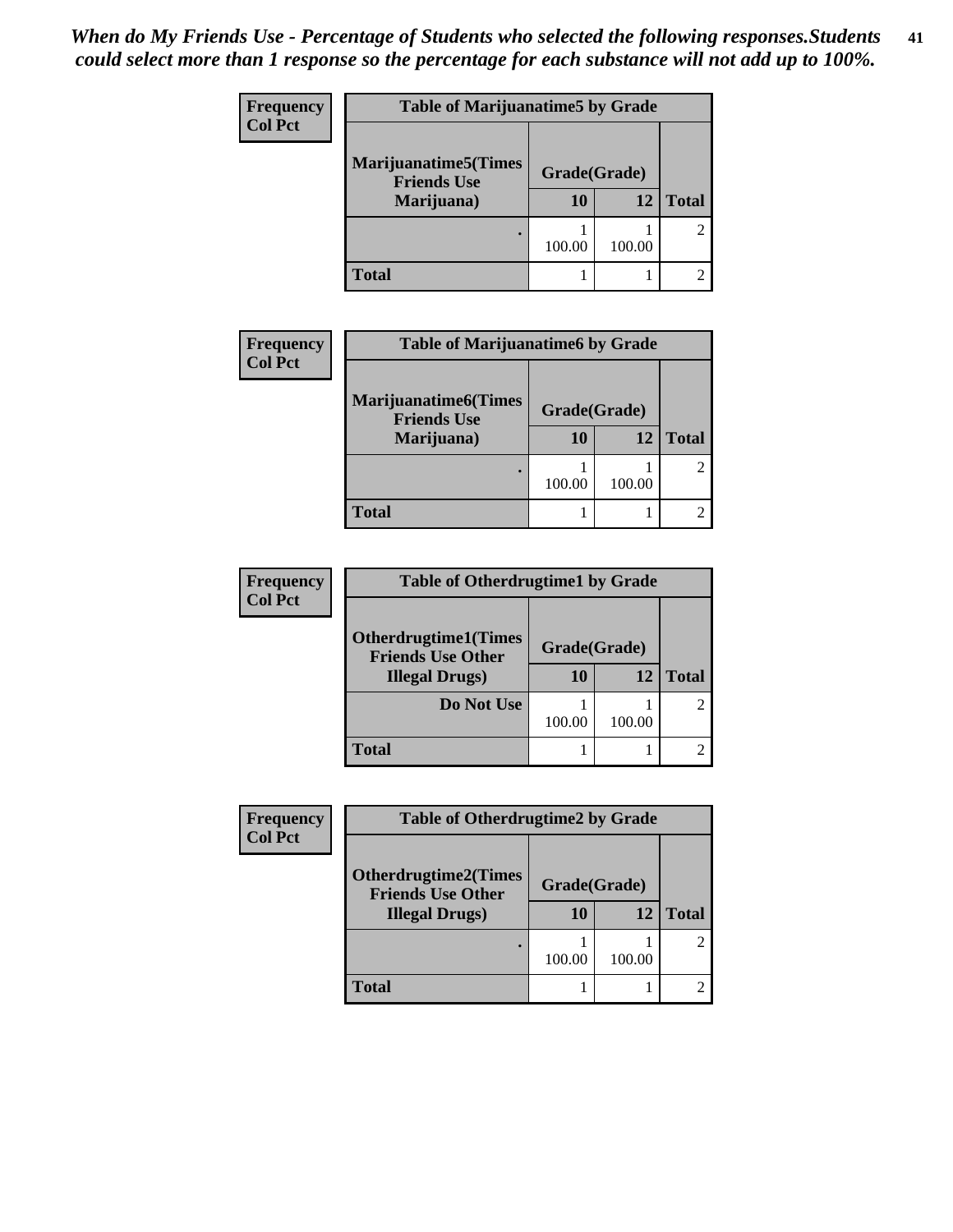| <b>Frequency</b>       | <b>Table of Otherdrugtime3 by Grade</b>          |              |              |  |
|------------------------|--------------------------------------------------|--------------|--------------|--|
| <b>Col Pct</b>         | Otherdrugtime3(Times<br><b>Friends Use Other</b> | Grade(Grade) |              |  |
| <b>Illegal Drugs</b> ) | 10                                               | 12           | <b>Total</b> |  |
|                        |                                                  | 100.00       | 100.00       |  |
|                        | <b>Total</b>                                     |              |              |  |

| <b>Frequency</b><br><b>Col Pct</b> | <b>Table of Otherdrugtime4 by Grade</b>                 |              |              |               |
|------------------------------------|---------------------------------------------------------|--------------|--------------|---------------|
|                                    | <b>Otherdrugtime4(Times</b><br><b>Friends Use Other</b> | Grade(Grade) |              |               |
| <b>Illegal Drugs</b> )             | 10                                                      | 12           | <b>Total</b> |               |
|                                    |                                                         | 100.00       | 100.00       | $\mathcal{L}$ |
|                                    | Total                                                   |              |              | 2.            |

| <b>Frequency</b> | <b>Table of Otherdrugtime5 by Grade</b>                  |              |        |               |
|------------------|----------------------------------------------------------|--------------|--------|---------------|
| <b>Col Pct</b>   | <b>Otherdrugtime5</b> (Times<br><b>Friends Use Other</b> | Grade(Grade) |        |               |
|                  | <b>Illegal Drugs</b> )                                   | 10           | 12     | <b>Total</b>  |
|                  | ٠                                                        | 100.00       | 100.00 | $\mathcal{L}$ |
|                  | Total                                                    |              |        |               |

| <b>Frequency</b> | <b>Table of Otherdrugtime6 by Grade</b>                  |              |        |              |
|------------------|----------------------------------------------------------|--------------|--------|--------------|
| <b>Col Pct</b>   | <b>Otherdrugtime6</b> (Times<br><b>Friends Use Other</b> | Grade(Grade) |        |              |
|                  | <b>Illegal Drugs</b> )                                   | 10           | 12     | <b>Total</b> |
|                  |                                                          | 100.00       | 100.00 |              |
|                  | <b>Total</b>                                             |              |        |              |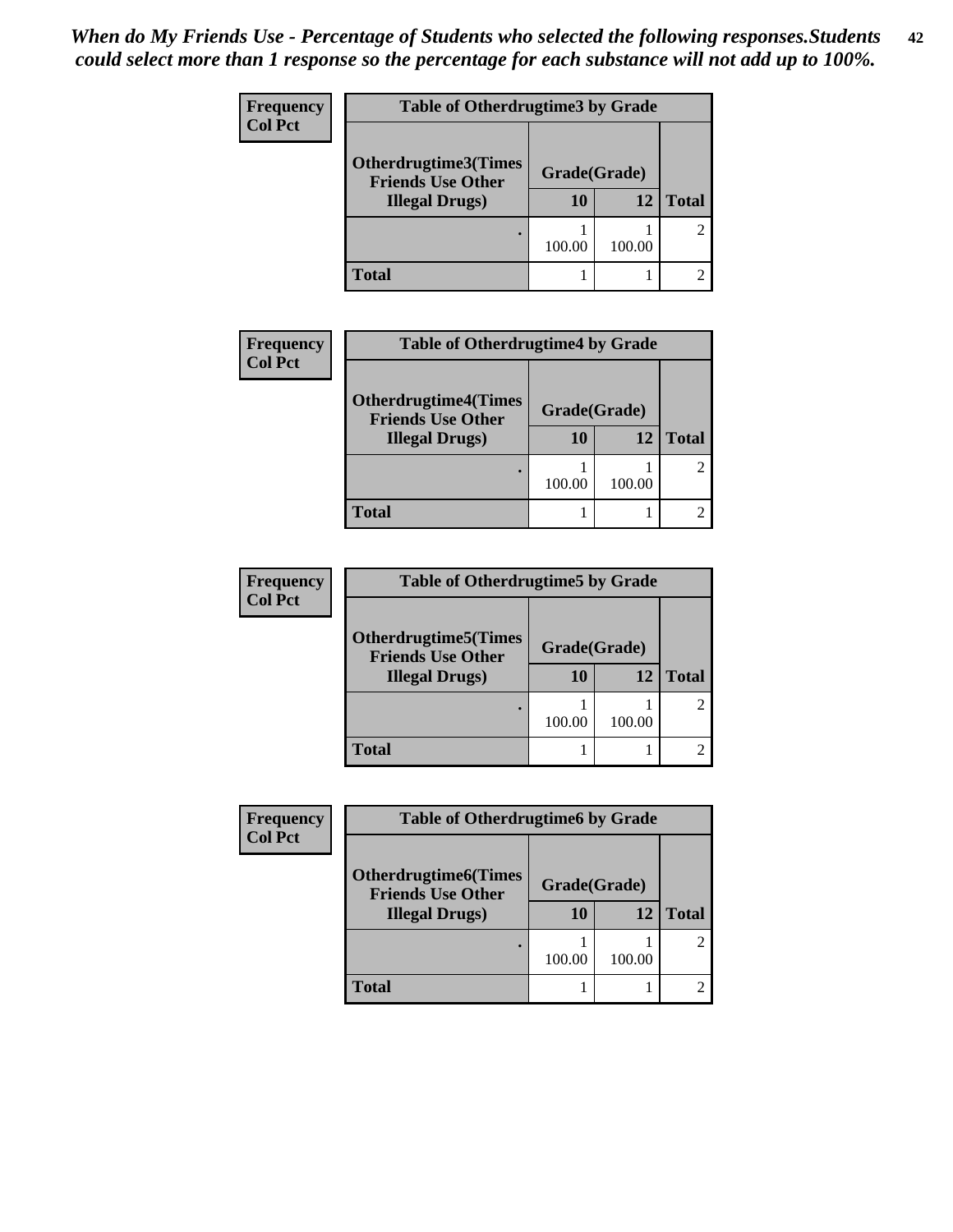| Frequency      | <b>Table of Educationalcohol by Grade</b>                                                                  |              |        |                |
|----------------|------------------------------------------------------------------------------------------------------------|--------------|--------|----------------|
| <b>Col Pct</b> | Educationalcohol(I<br>have been taught<br>about alcohol,<br>tobacco,<br>and other drugs<br>within the last | Grade(Grade) |        |                |
|                | year at school)                                                                                            | 10           | 12     | <b>Total</b>   |
|                | Yes                                                                                                        | 100.00       | 100.00 | $\mathfrak{D}$ |
|                | <b>Total</b>                                                                                               |              |        | $\overline{2}$ |

| Frequency      | <b>Table of Eversmoked by Grade</b> |              |        |              |
|----------------|-------------------------------------|--------------|--------|--------------|
| <b>Col Pct</b> | Eversmoked(I)<br>have smoked        | Grade(Grade) |        |              |
|                | a cigarette)                        | <b>10</b>    | 12     | <b>Total</b> |
|                | <b>Yes</b>                          | 0.00         | 100.00 |              |
|                | N <sub>0</sub>                      | 100.00       | 0.00   |              |
|                | <b>Total</b>                        |              |        |              |

| <b>Frequency</b> | <b>Table of Drovedrinking by Grade</b>                                                                              |                    |        |                             |
|------------------|---------------------------------------------------------------------------------------------------------------------|--------------------|--------|-----------------------------|
| <b>Col Pct</b>   | Drovedrinking(In<br>the past 30 days I<br>have driven a car<br>or other vehicle<br>while I was<br>drinking alcohol) | Grade(Grade)<br>10 | 12     | <b>Total</b>                |
|                  | N <sub>0</sub>                                                                                                      | 100.00             | 100.00 | $\mathfrak{D}$              |
|                  | <b>Total</b>                                                                                                        |                    |        | $\mathcal{D}_{\mathcal{A}}$ |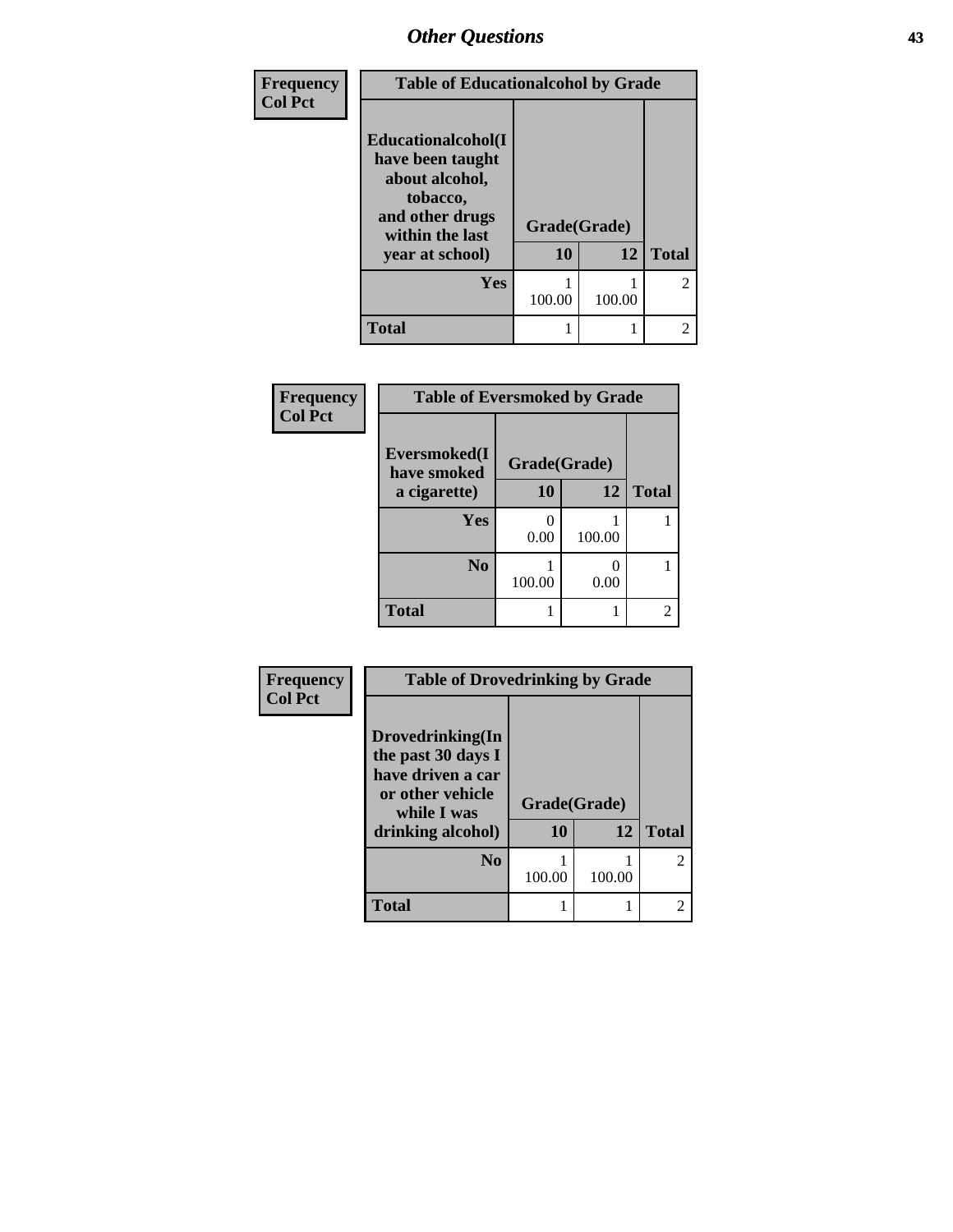| Frequency      | <b>Table of Rodedrinking by Grade</b>                                                                      |              |        |                |
|----------------|------------------------------------------------------------------------------------------------------------|--------------|--------|----------------|
| <b>Col Pct</b> | Rodedrinking(In<br>the past 30 days<br>I have ridden in<br>a car with a<br>driver who had<br>been drinking | Grade(Grade) |        |                |
|                | alcohol)                                                                                                   | 10           | 12     | <b>Total</b>   |
|                | $\bf No$                                                                                                   | 100.00       | 100.00 | $\overline{2}$ |
|                | <b>Total</b>                                                                                               |              |        | $\overline{2}$ |

| Frequency      | <b>Table of Drugsschool by Grade</b>                                                                                      |              |        |                |
|----------------|---------------------------------------------------------------------------------------------------------------------------|--------------|--------|----------------|
| <b>Col Pct</b> | <b>Drugsschool</b> (During<br>the past 12 months,<br>I have been offered,<br>sold,<br>or given illegal<br>drugs on school | Grade(Grade) |        |                |
|                | property)                                                                                                                 | 10           | 12     | <b>Total</b>   |
|                | N <sub>0</sub>                                                                                                            | 100.00       | 100.00 | $\mathfrak{D}$ |
|                | <b>Total</b>                                                                                                              |              |        | $\mathfrak{D}$ |

| Frequency      | <b>Table of Helpbullied by Grade</b>                                      |                    |        |                |
|----------------|---------------------------------------------------------------------------|--------------------|--------|----------------|
| <b>Col Pct</b> | $Helpb$ ullied $(I$<br>would help<br>someone who<br>was being<br>bullied) | Grade(Grade)<br>10 | 12     | <b>Total</b>   |
|                | <b>Strongly Agree</b>                                                     | 100.00             | 100.00 | $\mathfrak{2}$ |
|                | <b>Total</b>                                                              |                    |        | $\overline{c}$ |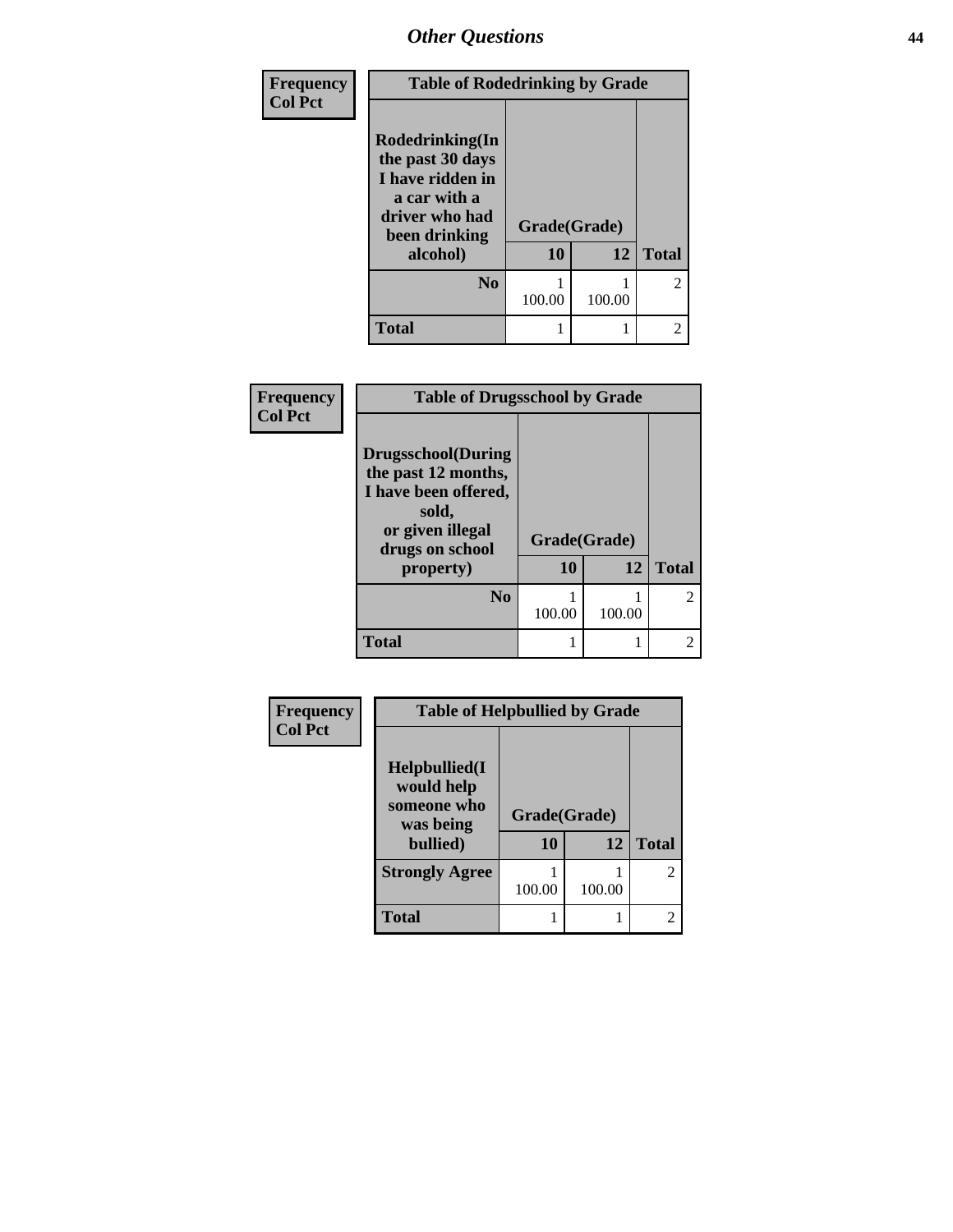| <b>Frequency</b> |              | <b>Table of Grade by Bingedrinking</b>                                                                                               |              |
|------------------|--------------|--------------------------------------------------------------------------------------------------------------------------------------|--------------|
| <b>Row Pct</b>   |              | <b>Bingedrinking</b> (I<br>have drunk five<br>or more drinks<br>of alcohol at<br>one sitting<br>during the last<br>$30 \text{ days}$ |              |
|                  | Grade(Grade) | 0 Days                                                                                                                               | <b>Total</b> |
|                  | 10           | 100.00                                                                                                                               | 1            |
|                  | 12           | 100.00                                                                                                                               | 1            |
|                  | <b>Total</b> | 2                                                                                                                                    | 2            |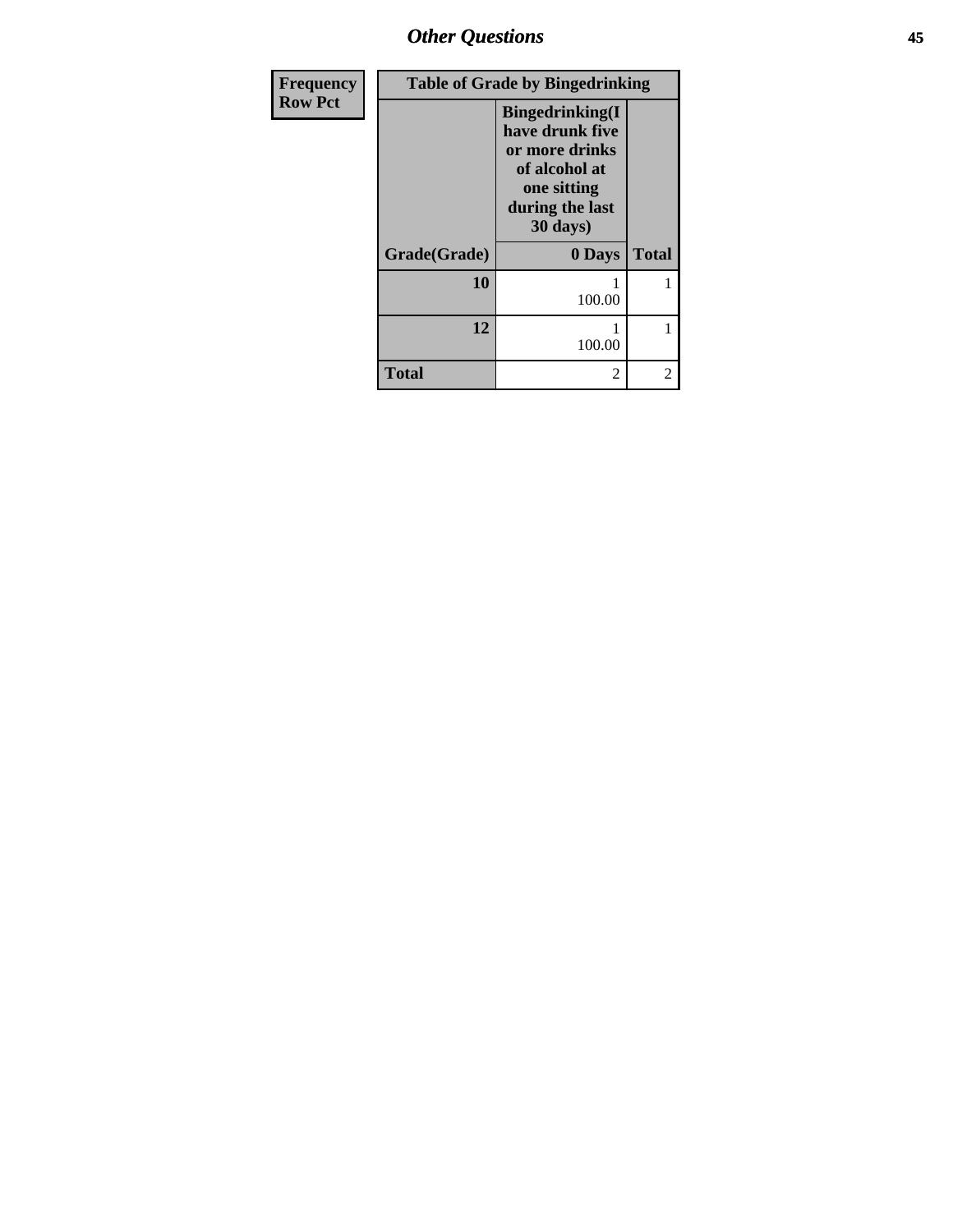## *Nutrition* **46**

| Frequency      | <b>Table of Grade by Dairy</b> |                                                                               |              |
|----------------|--------------------------------|-------------------------------------------------------------------------------|--------------|
| <b>Row Pct</b> |                                | Dairy(I<br>eat at<br>least 3<br>servings<br>of dairy<br>products<br>each day) |              |
|                | Grade(Grade)                   | <b>Somewhat</b><br><b>Agree</b>                                               | <b>Total</b> |
|                | 10                             | 100.00                                                                        | 1            |
|                | 12                             | 100.00                                                                        |              |
|                | <b>Total</b>                   | 2                                                                             | 2            |

| Frequency      | <b>Table of Grade by Fruitveg</b> |                                                                                                   |              |  |
|----------------|-----------------------------------|---------------------------------------------------------------------------------------------------|--------------|--|
| <b>Row Pct</b> |                                   | <b>Fruitveg(I</b><br>eat at<br>least 5<br>servings<br>of fruits<br>and<br>vegetables<br>each day) |              |  |
|                | Grade(Grade)                      | <b>Strongly</b><br>Agree                                                                          | <b>Total</b> |  |
|                | 10                                | 100.00                                                                                            | 1            |  |
|                | 12                                | 100.00                                                                                            | 1            |  |
|                | <b>Total</b>                      | 2                                                                                                 | 2            |  |

| Frequency      |              | <b>Table of Grade by Cafeteriahealthy</b> |                                                       |              |
|----------------|--------------|-------------------------------------------|-------------------------------------------------------|--------------|
| <b>Row Pct</b> |              | cafeteria are healthy)                    | <b>Cafeteriahealthy</b> (School<br>meals in my school |              |
|                | Grade(Grade) | <b>Somewhat</b><br>Agree                  | <b>Strongly</b><br><b>Disagree</b>                    | <b>Total</b> |
|                | 10           | 0<br>0.00                                 | 100.00                                                |              |
|                | 12           | 100.00                                    | 0.00                                                  |              |
|                | <b>Total</b> |                                           |                                                       |              |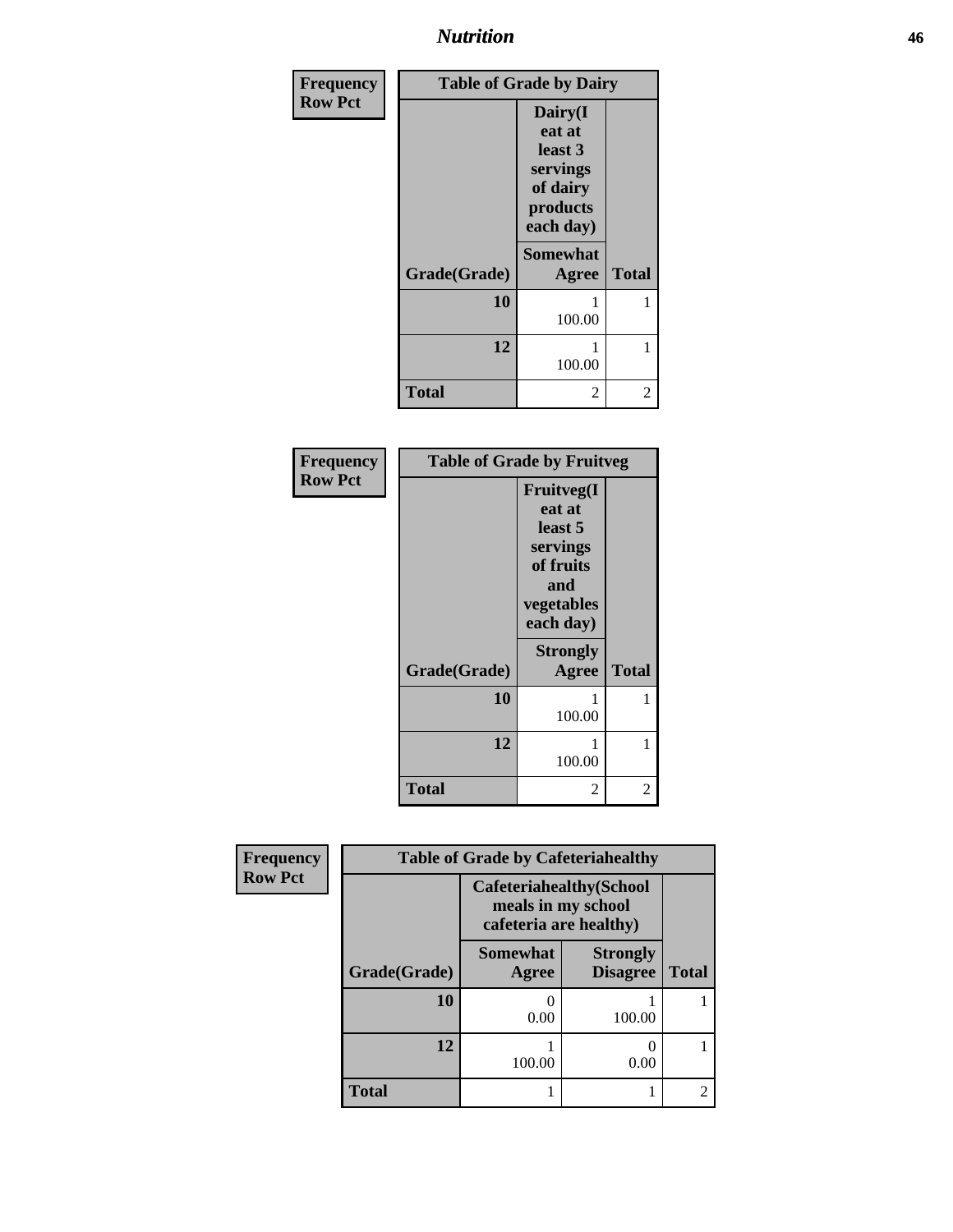# *Nutrition* **47**

| <b>Frequency</b> | <b>Table of Grade by Cafeterianutrition</b> |                                                                                                 |                |  |
|------------------|---------------------------------------------|-------------------------------------------------------------------------------------------------|----------------|--|
| <b>Row Pct</b>   |                                             | <b>Cafeterianutrition</b> (Facts<br>about nutrition are<br>available in my school<br>cafeteria) |                |  |
|                  | Grade(Grade)                                | <b>Somewhat Agree</b>                                                                           | <b>Total</b>   |  |
|                  | 10                                          | 100.00                                                                                          |                |  |
|                  | 12                                          | 100.00                                                                                          |                |  |
|                  | <b>Total</b>                                | 2                                                                                               | $\mathfrak{D}$ |  |

| Frequency      |              |                                                                               | <b>Table of Grade by Schoollunch</b> |                             |
|----------------|--------------|-------------------------------------------------------------------------------|--------------------------------------|-----------------------------|
| <b>Row Pct</b> |              | <b>Schoollunch</b> (I eat<br>school lunch three<br>or more times per<br>week) |                                      |                             |
|                | Grade(Grade) | <b>Strongly</b><br>Agree                                                      | <b>Somewhat</b><br><b>Disagree</b>   | <b>Total</b>                |
|                | 10           | 100.00                                                                        | $\theta$<br>0.00                     |                             |
|                | 12           | 0<br>0.00                                                                     | 100.00                               |                             |
|                | <b>Total</b> | 1                                                                             |                                      | $\mathcal{D}_{\mathcal{A}}$ |

| Frequency      | <b>Table of Grade by Foodchoices</b> |                                                                                  |                          |              |
|----------------|--------------------------------------|----------------------------------------------------------------------------------|--------------------------|--------------|
| <b>Row Pct</b> |                                      | <b>Foodchoices</b> (I make<br>healthy food choices<br>in my school<br>cafeteria) |                          |              |
|                | Grade(Grade)                         | <b>Strongly</b><br>Agree                                                         | <b>Somewhat</b><br>Agree | <b>Total</b> |
|                | 10                                   | 100.00                                                                           | 0.00                     |              |
|                | 12                                   | 0<br>0.00                                                                        | 100.00                   |              |
|                | <b>Total</b>                         |                                                                                  |                          |              |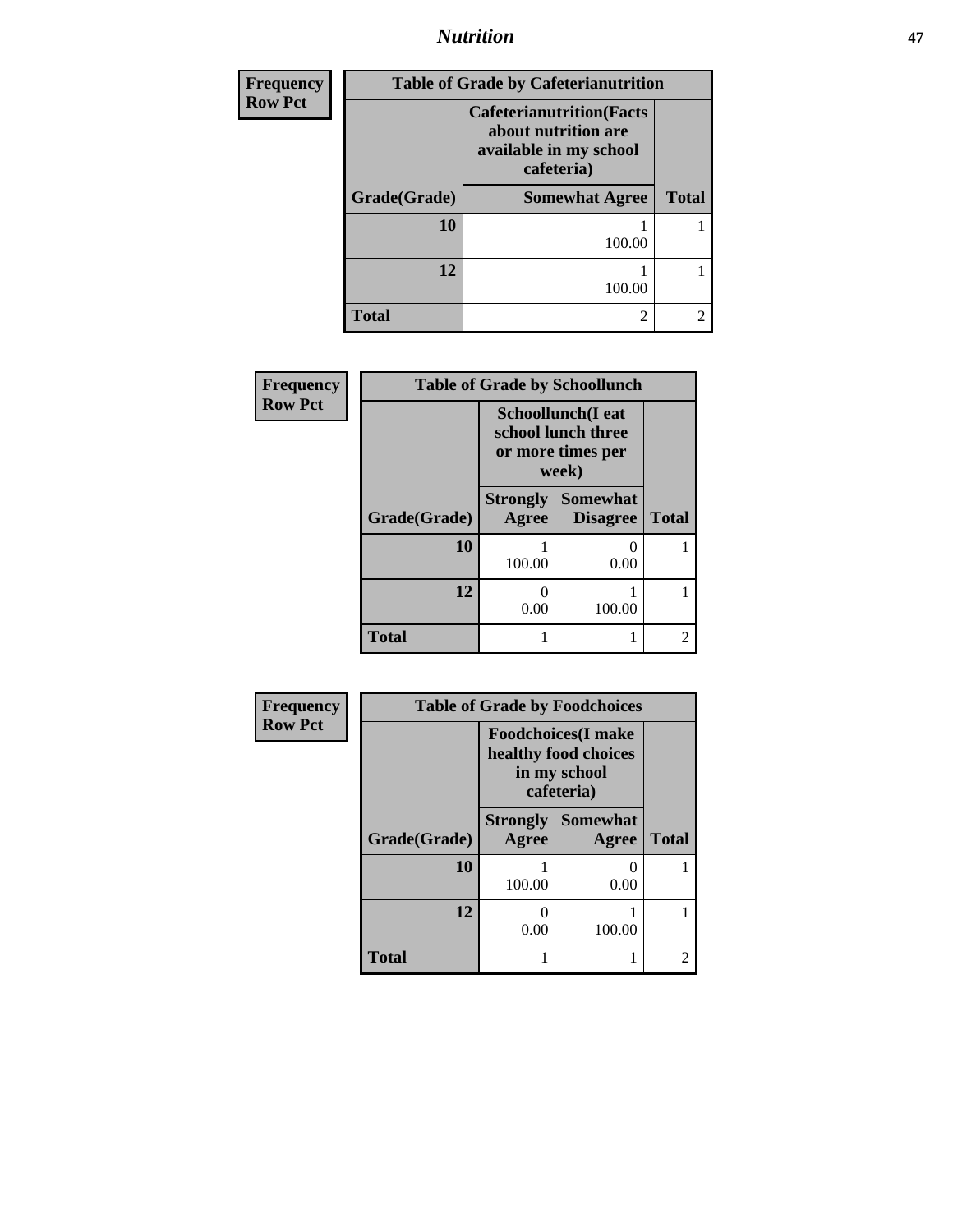*Nutrition* **48**

| <b>Frequency</b> | <b>Table of Grade by Wholewheat</b> |                                                                                                                             |                                    |                |
|------------------|-------------------------------------|-----------------------------------------------------------------------------------------------------------------------------|------------------------------------|----------------|
| <b>Row Pct</b>   |                                     | <b>Wholewheat</b> (There<br>are whole wheat and<br>multigrain breads<br>and cereals available<br>in my school<br>cafeteria) |                                    |                |
|                  | Grade(Grade)                        | <b>Somewhat</b><br>Agree                                                                                                    | <b>Strongly</b><br><b>Disagree</b> | <b>Total</b>   |
|                  | 10                                  | 0<br>0.00                                                                                                                   | 100.00                             |                |
|                  | 12                                  | 100.00                                                                                                                      | 0<br>0.00                          |                |
|                  | <b>Total</b>                        |                                                                                                                             |                                    | $\overline{c}$ |

| Frequency      | <b>Table of Grade by Healthyvending</b> |                                                                                                                                                                  |                          |              |
|----------------|-----------------------------------------|------------------------------------------------------------------------------------------------------------------------------------------------------------------|--------------------------|--------------|
| <b>Row Pct</b> |                                         | <b>Healthyvending</b> (If<br>only healthy snacks<br>and beverages were<br>available in the<br>vending machines<br>during the school<br>day,<br>I would buy them) |                          |              |
|                | Grade(Grade)                            | <b>Strongly</b><br>Agree                                                                                                                                         | <b>Somewhat</b><br>Agree | <b>Total</b> |
|                | 10                                      | $\mathbf{\Omega}$<br>0.00                                                                                                                                        | 100.00                   |              |
|                | 12                                      | 100.00                                                                                                                                                           | 0<br>0.00                |              |
|                | <b>Total</b>                            |                                                                                                                                                                  |                          | 2            |

| Frequency      |              |                                                                                                                                                        | <b>Table of Grade by Schoolbreakfast</b> |              |
|----------------|--------------|--------------------------------------------------------------------------------------------------------------------------------------------------------|------------------------------------------|--------------|
| <b>Row Pct</b> |              | Schoolbreakfast(If<br><b>breakfast</b> were<br>available at school,<br>but outside the<br>cafeteria,<br>I would eat breakfast<br>at school more often) |                                          |              |
|                | Grade(Grade) | <b>Strongly</b><br><b>Agree</b>                                                                                                                        | <b>Somewhat</b><br>Agree                 | <b>Total</b> |
|                | 10           | ∩<br>0.00                                                                                                                                              | 100.00                                   |              |
|                | 12           | 100.00                                                                                                                                                 | $\mathbf{\Omega}$<br>0.00                |              |
|                | <b>Total</b> |                                                                                                                                                        |                                          |              |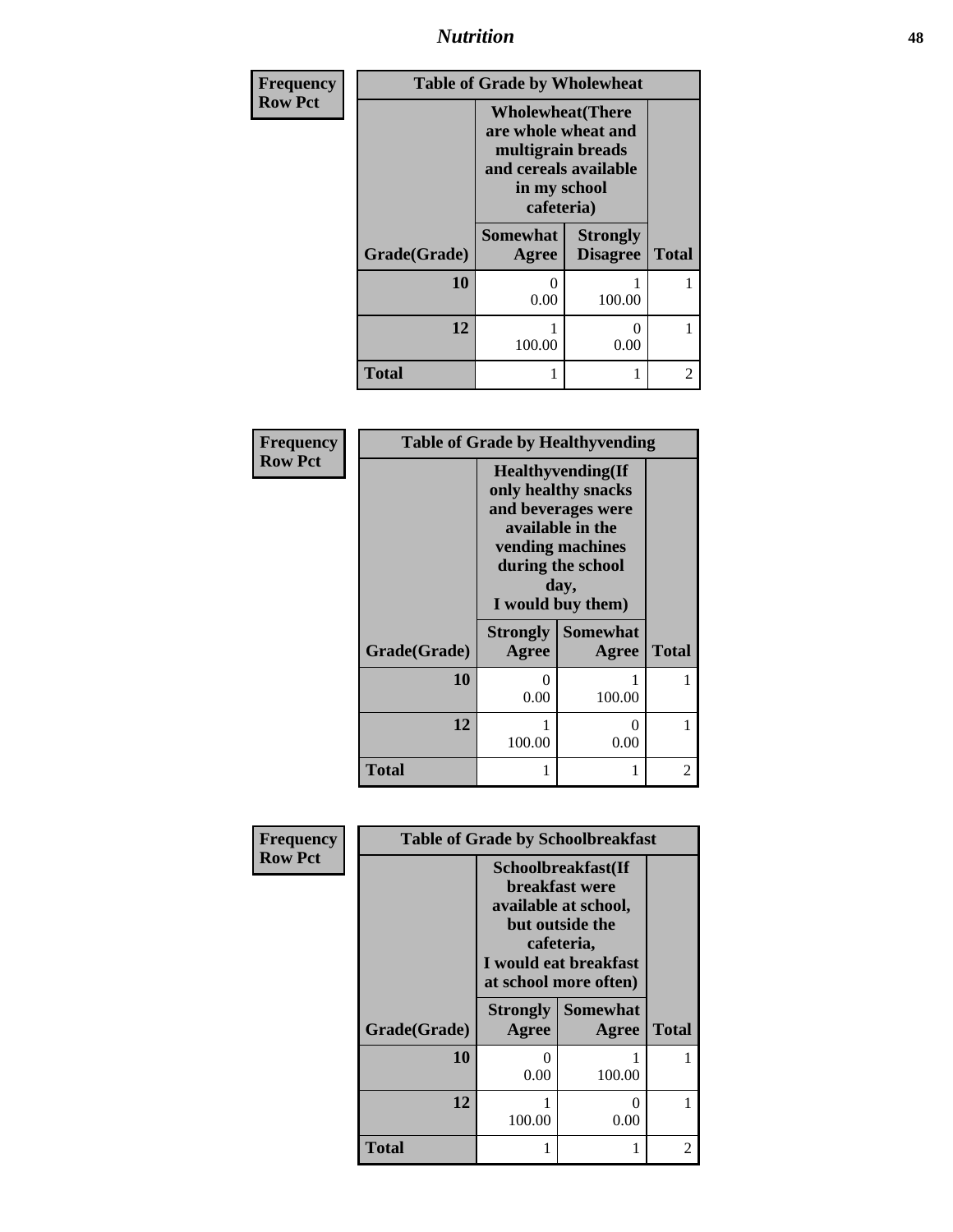| Frequency      | <b>Table of Educationaids by Grade</b>                                                                    |                    |        |                |
|----------------|-----------------------------------------------------------------------------------------------------------|--------------------|--------|----------------|
| <b>Col Pct</b> | <b>Educationaids</b> (I<br>have been<br>taught about<br><b>HIV/AIDS</b> at<br>school in the<br>past year) | Grade(Grade)<br>10 | 12     | <b>Total</b>   |
|                | <b>Yes</b>                                                                                                | 100.00             | 100.00 | $\mathfrak{D}$ |
|                | <b>Total</b>                                                                                              |                    |        | $\mathfrak{D}$ |

| <b>Frequency</b> |
|------------------|
| <b>Col Pct</b>   |

| <b>Table of Educationcharacter by Grade</b>                                          |                    |        |              |  |
|--------------------------------------------------------------------------------------|--------------------|--------|--------------|--|
| Educationcharacter(I<br>have been taught<br>about character<br>education in the past | Grade(Grade)<br>10 | 12     | <b>Total</b> |  |
| year at school)                                                                      |                    |        |              |  |
| Yes                                                                                  |                    |        |              |  |
|                                                                                      | 100.00             | 100.00 |              |  |
| <b>Total</b>                                                                         |                    |        |              |  |

| <b>Frequency</b> | <b>Table of Gradcoach1 by Grade</b>              |              |        |              |
|------------------|--------------------------------------------------|--------------|--------|--------------|
| <b>Col Pct</b>   | Gradcoach1(I<br>know who my<br><b>Graduation</b> | Grade(Grade) |        |              |
|                  | Coach is)                                        | 10           | 12     | <b>Total</b> |
|                  | Yes                                              | 0<br>0.00    | 100.00 |              |
|                  | N <sub>0</sub>                                   | 100.00       | 0.00   |              |
|                  | <b>Total</b>                                     |              |        | 2            |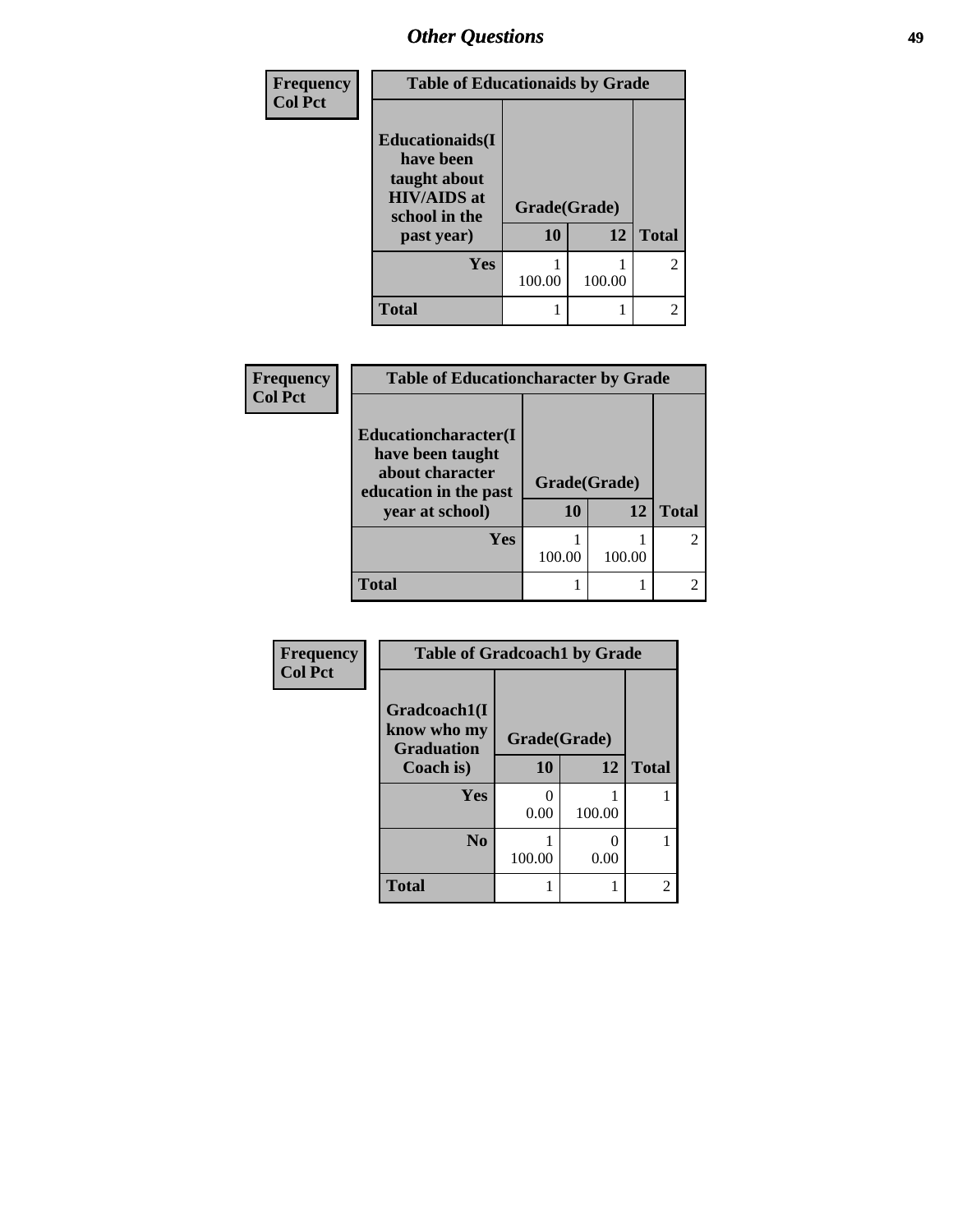| Frequency      | <b>Table of Gradcoach2 by Grade</b> |              |           |                |
|----------------|-------------------------------------|--------------|-----------|----------------|
| <b>Col Pct</b> |                                     |              |           |                |
|                | Gradcoach2(I<br>have                |              |           |                |
|                | contacted my<br><b>Graduation</b>   | Grade(Grade) |           |                |
|                | Coach)                              | 10           | 12        | <b>Total</b>   |
|                | Yes                                 | 0<br>0.00    | 100.00    |                |
|                | N <sub>0</sub>                      | 100.00       | 0<br>0.00 |                |
|                | <b>Total</b>                        |              |           | $\mathfrak{D}$ |

| Frequency      | <b>Table of Gradcoach3 by Grade</b>                                                   |                    |           |              |
|----------------|---------------------------------------------------------------------------------------|--------------------|-----------|--------------|
| <b>Col Pct</b> | Gradcoach3(I<br>have received<br>assistance<br>from my<br><b>Graduation</b><br>Coach) | Grade(Grade)<br>10 | 12        | <b>Total</b> |
|                | Yes                                                                                   | 0<br>0.00          | 100.00    |              |
|                | N <sub>0</sub>                                                                        | 100.00             | 0<br>0.00 |              |
|                | <b>Total</b>                                                                          |                    |           | 2            |

| <b>Frequency</b> | <b>Table of Selfharm by Grade</b>                                                                                                                            |              |           |              |
|------------------|--------------------------------------------------------------------------------------------------------------------------------------------------------------|--------------|-----------|--------------|
| <b>Col Pct</b>   | <b>Selfharm</b> (During<br>the past 12<br>months,<br>I harmed myself<br>on purpose<br><b>Suicideconsider</b><br>During the past<br>12 months,<br>I seriously | Grade(Grade) |           |              |
|                  | considered<br>suicide)                                                                                                                                       | 10           | 12        | <b>Total</b> |
|                  |                                                                                                                                                              |              |           |              |
|                  | Yes                                                                                                                                                          | 0<br>0.00    | 100.00    | 1            |
|                  | N <sub>0</sub>                                                                                                                                               | 1<br>100.00  | 0<br>0.00 | 1            |
|                  | <b>Total</b>                                                                                                                                                 | 1            | 1         | 2            |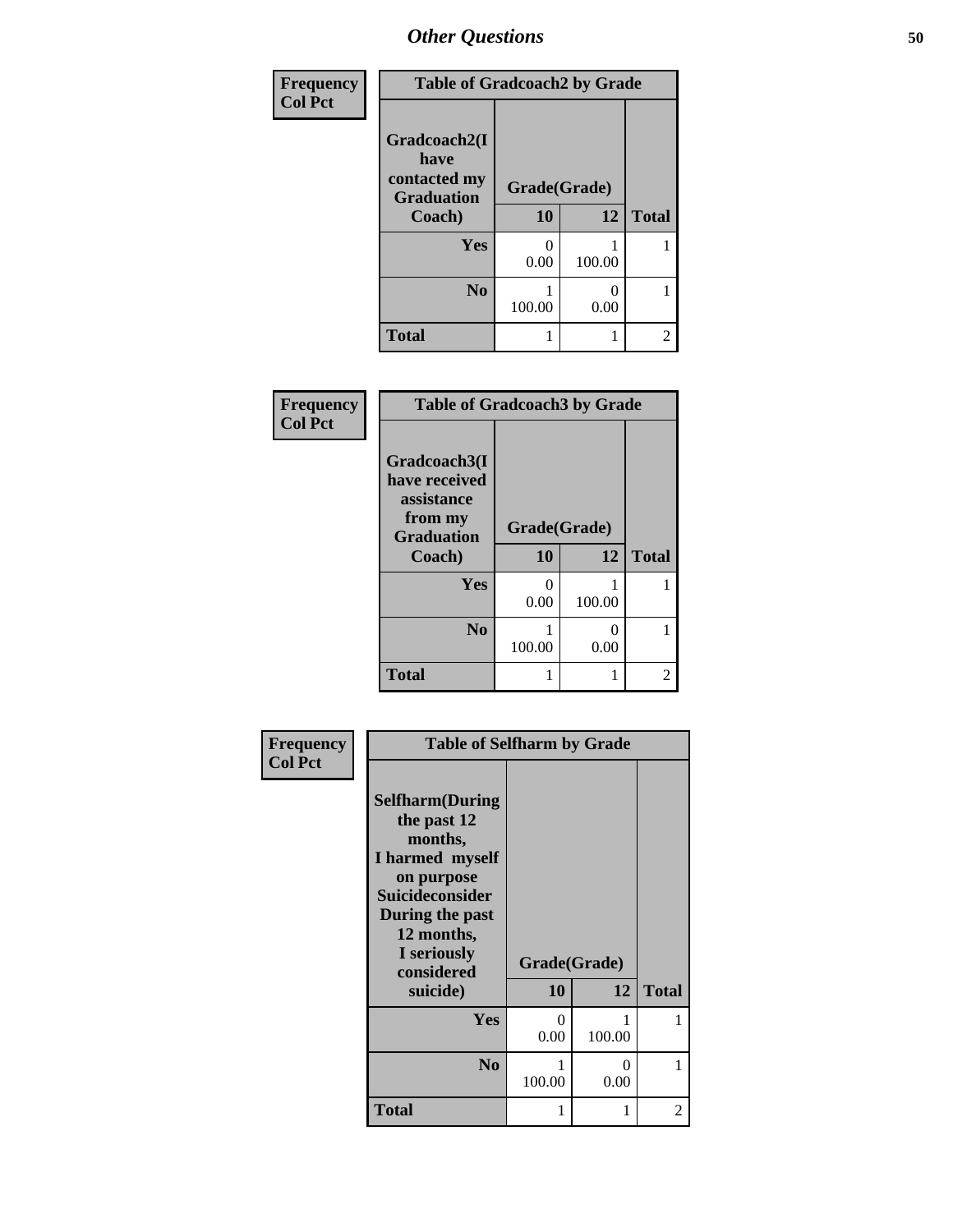| <b>Frequency</b> | <b>Table of Suicideconsider by Grade</b> |              |        |              |
|------------------|------------------------------------------|--------------|--------|--------------|
| <b>Col Pct</b>   |                                          | Grade(Grade) |        |              |
|                  | Suicideconsider                          | <b>10</b>    | 12     | <b>Total</b> |
|                  | <b>Yes</b>                               | 0.00         | 100.00 |              |
|                  | N <sub>0</sub>                           | 100.00       | 0.00   |              |
|                  | <b>Total</b>                             |              |        | 2            |

| Frequency<br><b>Col Pct</b> | <b>Table of Suicideattempt by Grade</b>                            |                                 |        |              |
|-----------------------------|--------------------------------------------------------------------|---------------------------------|--------|--------------|
|                             | Suicideattempt(I<br>have attempted<br>suicide in the<br>last year) | Grade(Grade)<br>10<br><b>12</b> |        | <b>Total</b> |
|                             | N <sub>0</sub>                                                     | 100.00                          | 100.00 |              |
|                             | <b>Total</b>                                                       |                                 |        |              |

| Frequency<br><b>Col Pct</b> | <b>Table of Instantmessaged by Grade</b>                                    |                          |        |                |
|-----------------------------|-----------------------------------------------------------------------------|--------------------------|--------|----------------|
|                             | Instantmessaged(I<br>have instant<br>messaged people I<br>do not even know) | Grade(Grade)<br>12<br>10 |        | <b>Total</b>   |
|                             | N <sub>0</sub>                                                              | 100.00                   | 100.00 | $\mathfrak{D}$ |
|                             | <b>Total</b>                                                                |                          |        | 2              |

| Frequency<br><b>Col Pct</b> | <b>Table of Getsalong by Grade</b>                  |              |        |              |
|-----------------------------|-----------------------------------------------------|--------------|--------|--------------|
|                             | Getsalong(I get<br>along with other<br>students and | Grade(Grade) |        |              |
|                             | adults)                                             | 10           | 12     | <b>Total</b> |
|                             | <b>Strongly Agree</b>                               | 0.00         | 100.00 |              |
|                             | <b>Somewhat Agree</b>                               | 100.00       | 0.00   |              |
|                             | <b>Total</b>                                        |              |        |              |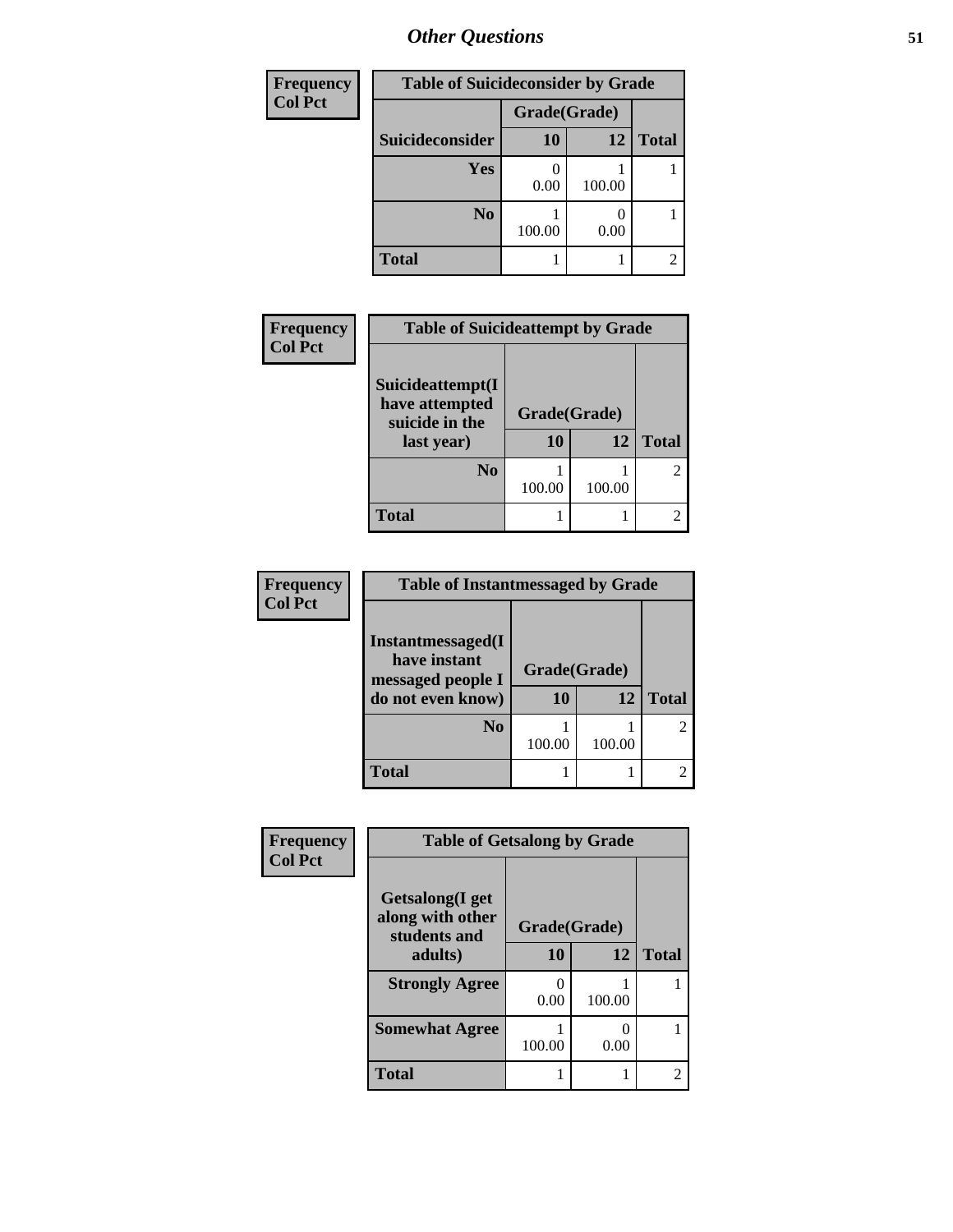| Frequency      | <b>Table of Safehome by Grade</b> |              |        |                |
|----------------|-----------------------------------|--------------|--------|----------------|
| <b>Col Pct</b> | Safehome(I feel                   | Grade(Grade) |        |                |
|                | safe at home)                     | 10           | 12     | <b>Total</b>   |
|                | <b>Somewhat Agree</b>             | 100.00       | 0.00   |                |
|                | <b>Somewhat Disagree</b>          | 0.00         | 100.00 |                |
|                | <b>Total</b>                      |              |        | $\overline{c}$ |

| Frequency<br><b>Col Pct</b> | <b>Table of Adulttalk by Grade</b>                                                   |              |        |                |
|-----------------------------|--------------------------------------------------------------------------------------|--------------|--------|----------------|
|                             | <b>Adulttalk</b> (I<br>know an<br>adult at<br>school that<br>I can talk<br>with if I | Grade(Grade) |        |                |
|                             | need help)                                                                           | 10           | 12     | <b>Total</b>   |
|                             | Yes                                                                                  | 100.00       | 100.00 | $\overline{2}$ |
|                             | <b>Total</b>                                                                         |              |        | 2              |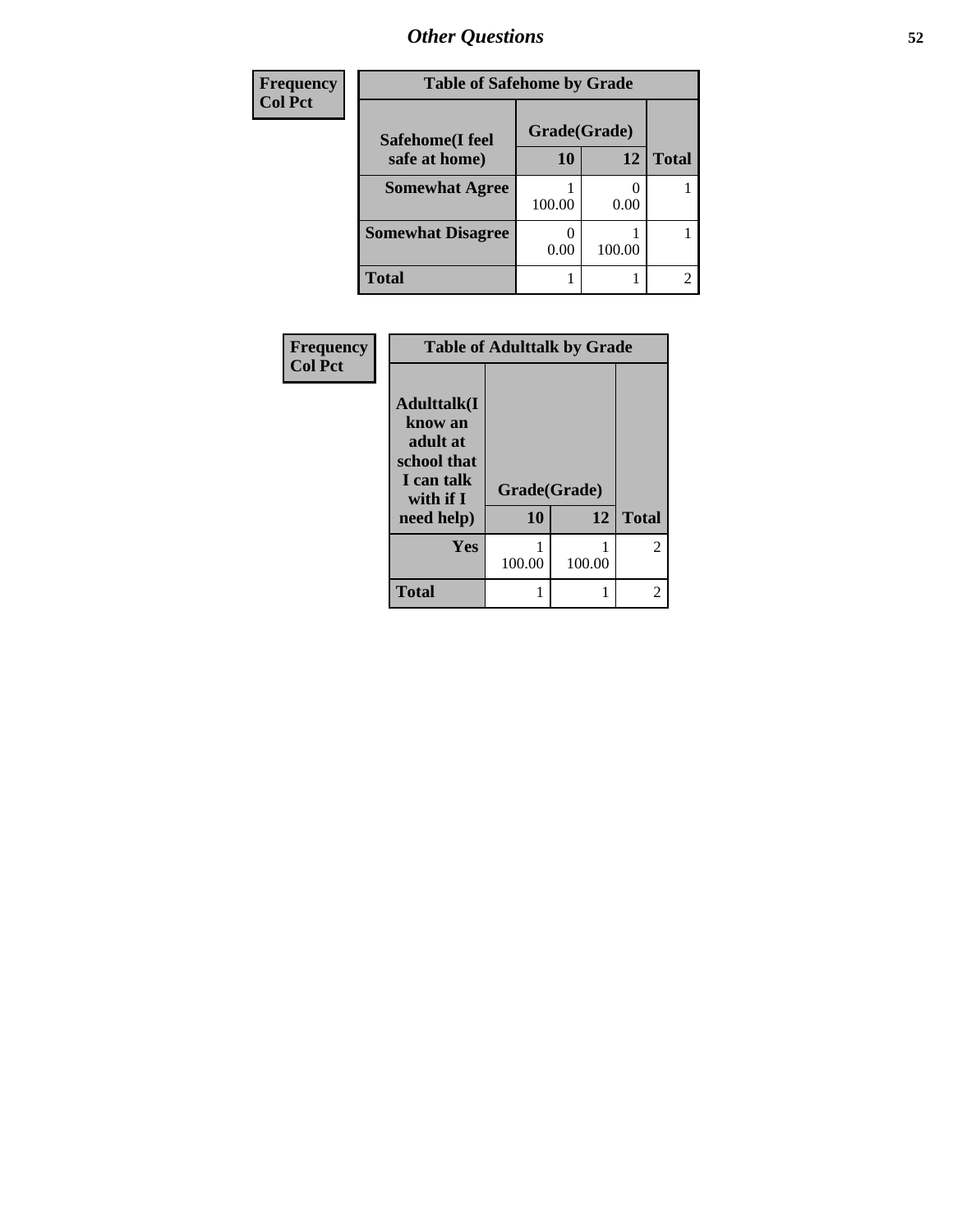| Frequency      |              |                                                                                                              | <b>Table of Grade by Tytime</b> |                |
|----------------|--------------|--------------------------------------------------------------------------------------------------------------|---------------------------------|----------------|
| <b>Row Pct</b> |              | <b>Tvtime(On an</b><br>average school<br>day,<br>how much<br>unsupervised time<br>do I spend<br>watching TV) |                                 |                |
|                | Grade(Grade) | None                                                                                                         | $2 - 3$<br>hours/day            | <b>Total</b>   |
|                | 10           | 100.00                                                                                                       | 0<br>0.00                       |                |
|                | 12           | 0<br>0.00                                                                                                    | 100.00                          |                |
|                | <b>Total</b> |                                                                                                              |                                 | $\overline{c}$ |

| Frequency      |              |                                                                                                                 | <b>Table of Grade by Computertime</b> |              |
|----------------|--------------|-----------------------------------------------------------------------------------------------------------------|---------------------------------------|--------------|
| <b>Row Pct</b> |              | Computertime(On<br>an average school<br>day,<br>how much<br>unsupervised time<br>do I spend on the<br>computer) |                                       |              |
|                | Grade(Grade) | <b>Less that</b><br>hour/day                                                                                    | $6+$<br>hours/day                     | <b>Total</b> |
|                | 10           | 0.00                                                                                                            | 100.00                                |              |
|                | 12           | 100.00                                                                                                          | 0<br>0.00                             |              |
|                | <b>Total</b> |                                                                                                                 |                                       | 2            |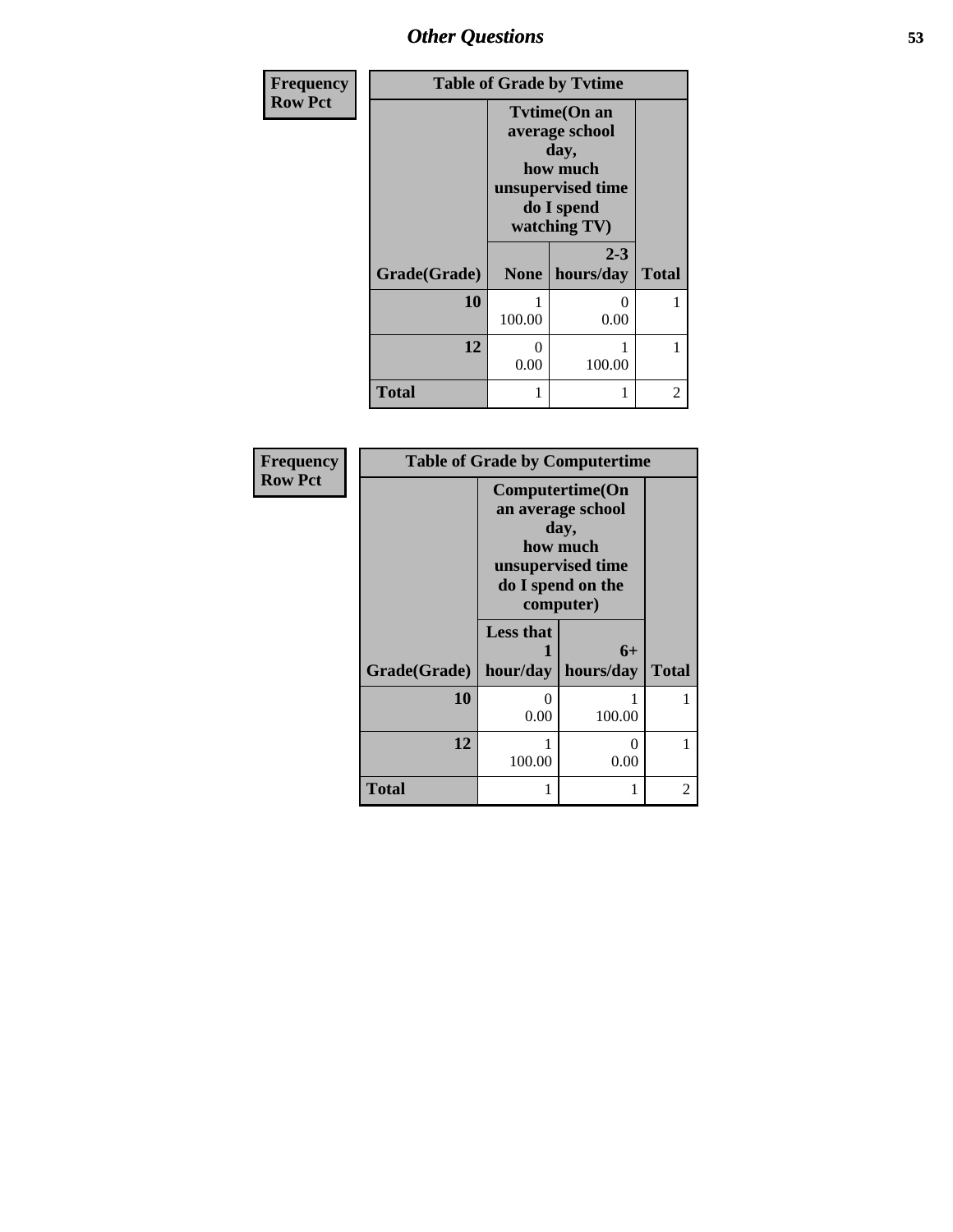## *Questions about Driving Laws* **54** *Driving Questions were asked only of high school students.*

| <b>Frequency</b> |              | <b>Table of Grade by License1</b>                                                                                                                           |              |
|------------------|--------------|-------------------------------------------------------------------------------------------------------------------------------------------------------------|--------------|
| <b>Row Pct</b>   |              | License1(During<br>the first 6<br>months of<br>driving with a<br>provisional<br>license,<br>the only<br>passengers who<br>can ride with<br>the driver are:) |              |
|                  | Grade(Grade) | <b>Parent or</b><br><b>Guardian</b>                                                                                                                         | <b>Total</b> |
|                  | 10           | 100.00                                                                                                                                                      | 1            |
|                  | 12           | 100.00                                                                                                                                                      | 1            |
|                  | <b>Total</b> | $\overline{2}$                                                                                                                                              | 2            |

| <b>Frequency</b> | <b>Table of Grade by License2</b> |                                                                                                                                      |              |
|------------------|-----------------------------------|--------------------------------------------------------------------------------------------------------------------------------------|--------------|
| <b>Row Pct</b>   |                                   | License2(17)<br>yr old<br>drivers<br>with a<br>provisional<br>driver's<br>license<br>cannot<br>drive<br>between<br>the hours<br>of:) |              |
|                  | Grade(Grade)                      | <b>Midnight</b><br>to 6am                                                                                                            | <b>Total</b> |
|                  | 10                                | 1<br>100.00                                                                                                                          | 1            |
|                  | 12                                | 1<br>100.00                                                                                                                          | 1            |
|                  | <b>Total</b>                      | 2                                                                                                                                    | 2            |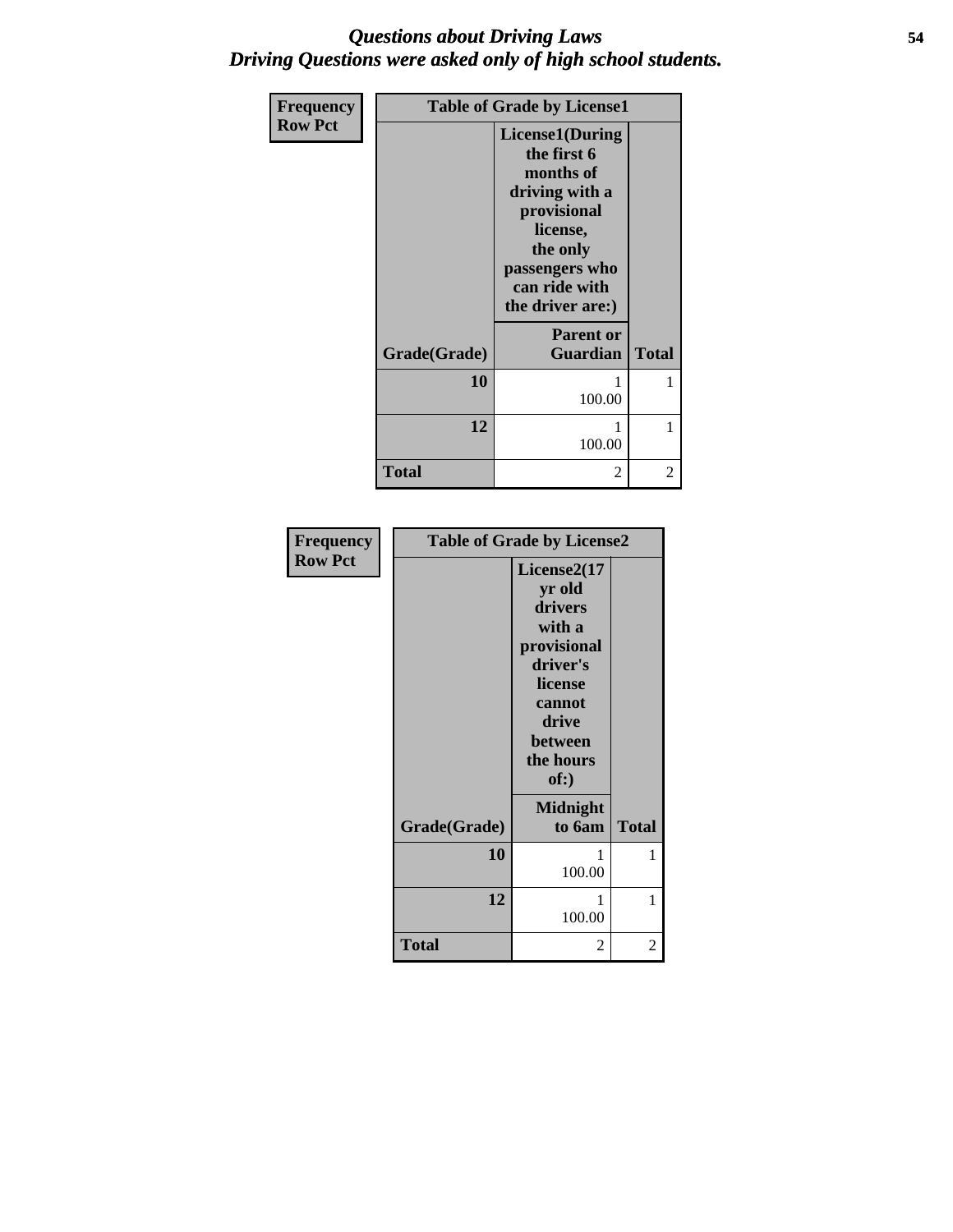## *Questions about Driving Laws* **55** *Driving Questions were asked only of high school students.*

| Frequency      |              | <b>Table of Grade by License3</b>                                                                        |           |              |
|----------------|--------------|----------------------------------------------------------------------------------------------------------|-----------|--------------|
| <b>Row Pct</b> |              | License3(For<br>drivers under<br>the age of 21,<br>what level of<br>alcohol is<br>considered<br>$DUI$ ?) |           |              |
|                | Grade(Grade) | Any<br><b>Amount</b>                                                                                     | 0.02      | <b>Total</b> |
|                | 10           | $\Omega$<br>0.00                                                                                         | 100.00    | 1            |
|                | 12           | 100.00                                                                                                   | 0<br>0.00 |              |
|                | <b>Total</b> | 1                                                                                                        | 1         | 2            |

| Frequency      | <b>Table of Grade by License4</b> |                                                                                                             |                             |              |
|----------------|-----------------------------------|-------------------------------------------------------------------------------------------------------------|-----------------------------|--------------|
| <b>Row Pct</b> |                                   | License4(A)<br>driver under<br>21<br>loses his/her<br>caught<br>exceeding the<br>posted speet<br>limit by:) | automatically<br>license if |              |
|                | Grade(Grade)                      | $15+$<br>mph                                                                                                | $35+$<br>mph                | <b>Total</b> |
|                | 10                                | 0<br>0.00                                                                                                   | 100.00                      | 1            |
|                | 12                                | 1<br>100.00                                                                                                 | 0<br>0.00                   | 1            |
|                | <b>Total</b>                      | 1                                                                                                           | 1                           | 2            |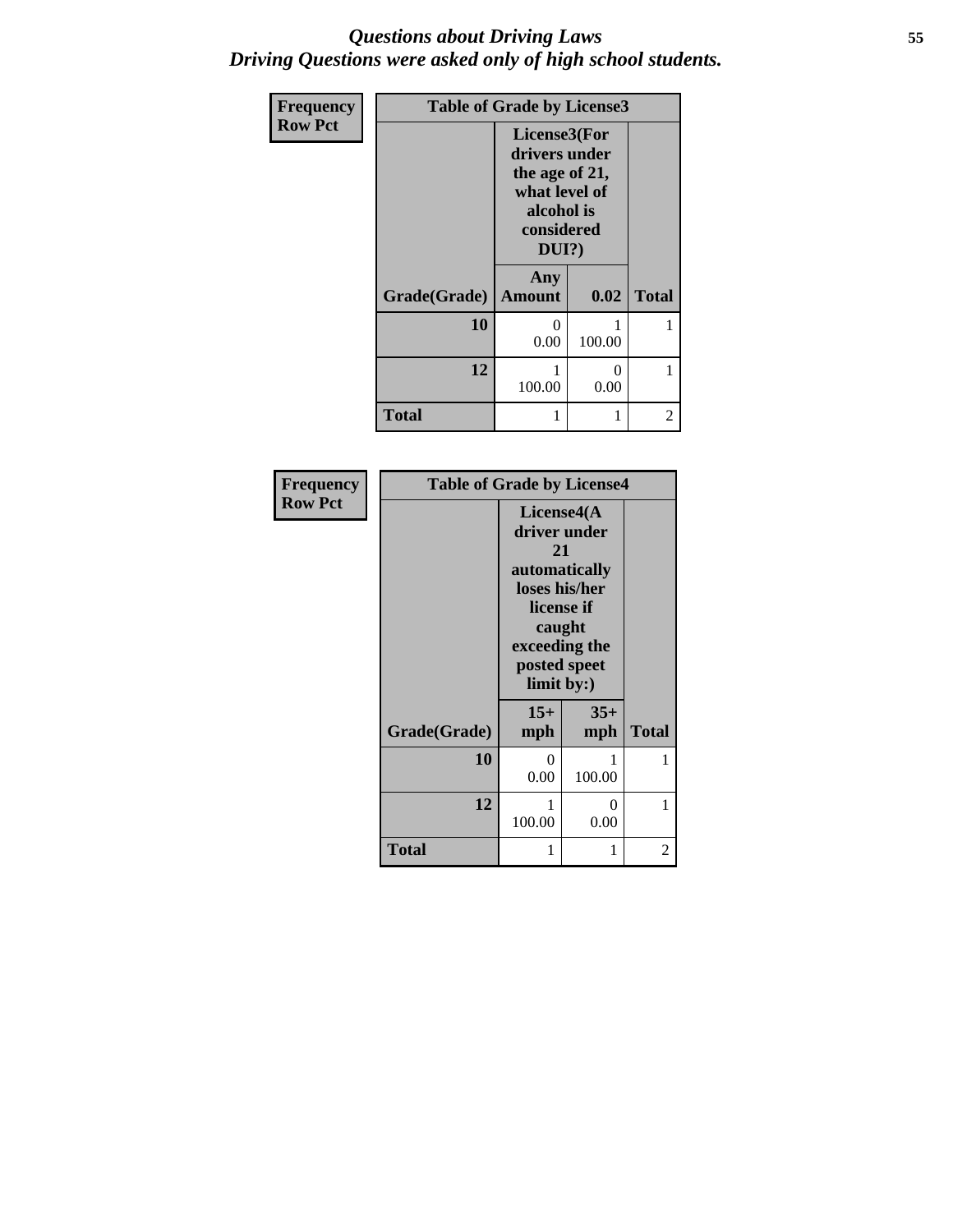## *Questions about Driving Laws* **56** *Driving Questions were asked only of high school students.*

| <b>Frequency</b> | <b>Table of Grade by License5</b> |                                                                                                                                                                           |              |
|------------------|-----------------------------------|---------------------------------------------------------------------------------------------------------------------------------------------------------------------------|--------------|
| <b>Row Pct</b>   |                                   | License5(A<br>Georgia<br>teenager<br>with family<br>connections<br>or a good<br>lawyer can<br>break a<br>teen<br>driving law<br>and keep<br>their<br>driver's<br>license) |              |
|                  | Grade(Grade)                      | N <sub>0</sub>                                                                                                                                                            | <b>Total</b> |
|                  | 10                                | 1<br>100.00                                                                                                                                                               | 1            |
|                  | 12                                | 1<br>100.00                                                                                                                                                               | 1            |
|                  | <b>Total</b>                      | 2                                                                                                                                                                         | 2            |

| <b>Frequency</b> | <b>Table of Grade by License6</b> |                     |              |  |
|------------------|-----------------------------------|---------------------|--------------|--|
| <b>Row Pct</b>   |                                   |                     |              |  |
|                  |                                   | know a              |              |  |
|                  |                                   | friend or           |              |  |
|                  |                                   | classmate           |              |  |
|                  |                                   | that                |              |  |
|                  |                                   | broke a             |              |  |
|                  |                                   | teen                |              |  |
|                  |                                   | driving             |              |  |
|                  |                                   | law,                |              |  |
|                  |                                   | but was             |              |  |
|                  |                                   | allowed to          |              |  |
|                  |                                   | keep                |              |  |
|                  |                                   | his/her<br>license) |              |  |
|                  |                                   |                     |              |  |
|                  | Grade(Grade)                      | N <sub>0</sub>      | <b>Total</b> |  |
|                  | 10                                | 1                   | 1            |  |
|                  |                                   | 100.00              |              |  |
|                  | 12                                | 1                   | 1            |  |
|                  |                                   | 100.00              |              |  |
|                  | <b>Total</b>                      | 2                   | 2            |  |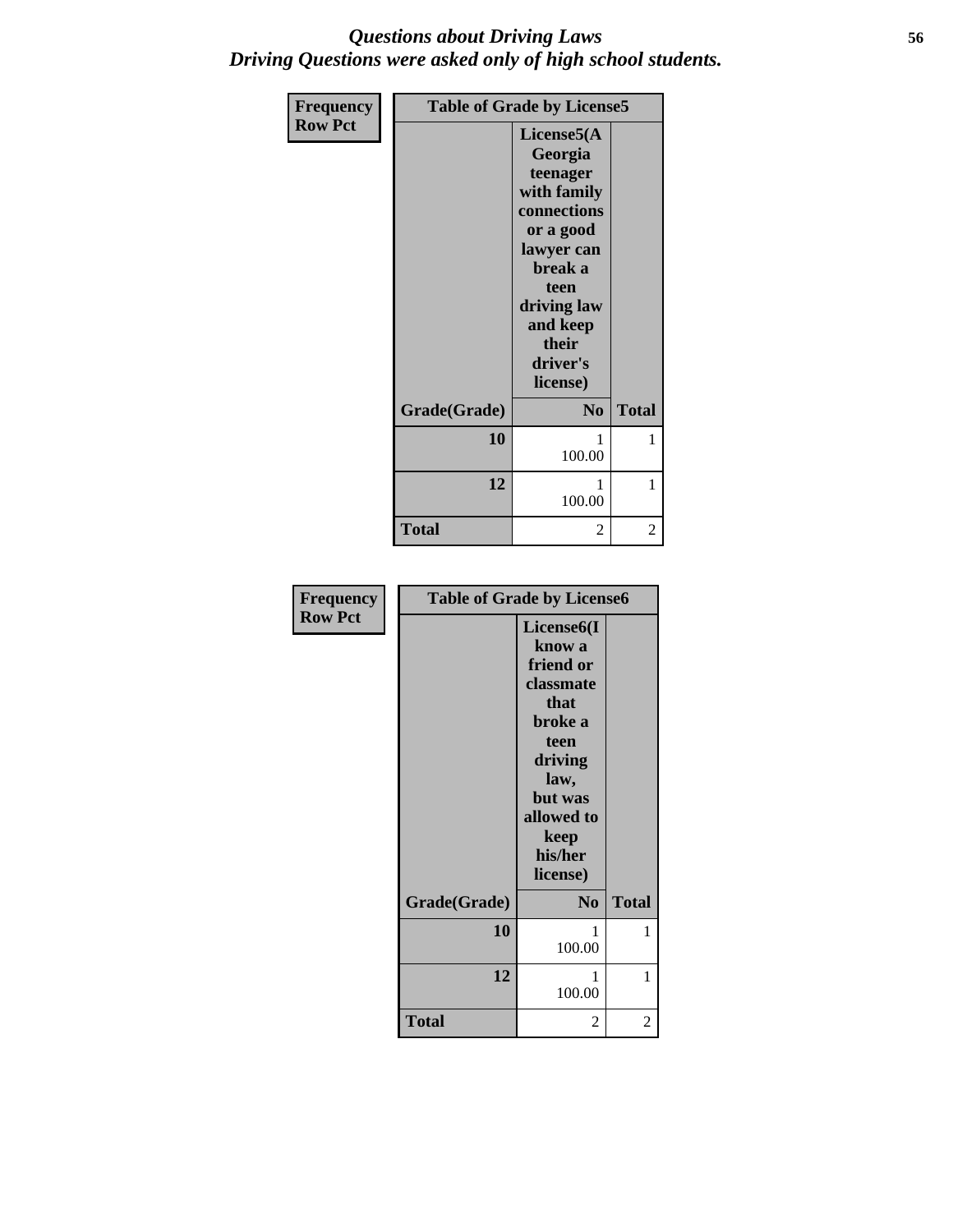## *Questions about Driving Laws* **57** *Driving Questions were asked only of high school students.*

| Frequency      | <b>Table of Grade by License7</b> |                                                                                                            |                        |              |
|----------------|-----------------------------------|------------------------------------------------------------------------------------------------------------|------------------------|--------------|
| <b>Row Pct</b> |                                   | License7(A)<br>student under the<br>age of 18 cam<br>loser his/her<br>driving privileges<br>if he or she:) |                        |              |
|                | Grade(Grade)                      | <b>Have</b><br>more than<br>10<br>unexcused<br>absences<br>per school<br>yr                                | All of<br>the<br>above | <b>Total</b> |
|                | 10                                | 0<br>0.00                                                                                                  | 1<br>100.00            | 1            |
|                | 12                                | 1<br>100.00                                                                                                | $\Omega$<br>0.00       | 1            |
|                | <b>Total</b>                      | 1                                                                                                          | 1                      | 2            |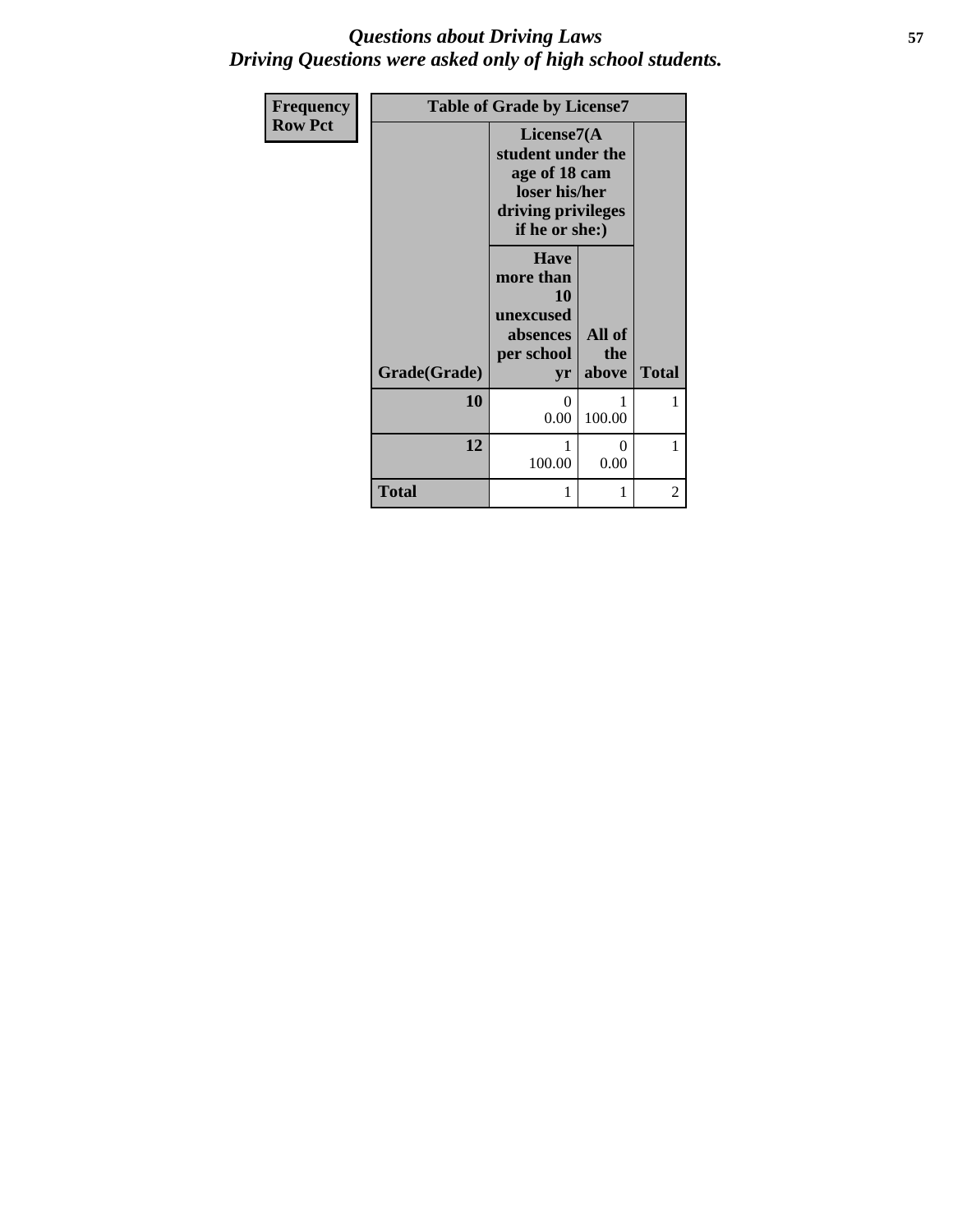## *Select Results by Gender* **58**

| Frequency      | <b>Table of SchoolClimate2 by Gender</b>          |                                 |                |  |
|----------------|---------------------------------------------------|---------------------------------|----------------|--|
| <b>Col Pct</b> | SchoolClimate2(I<br>feel successful at<br>school) | Gender(Gender)<br><b>Female</b> | <b>Total</b>   |  |
|                | <b>Strongly Agree</b>                             | 100.00                          | $\overline{c}$ |  |
|                | <b>Total</b>                                      |                                 | $\overline{2}$ |  |

| <b>Frequency</b> | <b>Table of SchoolClimate6 by Gender</b>         |               |              |  |
|------------------|--------------------------------------------------|---------------|--------------|--|
| <b>Col Pct</b>   | Gender(Gender)<br><b>SchoolClimate6(Teachers</b> |               |              |  |
|                  | treat me with respect)                           | <b>Female</b> | <b>Total</b> |  |
|                  | <b>Strongly Agree</b>                            | 100.00        |              |  |
|                  | <b>Total</b>                                     |               |              |  |

| <b>Frequency</b> | <b>Table of SchoolClimate8 by Gender</b>                                             |                                 |              |  |
|------------------|--------------------------------------------------------------------------------------|---------------------------------|--------------|--|
| <b>Col Pct</b>   | <b>SchoolClimate8(Students</b><br>are frequently<br>recognized for good<br>behavior) | Gender(Gender)<br><b>Female</b> | <b>Total</b> |  |
|                  | <b>Somewhat Agree</b>                                                                | 100.00                          |              |  |
|                  | <b>Total</b>                                                                         |                                 |              |  |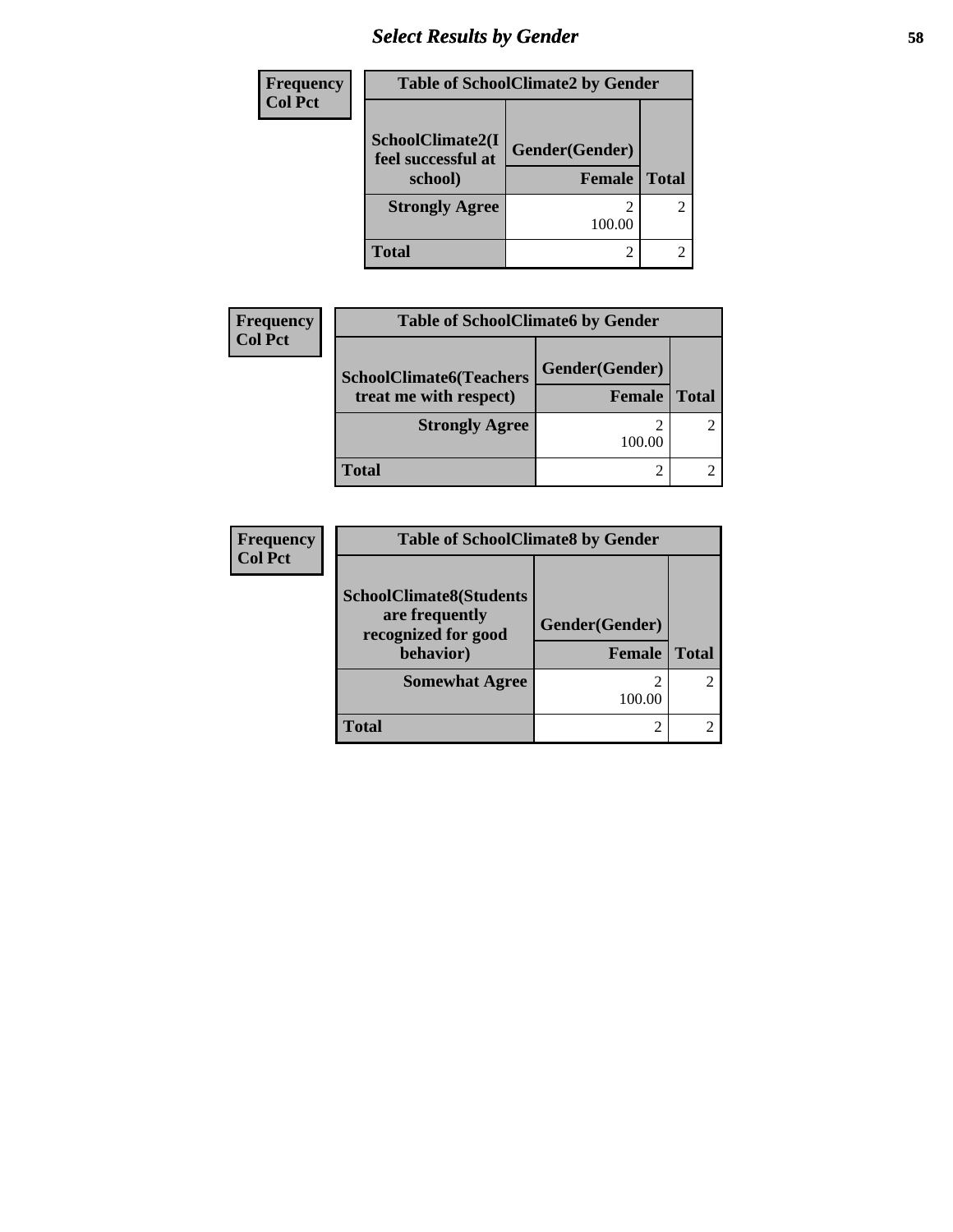## *Select Results by Gender* **59**

| Frequency      | <b>Table of Gender by Dropout</b> |                                                                        |               |
|----------------|-----------------------------------|------------------------------------------------------------------------|---------------|
| <b>Row Pct</b> |                                   | Dropout(I<br>have<br>thought<br>about<br>dropping<br>out of<br>school) |               |
|                | Gender(Gender)                    | N <sub>0</sub>                                                         | <b>Total</b>  |
|                | <b>Female</b>                     | 2<br>100.00                                                            | $\mathcal{L}$ |
|                | <b>Total</b>                      | 2                                                                      | 2             |

| Frequency      | <b>Table of Gender by Dropoutreason</b> |                                                                          |              |  |  |
|----------------|-----------------------------------------|--------------------------------------------------------------------------|--------------|--|--|
| <b>Row Pct</b> |                                         | Dropoutreason(If<br>I dropped out the<br>reason would<br>most likely be) |              |  |  |
|                | Gender(Gender)                          | Won't Drop out                                                           | <b>Total</b> |  |  |
|                | <b>Female</b>                           | 100.00                                                                   | 2            |  |  |
|                | <b>Total</b>                            | $\mathcal{D}_{\mathcal{A}}$                                              | 2            |  |  |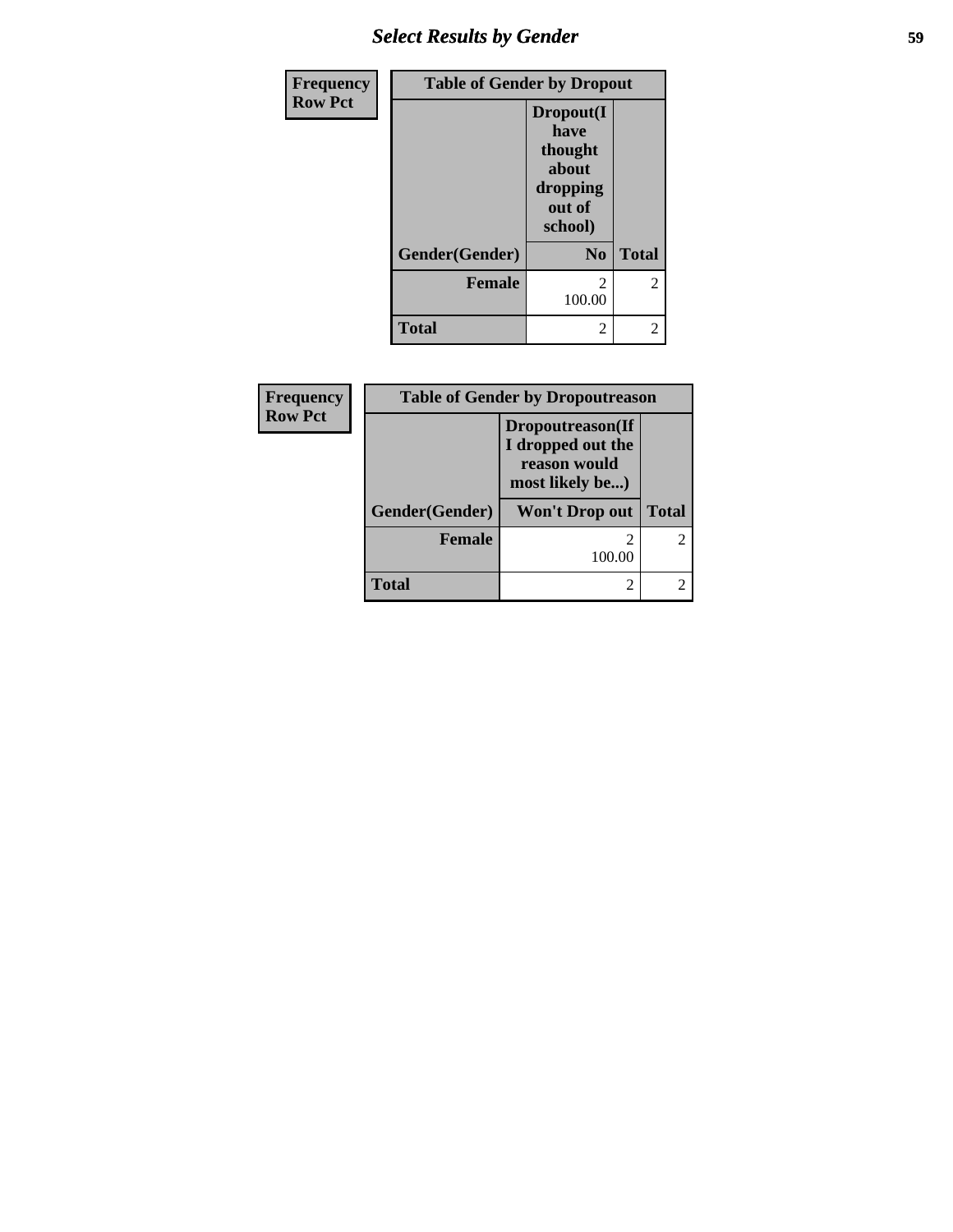*School Safety* **60**

| <b>Frequency</b> | <b>Table of Gender by Bullied2</b> |                 |                |              |
|------------------|------------------------------------|-----------------|----------------|--------------|
| <b>Row Pct</b>   |                                    | <b>Bullied2</b> |                |              |
|                  | Gender(Gender)                     | Yes             | N <sub>0</sub> | <b>Total</b> |
|                  | <b>Female</b>                      |                 |                |              |
|                  |                                    | 50.00           | 50.00          |              |
|                  | <b>Total</b>                       |                 |                |              |

| <b>Bulliedothers2</b><br>Gender(Gender)<br>Yes<br><b>Total</b><br>N <sub>0</sub><br><b>Female</b><br>50.00<br>50.00 | Frequency      | <b>Table of Gender by Bulliedothers2</b> |  |  |  |
|---------------------------------------------------------------------------------------------------------------------|----------------|------------------------------------------|--|--|--|
|                                                                                                                     | <b>Row Pct</b> |                                          |  |  |  |
|                                                                                                                     |                |                                          |  |  |  |
|                                                                                                                     |                |                                          |  |  |  |
|                                                                                                                     |                |                                          |  |  |  |
|                                                                                                                     |                | <b>Total</b>                             |  |  |  |

| Frequency      | <b>Table of Gender by Weaponschool2</b> |                |              |  |  |
|----------------|-----------------------------------------|----------------|--------------|--|--|
| <b>Row Pct</b> |                                         |                |              |  |  |
|                | Gender(Gender)                          | N <sub>0</sub> | <b>Total</b> |  |  |
|                | <b>Female</b>                           | 100.00         |              |  |  |
|                | <b>Total</b>                            |                |              |  |  |

| Frequency      | <b>Table of Gender by Absentunsafe2</b> |                |              |  |  |
|----------------|-----------------------------------------|----------------|--------------|--|--|
| <b>Row Pct</b> | Absentunsafe2                           |                |              |  |  |
|                | Gender(Gender)                          | N <sub>0</sub> | <b>Total</b> |  |  |
|                | Female                                  | 100.00         |              |  |  |
|                | <b>Total</b>                            |                |              |  |  |

| Frequency      | <b>Table of Gender by Gangself</b> |                                                                                                   |                          |  |
|----------------|------------------------------------|---------------------------------------------------------------------------------------------------|--------------------------|--|
| <b>Row Pct</b> |                                    | Gangself(I<br>have<br>participated<br>in illegal<br>gang<br>activities in<br>the past 30<br>days) |                          |  |
|                | Gender(Gender)                     | N <sub>0</sub>                                                                                    | <b>Total</b>             |  |
|                | <b>Female</b>                      | $\mathfrak{D}$<br>100.00                                                                          | $\overline{\mathcal{L}}$ |  |
|                | <b>Total</b>                       | 2                                                                                                 | 2                        |  |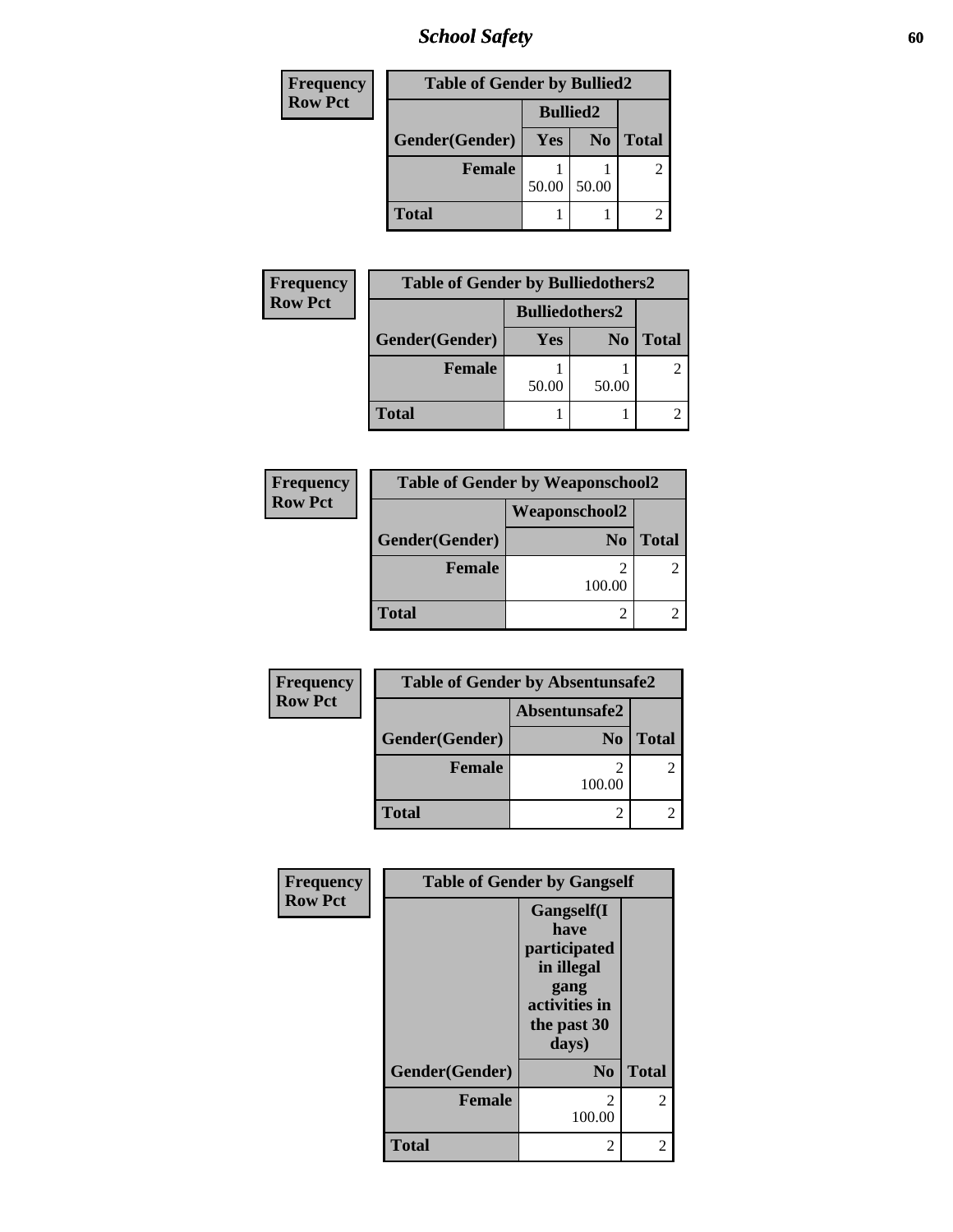*School Safety* **61**

| Frequency      |                | <b>Table of Gender by Gangpeers</b>                                                                                            |                |
|----------------|----------------|--------------------------------------------------------------------------------------------------------------------------------|----------------|
| <b>Row Pct</b> |                | <b>Gangpeers</b> (I<br>have friends<br>who have<br>participated<br>in illegal<br>gang<br>activities in<br>the past 30<br>days) |                |
|                | Gender(Gender) | N <sub>0</sub>                                                                                                                 | <b>Total</b>   |
|                | <b>Female</b>  | $\mathfrak{D}$<br>100.00                                                                                                       | $\overline{c}$ |
|                | <b>Total</b>   | 2                                                                                                                              | 2              |

| <b>Frequency</b> | <b>Table of Gender by Pickedon2</b> |                |              |
|------------------|-------------------------------------|----------------|--------------|
| <b>Row Pct</b>   |                                     | Pickedon2      |              |
|                  | Gender(Gender)                      | N <sub>0</sub> | <b>Total</b> |
|                  | <b>Female</b>                       | 100.00         | 2            |
|                  | <b>Total</b>                        | 2              |              |
|                  |                                     |                |              |

| Frequency      | <b>Table of Gender by Safeschool2</b> |             |                |              |
|----------------|---------------------------------------|-------------|----------------|--------------|
| <b>Row Pct</b> |                                       | Safeschool2 |                |              |
|                | Gender(Gender)                        | Yes         | N <sub>0</sub> | <b>Total</b> |
|                | <b>Female</b>                         | 50.00       | 50.00          |              |
|                |                                       |             |                |              |
|                | <b>Total</b>                          |             |                |              |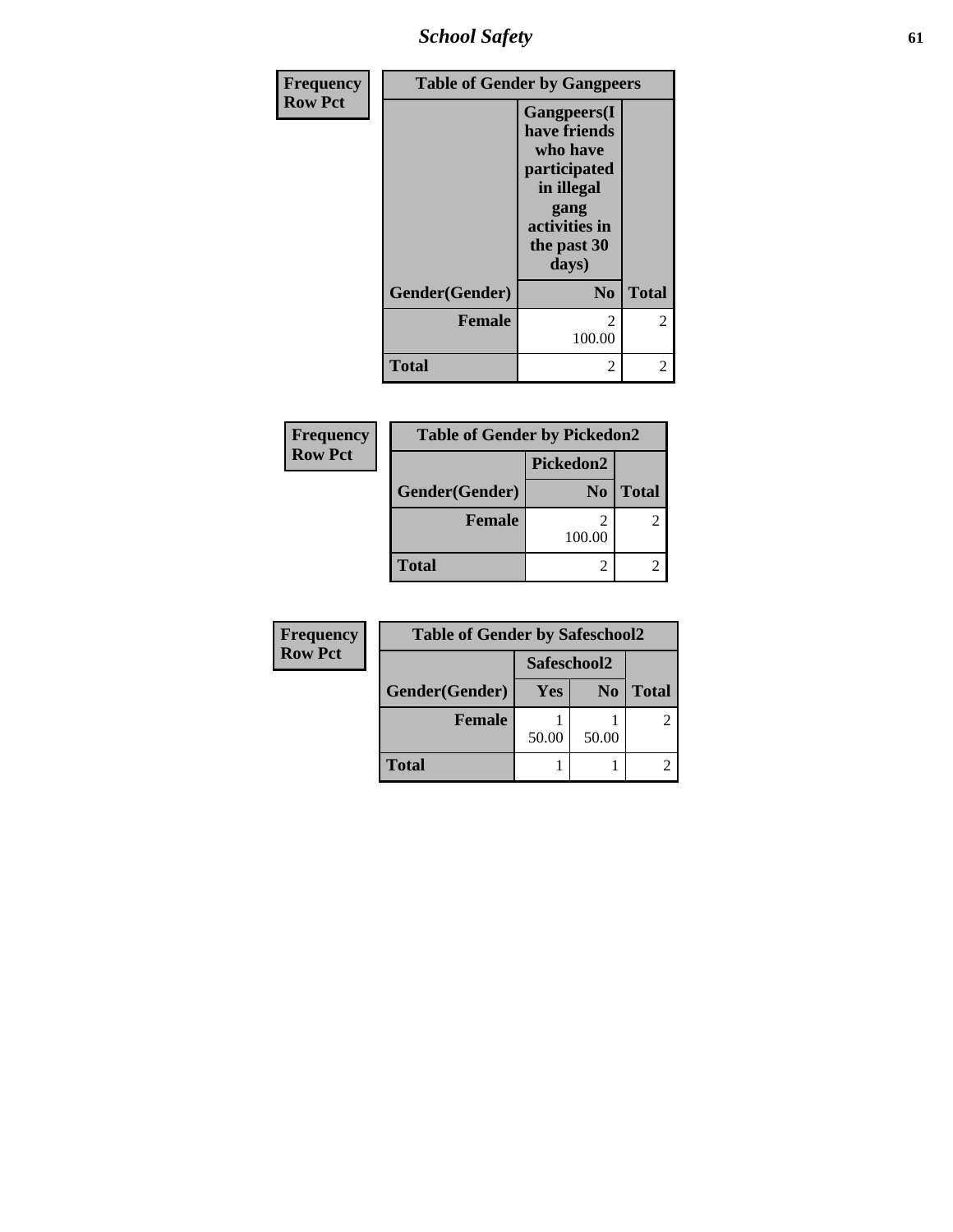# *Incidence of Drug Use* 62

| <b>Frequency</b> | <b>Table of Gender by AlcoholAlt</b>     |                |                |  |
|------------------|------------------------------------------|----------------|----------------|--|
| <b>Row Pct</b>   | AlcoholAlt(Alcohol<br>use, past 30 days) |                |                |  |
|                  | Gender(Gender)                           | N <sub>0</sub> | <b>Total</b>   |  |
|                  | <b>Female</b>                            | 100.00         | $\overline{2}$ |  |
|                  | <b>Total</b>                             |                |                |  |

| Frequency      | <b>Table of Gender by TobaccoAny</b> |                                          |              |
|----------------|--------------------------------------|------------------------------------------|--------------|
| <b>Row Pct</b> |                                      | TobaccoAny(Tobacco<br>use, past 30 days) |              |
|                | Gender(Gender)                       | N <sub>0</sub>                           | <b>Total</b> |
|                | <b>Female</b>                        | 100.00                                   |              |
|                | <b>Total</b>                         | $\mathcal{P}$                            |              |

| <b>Frequency</b> |                | <b>Table of Gender by MarijuanaAlt</b>       |       |
|------------------|----------------|----------------------------------------------|-------|
| <b>Row Pct</b>   |                | MarijuanaAlt(Marijuana<br>use, past 30 days) |       |
|                  | Gender(Gender) | N <sub>0</sub>                               | Total |
|                  | <b>Female</b>  | 100.00                                       |       |
|                  | <b>Total</b>   |                                              |       |

| <b>Frequency</b> | <b>Table of Gender by OtherDrugAny</b> |                                                         |              |
|------------------|----------------------------------------|---------------------------------------------------------|--------------|
| <b>Row Pct</b>   |                                        | <b>OtherDrugAny(Other</b><br>drug use,<br>past 30 days) |              |
|                  | Gender(Gender)                         | N <sub>0</sub>                                          | <b>Total</b> |
|                  | <b>Female</b>                          | $\mathfrak{D}$<br>100.00                                |              |
|                  | <b>Total</b>                           | 2                                                       |              |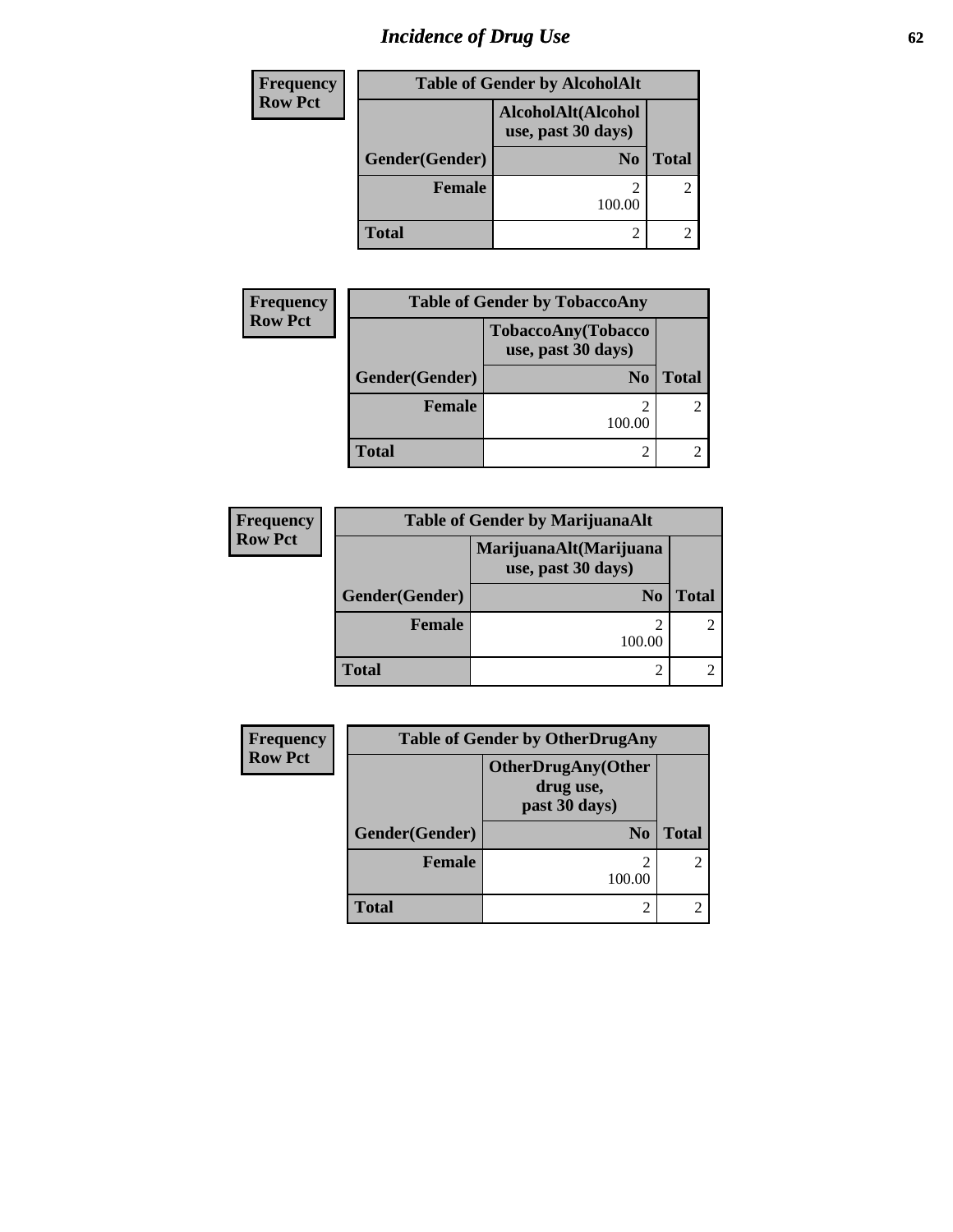## *Average Age at Onset of Use* **63** *Results for "Average Age at Onset of Use" questions exclude students who said they did not use that substance*

### **Gender=Female**

| <b>Variable</b>                 | Label                                                              | <b>Mean</b> |
|---------------------------------|--------------------------------------------------------------------|-------------|
| Alcoholinit2                    | I started using alcohol when I was                                 | 13.00       |
| Cigarettesinit2                 | I started smoking tobacco when I was                               |             |
| Smokelessinit2                  | I started chewing tobacco when I was                               |             |
| Marijuanainit2                  | I started using marijuana when I was                               |             |
| Cocaineinit2                    | I started using cocaine when I was                                 |             |
| Inhalantsinit2                  | I started using inhalants when I was                               |             |
| Steroidsinit2                   | I started using steroids when I was                                |             |
| Ecstasyinit2                    | I started using ecstasy when I was                                 |             |
| Methinit2                       | I started using methamphetamines when I was                        |             |
| Hallucinogensinit2              | I started using hallucinogens when I was                           |             |
| Prescription in it <sub>2</sub> | I started using prescription drugs not prescribed to me when I was |             |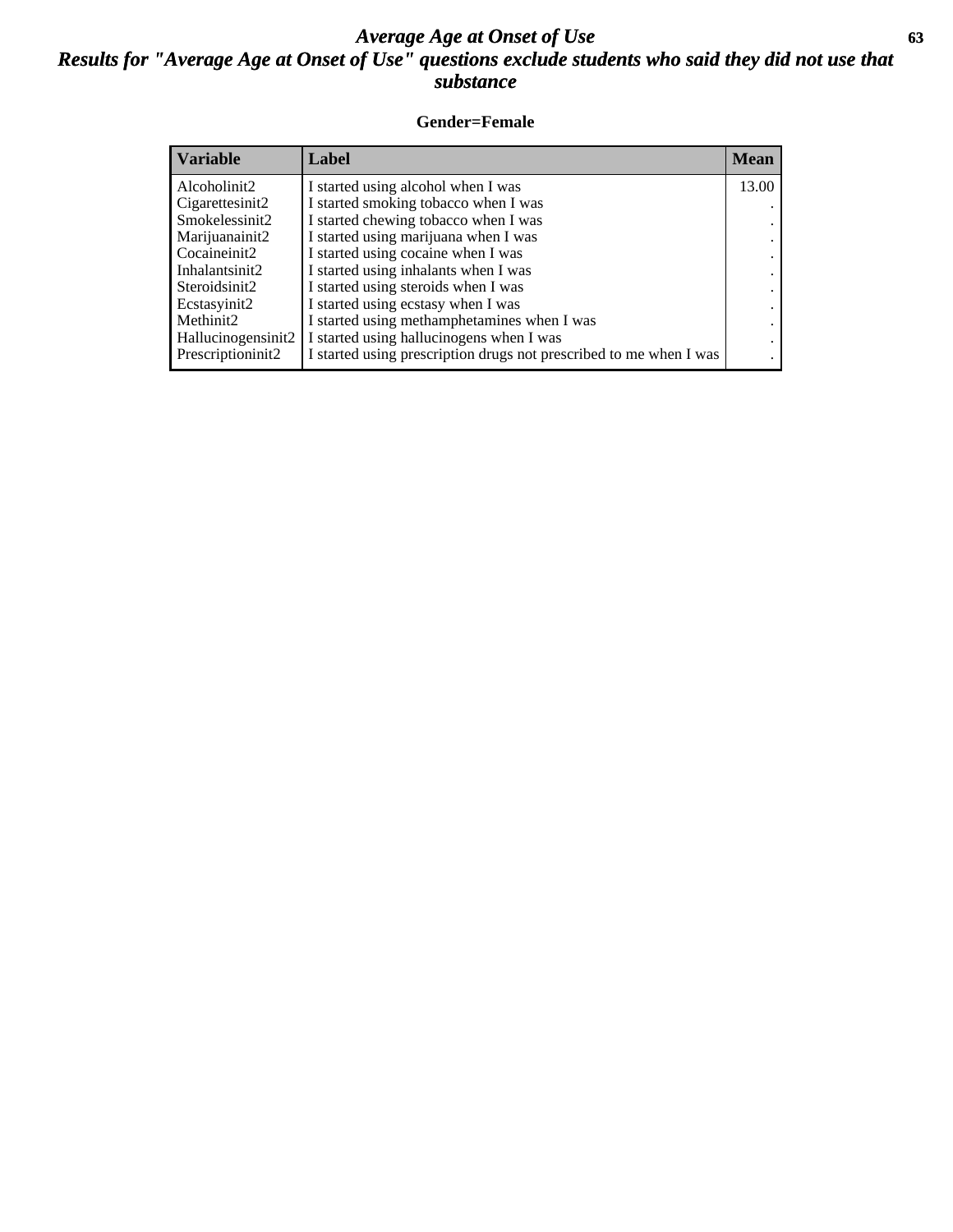## *I Think These Drugs are Harmful* **64**

| <b>Frequency</b> | <b>Table of Gender by Alcoholharmdich</b> |                                                   |                |                |  |
|------------------|-------------------------------------------|---------------------------------------------------|----------------|----------------|--|
| <b>Row Pct</b>   |                                           | Alcoholharmdich(I<br>think alcohol is<br>harmful) |                |                |  |
|                  | Gender(Gender)                            | Yes                                               | N <sub>0</sub> | <b>Total</b>   |  |
|                  | <b>Female</b>                             | 50.00                                             | 50.00          | $\overline{2}$ |  |
|                  | <b>Total</b>                              |                                                   |                |                |  |

| <b>Frequency</b> | <b>Table of Gender by Tobaccoharmdich</b> |                                                   |              |
|------------------|-------------------------------------------|---------------------------------------------------|--------------|
| <b>Row Pct</b>   |                                           | Tobaccoharmdich(I<br>think tobacco is<br>harmful) |              |
|                  | Gender(Gender)                            | <b>Yes</b>                                        | <b>Total</b> |
|                  | <b>Female</b>                             | 100.00                                            |              |
|                  | <b>Total</b>                              |                                                   |              |

| <b>Frequency</b> | <b>Table of Gender by Marijuanaharmdich</b> |                                                       |              |
|------------------|---------------------------------------------|-------------------------------------------------------|--------------|
| <b>Row Pct</b>   |                                             | Marijuanaharmdich(I<br>think marijuana is<br>harmful) |              |
|                  | Gender(Gender)                              | <b>Yes</b>                                            | <b>Total</b> |
|                  | Female                                      | 100.00                                                | 2            |
|                  | <b>Total</b>                                |                                                       |              |

| <b>Frequency</b> | <b>Table of Gender by Otherdrugharmdich</b> |                                                          |              |
|------------------|---------------------------------------------|----------------------------------------------------------|--------------|
| <b>Row Pct</b>   |                                             | Otherdrugharmdich(I<br>think other drugs are<br>harmful) |              |
|                  | Gender(Gender)                              | <b>Yes</b>                                               | <b>Total</b> |
|                  | Female                                      | 100.00                                                   |              |
|                  | <b>Total</b>                                |                                                          | ◠            |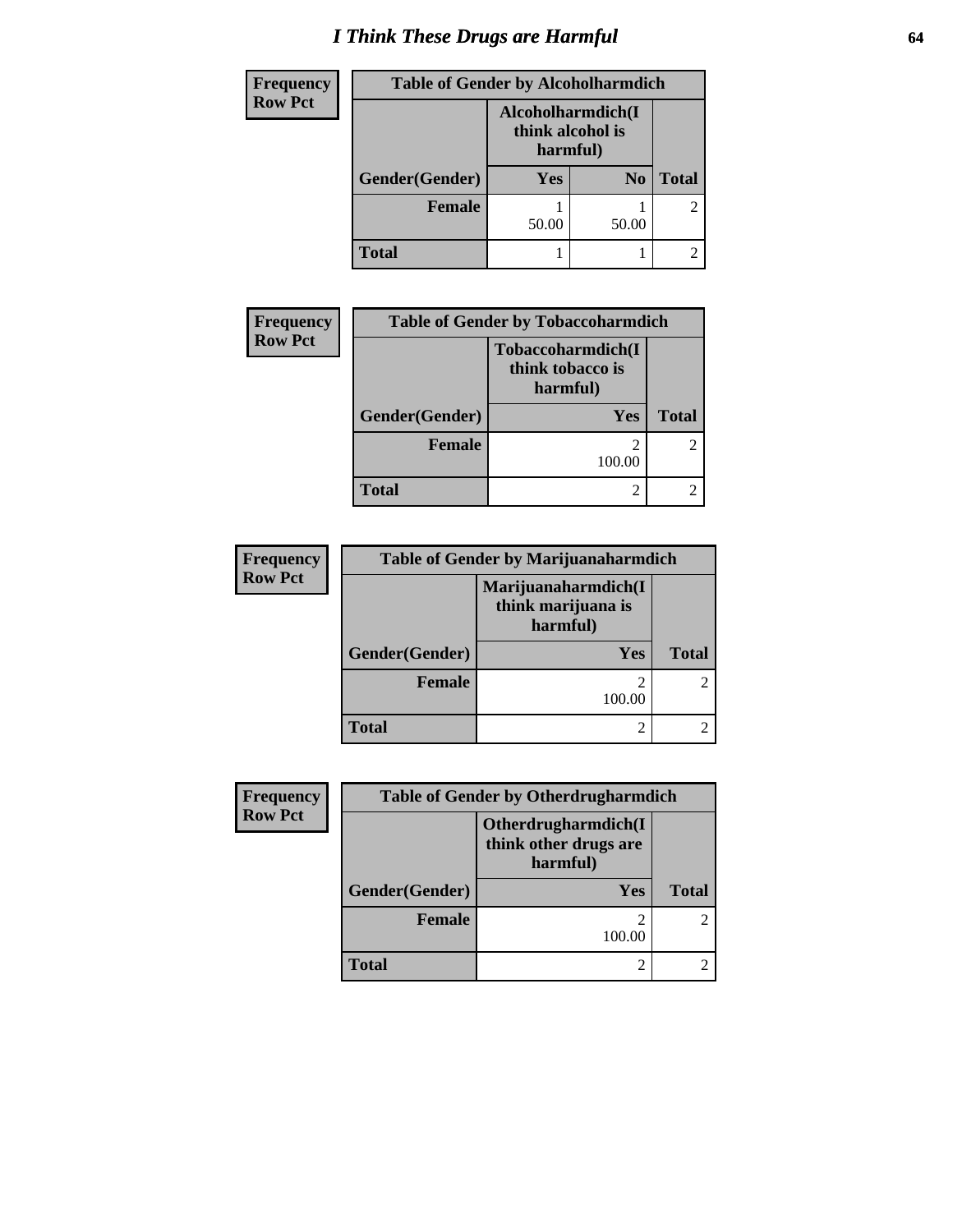| <b>Frequency</b> | <b>Table of Gender by Alcohollocation1</b> |                                                               |                |
|------------------|--------------------------------------------|---------------------------------------------------------------|----------------|
| <b>Row Pct</b>   |                                            | <b>Alcohollocation1(Places</b><br><b>Friends Use Alcohol)</b> |                |
|                  | Gender(Gender)                             | Do Not Use                                                    | <b>Total</b>   |
|                  | Female                                     | 100.00                                                        | $\overline{2}$ |
|                  | Total                                      |                                                               |                |

| <b>Frequency</b> | <b>Table of Gender by Alcohollocation2</b> |                                                               |       |              |
|------------------|--------------------------------------------|---------------------------------------------------------------|-------|--------------|
| <b>Row Pct</b>   |                                            | <b>Alcohollocation2(Places</b><br><b>Friends Use Alcohol)</b> |       |              |
|                  | Gender(Gender)                             |                                                               | Home  | <b>Total</b> |
|                  | <b>Female</b>                              | 50.00                                                         | 50.00 |              |
|                  | <b>Total</b>                               |                                                               |       |              |

| <b>Frequency</b> | <b>Table of Gender by Alcohollocation3</b> |                                                               |              |
|------------------|--------------------------------------------|---------------------------------------------------------------|--------------|
| <b>Row Pct</b>   |                                            | <b>Alcohollocation3(Places</b><br><b>Friends Use Alcohol)</b> |              |
|                  | Gender(Gender)                             |                                                               | <b>Total</b> |
|                  | <b>Female</b>                              | ി<br>100.00                                                   |              |
|                  | <b>Total</b>                               | 2                                                             |              |

| <b>Frequency</b> | <b>Table of Gender by Alcohollocation4</b> |                                                               |              |
|------------------|--------------------------------------------|---------------------------------------------------------------|--------------|
| <b>Row Pct</b>   |                                            | <b>Alcohollocation4(Places</b><br><b>Friends Use Alcohol)</b> |              |
|                  | Gender(Gender)                             |                                                               | <b>Total</b> |
|                  | <b>Female</b>                              | 100.00                                                        |              |
|                  | Total                                      |                                                               |              |

| Frequency      | <b>Table of Gender by Alcohollocation5</b> |                                                               |               |
|----------------|--------------------------------------------|---------------------------------------------------------------|---------------|
| <b>Row Pct</b> |                                            | <b>Alcohollocation5(Places</b><br><b>Friends Use Alcohol)</b> |               |
|                | Gender(Gender)                             |                                                               | <b>Total</b>  |
|                | <b>Female</b>                              | 100.00                                                        | $\mathcal{L}$ |
|                | <b>Total</b>                               |                                                               |               |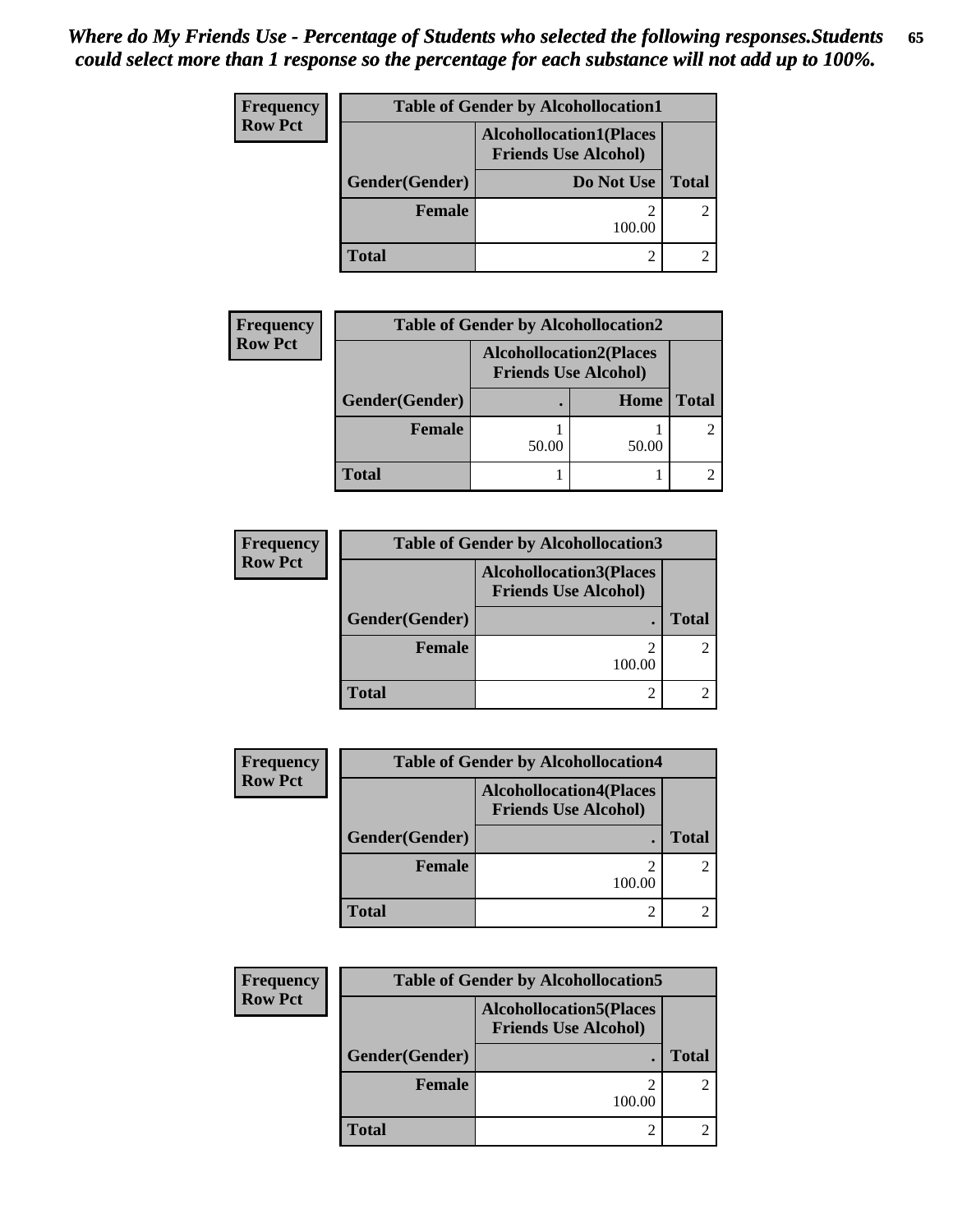| Frequency      | <b>Table of Gender by Alcohollocation6</b> |                                                               |                |
|----------------|--------------------------------------------|---------------------------------------------------------------|----------------|
| <b>Row Pct</b> |                                            | <b>Alcohollocation6(Places</b><br><b>Friends Use Alcohol)</b> |                |
|                | Gender(Gender)                             |                                                               | <b>Total</b>   |
|                | <b>Female</b>                              | 100.00                                                        | $\overline{2}$ |
|                | <b>Total</b>                               |                                                               |                |

| <b>Frequency</b> | <b>Table of Gender by Tobaccolocation1</b> |                                                               |              |
|------------------|--------------------------------------------|---------------------------------------------------------------|--------------|
| <b>Row Pct</b>   |                                            | <b>Tobaccolocation1(Places</b><br><b>Friends Use Tobacco)</b> |              |
|                  | Gender(Gender)                             | Do Not Use                                                    | <b>Total</b> |
|                  | <b>Female</b>                              | 100.00                                                        |              |
|                  | Total                                      |                                                               |              |

| <b>Frequency</b> |                | <b>Table of Gender by Tobaccolocation2</b>                    |              |
|------------------|----------------|---------------------------------------------------------------|--------------|
| <b>Row Pct</b>   |                | <b>Tobaccolocation2(Places</b><br><b>Friends Use Tobacco)</b> |              |
|                  | Gender(Gender) |                                                               | <b>Total</b> |
|                  | <b>Female</b>  | 100.00                                                        |              |
|                  | <b>Total</b>   |                                                               |              |

| <b>Frequency</b> | <b>Table of Gender by Tobaccolocation3</b> |                                                               |       |
|------------------|--------------------------------------------|---------------------------------------------------------------|-------|
| <b>Row Pct</b>   |                                            | <b>Tobaccolocation3(Places</b><br><b>Friends Use Tobacco)</b> |       |
|                  | Gender(Gender)                             |                                                               | Total |
|                  | <b>Female</b>                              | 100.00                                                        |       |
|                  | <b>Total</b>                               |                                                               |       |

| Frequency      | <b>Table of Gender by Tobaccolocation4</b> |                                                               |              |
|----------------|--------------------------------------------|---------------------------------------------------------------|--------------|
| <b>Row Pct</b> |                                            | <b>Tobaccolocation4(Places</b><br><b>Friends Use Tobacco)</b> |              |
|                | Gender(Gender)                             |                                                               | <b>Total</b> |
|                | <b>Female</b>                              | 100.00                                                        |              |
|                | <b>Total</b>                               |                                                               |              |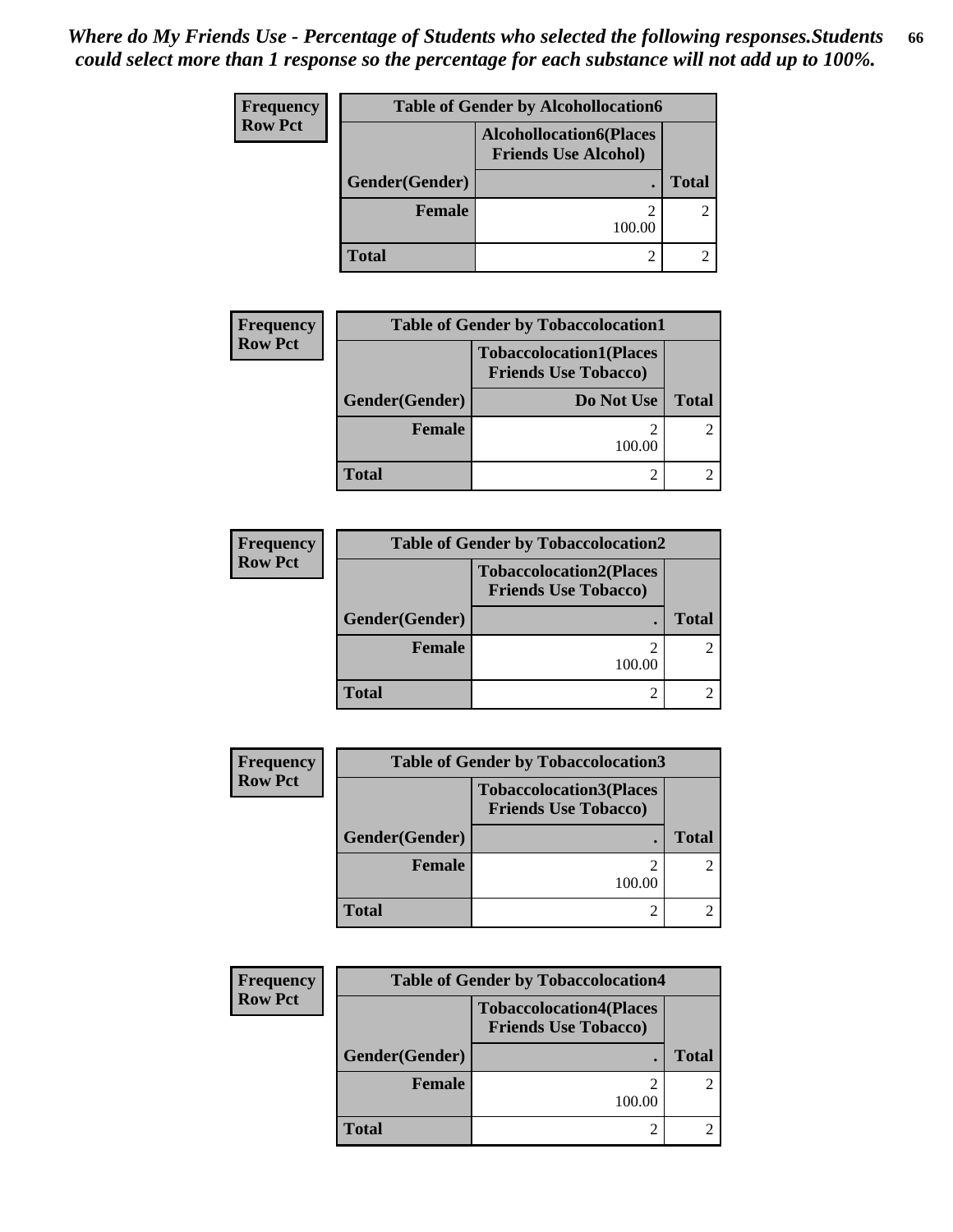| Frequency      | <b>Table of Gender by Tobaccolocation5</b> |                                                               |              |
|----------------|--------------------------------------------|---------------------------------------------------------------|--------------|
| <b>Row Pct</b> |                                            | <b>Tobaccolocation5(Places</b><br><b>Friends Use Tobacco)</b> |              |
|                | Gender(Gender)                             |                                                               | <b>Total</b> |
|                | <b>Female</b>                              | 100.00                                                        |              |
|                | <b>Total</b>                               |                                                               |              |

| <b>Frequency</b> | <b>Table of Gender by Tobaccolocation6</b> |                                                               |              |
|------------------|--------------------------------------------|---------------------------------------------------------------|--------------|
| <b>Row Pct</b>   |                                            | <b>Tobaccolocation6(Places</b><br><b>Friends Use Tobacco)</b> |              |
|                  | Gender(Gender)                             |                                                               | <b>Total</b> |
|                  | <b>Female</b>                              | ി<br>100.00                                                   |              |
|                  | Total                                      |                                                               |              |

| <b>Frequency</b> | <b>Table of Gender by Marijuanalocation1</b> |                                                                    |       |
|------------------|----------------------------------------------|--------------------------------------------------------------------|-------|
| <b>Row Pct</b>   |                                              | <b>Marijuanalocation1(Places</b><br><b>Friends Use Marijuana</b> ) |       |
|                  | Gender(Gender)                               | Do Not Use                                                         | Total |
|                  | <b>Female</b>                                | 100.00                                                             |       |
|                  | <b>Total</b>                                 | $\mathcal{P}$                                                      |       |

| <b>Frequency</b> | <b>Table of Gender by Marijuanalocation2</b> |                                                                    |             |
|------------------|----------------------------------------------|--------------------------------------------------------------------|-------------|
| <b>Row Pct</b>   |                                              | <b>Marijuanalocation2(Places</b><br><b>Friends Use Marijuana</b> ) |             |
|                  | Gender(Gender)                               |                                                                    | Total       |
|                  | <b>Female</b>                                | ി<br>100.00                                                        | $2^{\circ}$ |
|                  | <b>Total</b>                                 |                                                                    |             |

| <b>Frequency</b> | <b>Table of Gender by Marijuanalocation3</b> |                                                                    |               |
|------------------|----------------------------------------------|--------------------------------------------------------------------|---------------|
| <b>Row Pct</b>   |                                              | <b>Marijuanalocation3(Places</b><br><b>Friends Use Marijuana</b> ) |               |
|                  | Gender(Gender)                               |                                                                    | <b>Total</b>  |
|                  | Female                                       | 100.00                                                             | $\mathcal{L}$ |
|                  | <b>Total</b>                                 |                                                                    |               |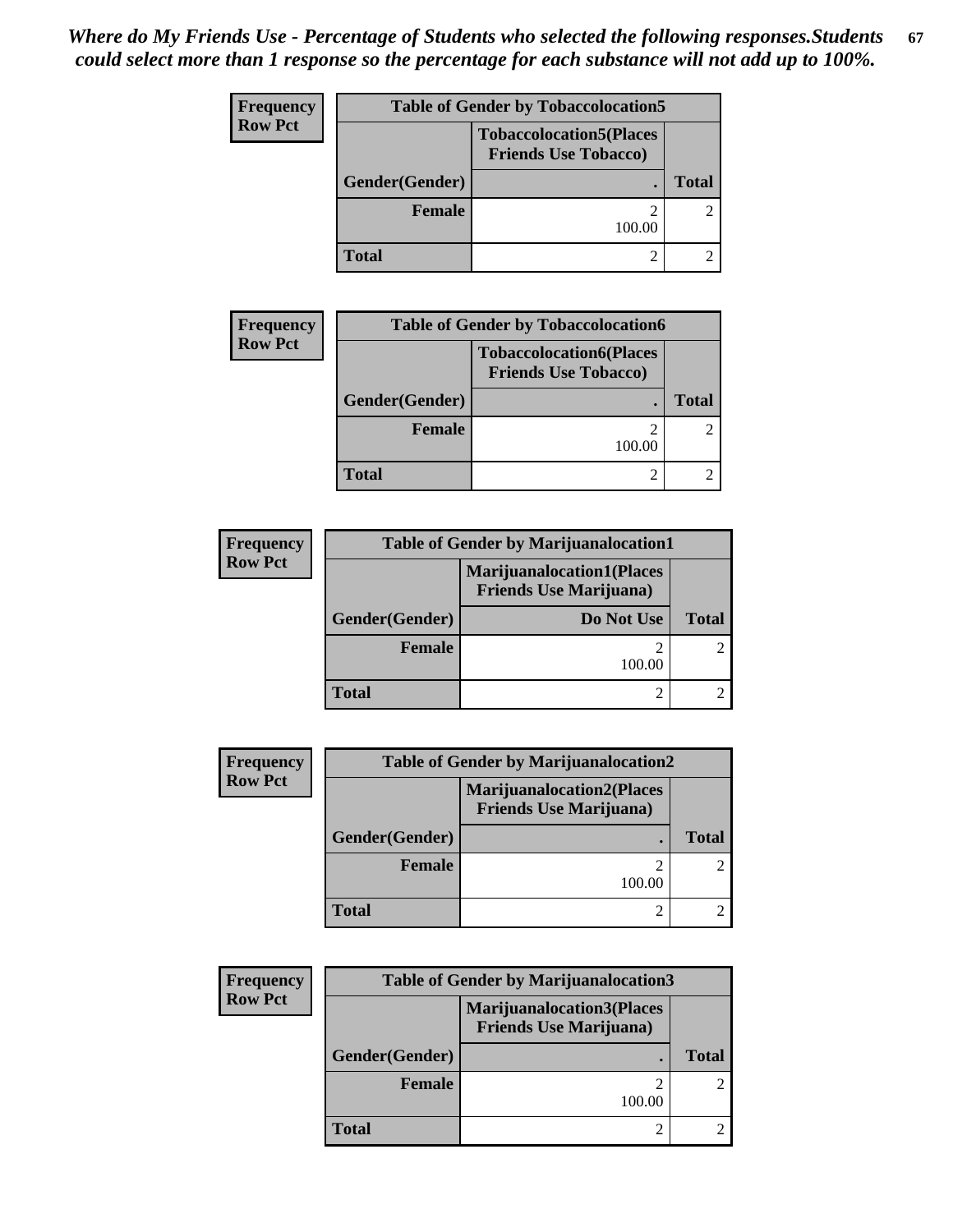| Frequency      | <b>Table of Gender by Marijuanalocation4</b> |                                                                     |              |
|----------------|----------------------------------------------|---------------------------------------------------------------------|--------------|
| <b>Row Pct</b> |                                              | <b>Marijuanalocation4(Places)</b><br><b>Friends Use Marijuana</b> ) |              |
|                | Gender(Gender)                               |                                                                     | <b>Total</b> |
|                | Female                                       | 100.00                                                              |              |
|                | <b>Total</b>                                 |                                                                     |              |

| <b>Frequency</b> | <b>Table of Gender by Marijuanalocation5</b> |                                                                    |              |
|------------------|----------------------------------------------|--------------------------------------------------------------------|--------------|
| <b>Row Pct</b>   |                                              | <b>Marijuanalocation5(Places</b><br><b>Friends Use Marijuana</b> ) |              |
|                  | Gender(Gender)                               | $\bullet$                                                          | <b>Total</b> |
|                  | <b>Female</b>                                | $\mathfrak{D}$<br>100.00                                           |              |
|                  | <b>Total</b>                                 |                                                                    |              |

| <b>Frequency</b> | <b>Table of Gender by Marijuanalocation6</b> |                                                                    |              |
|------------------|----------------------------------------------|--------------------------------------------------------------------|--------------|
| <b>Row Pct</b>   |                                              | <b>Marijuanalocation6(Places</b><br><b>Friends Use Marijuana</b> ) |              |
|                  | Gender(Gender)                               | ٠                                                                  | <b>Total</b> |
|                  | Female                                       | 2<br>100.00                                                        |              |
|                  | <b>Total</b>                                 | 2                                                                  |              |

| <b>Frequency</b> | <b>Table of Gender by Otherdruglocation1</b> |                                                                                |              |
|------------------|----------------------------------------------|--------------------------------------------------------------------------------|--------------|
| <b>Row Pct</b>   |                                              | <b>Otherdruglocation1(Places</b><br><b>Friends Use Other Illegal</b><br>Drugs) |              |
|                  | Gender(Gender)                               | Do Not Use                                                                     | <b>Total</b> |
|                  | <b>Female</b>                                | 100.00                                                                         |              |
|                  | <b>Total</b>                                 | ി                                                                              |              |

| <b>Frequency</b> | <b>Table of Gender by Otherdruglocation2</b> |                                                                                |              |
|------------------|----------------------------------------------|--------------------------------------------------------------------------------|--------------|
| <b>Row Pct</b>   |                                              | <b>Otherdruglocation2(Places</b><br><b>Friends Use Other Illegal</b><br>Drugs) |              |
|                  | Gender(Gender)                               |                                                                                | <b>Total</b> |
|                  | Female                                       | ി<br>100.00                                                                    |              |
|                  | <b>Total</b>                                 | 2                                                                              |              |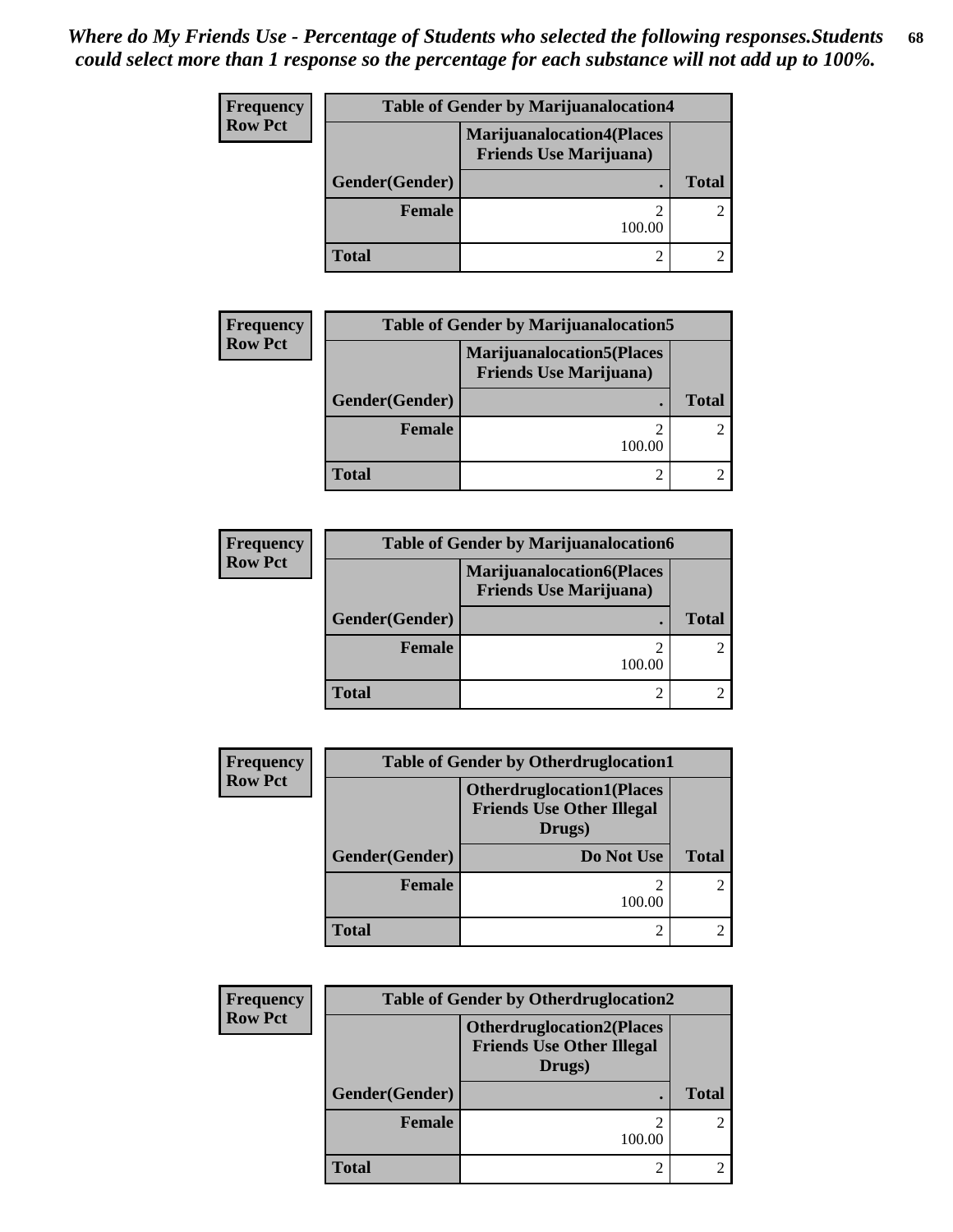| Frequency      | <b>Table of Gender by Otherdruglocation3</b> |                                                                                |              |
|----------------|----------------------------------------------|--------------------------------------------------------------------------------|--------------|
| <b>Row Pct</b> |                                              | <b>Otherdruglocation3(Places</b><br><b>Friends Use Other Illegal</b><br>Drugs) |              |
|                | Gender(Gender)                               |                                                                                | <b>Total</b> |
|                | Female                                       | 100.00                                                                         |              |
|                | <b>Total</b>                                 |                                                                                |              |

| <b>Frequency</b> | <b>Table of Gender by Otherdruglocation4</b> |                                                                                |              |
|------------------|----------------------------------------------|--------------------------------------------------------------------------------|--------------|
| <b>Row Pct</b>   |                                              | <b>Otherdruglocation4(Places</b><br><b>Friends Use Other Illegal</b><br>Drugs) |              |
|                  | Gender(Gender)                               |                                                                                | <b>Total</b> |
|                  | <b>Female</b>                                | 100.00                                                                         |              |
|                  | <b>Total</b>                                 | 2                                                                              |              |

| <b>Frequency</b> | <b>Table of Gender by Otherdruglocation5</b> |                                                                                |              |
|------------------|----------------------------------------------|--------------------------------------------------------------------------------|--------------|
| <b>Row Pct</b>   |                                              | <b>Otherdruglocation5(Places</b><br><b>Friends Use Other Illegal</b><br>Drugs) |              |
|                  | Gender(Gender)                               |                                                                                | <b>Total</b> |
|                  | <b>Female</b>                                | ി<br>100.00                                                                    | $2^{\circ}$  |
|                  | <b>Total</b>                                 | ി                                                                              |              |

| <b>Frequency</b> | <b>Table of Gender by Otherdruglocation6</b> |                                                                                |              |
|------------------|----------------------------------------------|--------------------------------------------------------------------------------|--------------|
| <b>Row Pct</b>   |                                              | <b>Otherdruglocation6(Places</b><br><b>Friends Use Other Illegal</b><br>Drugs) |              |
|                  | Gender(Gender)                               |                                                                                | <b>Total</b> |
|                  | <b>Female</b>                                | ◠<br>100.00                                                                    | $2^{\circ}$  |
|                  | Total                                        | ◠                                                                              |              |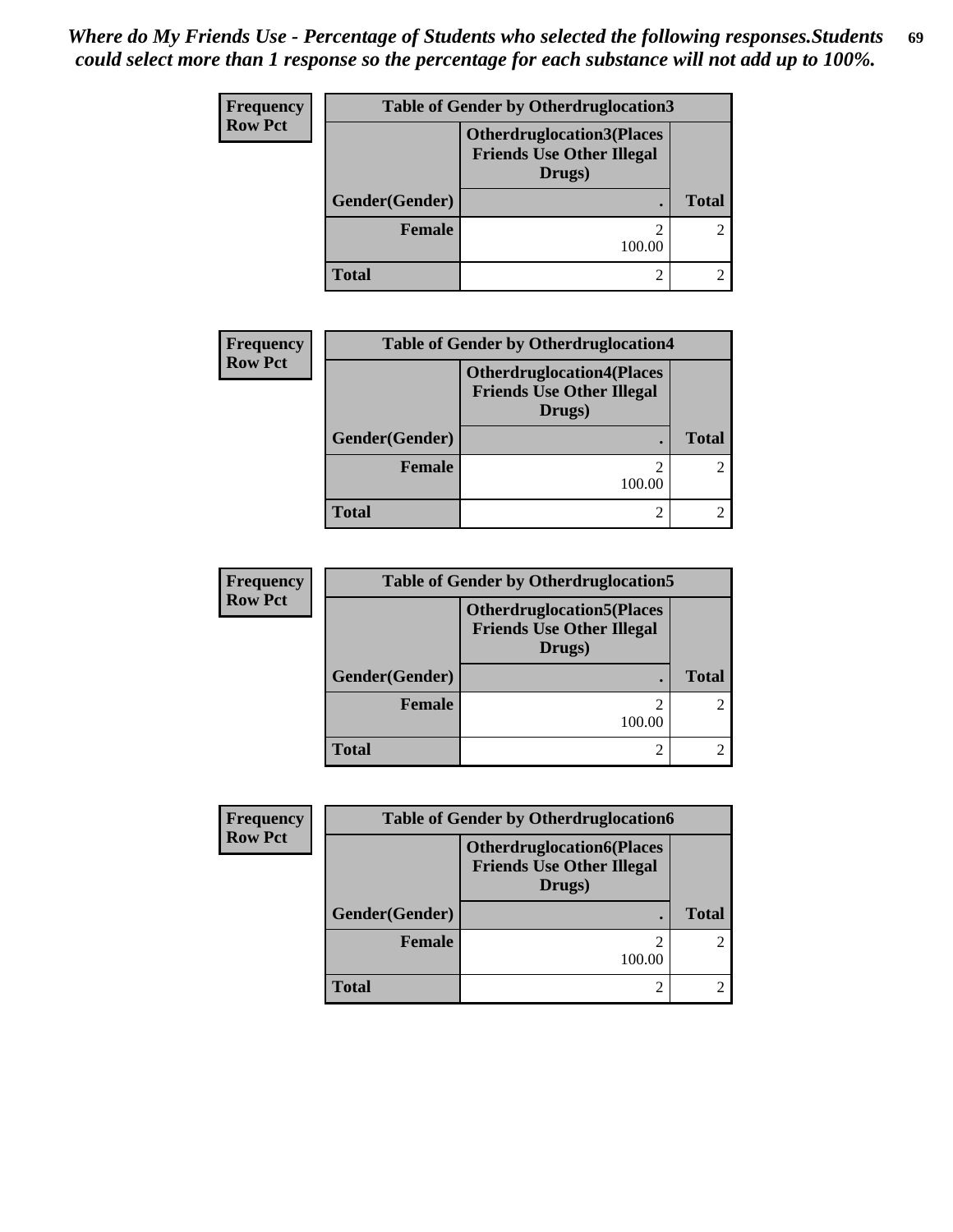| <b>Frequency</b> | <b>Table of Gender by Alcoholtime1</b> |                                                             |              |
|------------------|----------------------------------------|-------------------------------------------------------------|--------------|
| <b>Row Pct</b>   |                                        | <b>Alcoholtime1(Times</b><br><b>Friends Use</b><br>Alcohol) |              |
|                  | Gender(Gender)                         | <b>Do Not Use</b>                                           | <b>Total</b> |
|                  | <b>Female</b>                          | 100.00                                                      | 2            |
|                  | Total                                  | $\overline{c}$                                              |              |

| <b>Frequency</b> | <b>Table of Gender by Alcoholtime2</b> |                                                             |              |
|------------------|----------------------------------------|-------------------------------------------------------------|--------------|
| <b>Row Pct</b>   |                                        | <b>Alcoholtime2(Times</b><br><b>Friends Use</b><br>Alcohol) |              |
|                  | Gender(Gender)                         |                                                             | <b>Total</b> |
|                  | <b>Female</b>                          | $\overline{2}$<br>100.00                                    |              |
|                  | <b>Total</b>                           | $\mathfrak{D}$                                              |              |

| <b>Frequency</b> | <b>Table of Gender by Alcoholtime3</b> |                                                             |               |
|------------------|----------------------------------------|-------------------------------------------------------------|---------------|
| <b>Row Pct</b>   |                                        | <b>Alcoholtime3(Times</b><br><b>Friends Use</b><br>Alcohol) |               |
|                  | Gender(Gender)                         |                                                             | <b>Total</b>  |
|                  | Female                                 | 2<br>100.00                                                 | $\mathcal{L}$ |
|                  | <b>Total</b>                           | $\mathfrak{D}$                                              |               |

| <b>Frequency</b> | <b>Table of Gender by Alcoholtime4</b> |                                                             |              |
|------------------|----------------------------------------|-------------------------------------------------------------|--------------|
| <b>Row Pct</b>   |                                        | <b>Alcoholtime4(Times</b><br><b>Friends Use</b><br>Alcohol) |              |
|                  | Gender(Gender)                         |                                                             | <b>Total</b> |
|                  | <b>Female</b>                          | $\mathfrak{D}$<br>100.00                                    |              |
|                  | <b>Total</b>                           | 2                                                           |              |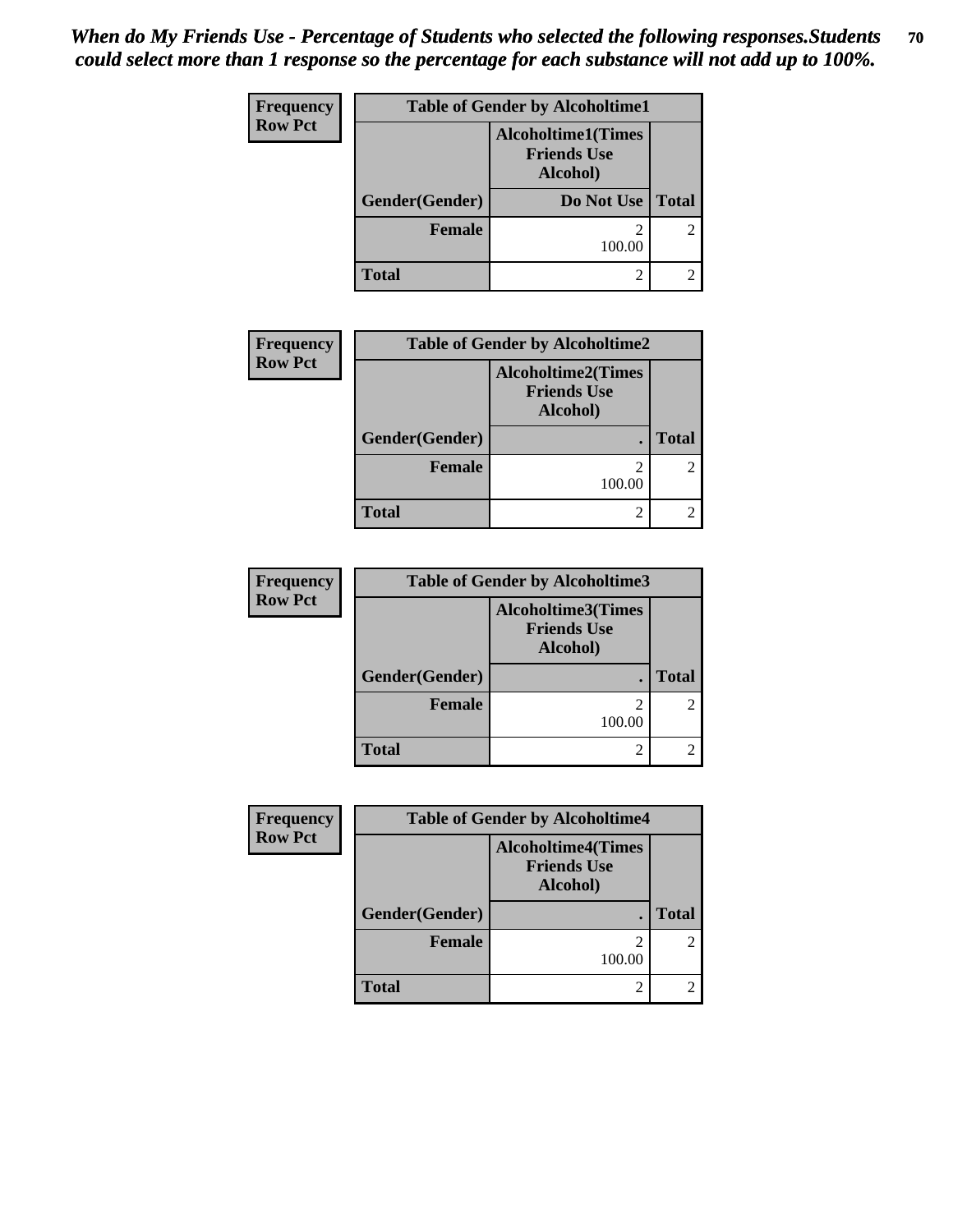*When do My Friends Use - Percentage of Students who selected the following responses.Students could select more than 1 response so the percentage for each substance will not add up to 100%.* **71**

| <b>Frequency</b> | <b>Table of Gender by Alcoholtime5</b> |                                                             |              |
|------------------|----------------------------------------|-------------------------------------------------------------|--------------|
| <b>Row Pct</b>   |                                        | <b>Alcoholtime5(Times</b><br><b>Friends Use</b><br>Alcohol) |              |
|                  | Gender(Gender)                         |                                                             | <b>Total</b> |
|                  | <b>Female</b>                          | 100.00                                                      | 2            |
|                  | <b>Total</b>                           | 2                                                           |              |

| <b>Frequency</b> | <b>Table of Gender by Alcoholtime6</b> |       |                                                           |              |
|------------------|----------------------------------------|-------|-----------------------------------------------------------|--------------|
| <b>Row Pct</b>   |                                        |       | <b>Alcoholtime6</b> (Times<br><b>Friends Use Alcohol)</b> |              |
|                  | Gender(Gender)                         |       | <b>Weekends</b>                                           | <b>Total</b> |
|                  | <b>Female</b>                          | 50.00 | 50.00                                                     |              |
|                  | <b>Total</b>                           |       |                                                           |              |

| <b>Frequency</b> | <b>Table of Gender by Tobaccotime1</b> |                                                                     |                |
|------------------|----------------------------------------|---------------------------------------------------------------------|----------------|
| <b>Row Pct</b>   |                                        | <b>Tobaccotime1(Times</b><br><b>Friends Use</b><br><b>Tobacco</b> ) |                |
|                  | Gender(Gender)                         | Do Not Use   Total                                                  |                |
|                  | <b>Female</b>                          | 100.00                                                              | $\mathfrak{D}$ |
|                  | <b>Total</b>                           |                                                                     |                |

| Frequency      | <b>Table of Gender by Tobaccotime2</b> |                                                                     |              |
|----------------|----------------------------------------|---------------------------------------------------------------------|--------------|
| <b>Row Pct</b> |                                        | <b>Tobaccotime2(Times</b><br><b>Friends Use</b><br><b>Tobacco</b> ) |              |
|                | Gender(Gender)                         |                                                                     | <b>Total</b> |
|                | <b>Female</b>                          | 100.00                                                              |              |
|                | <b>Total</b>                           |                                                                     |              |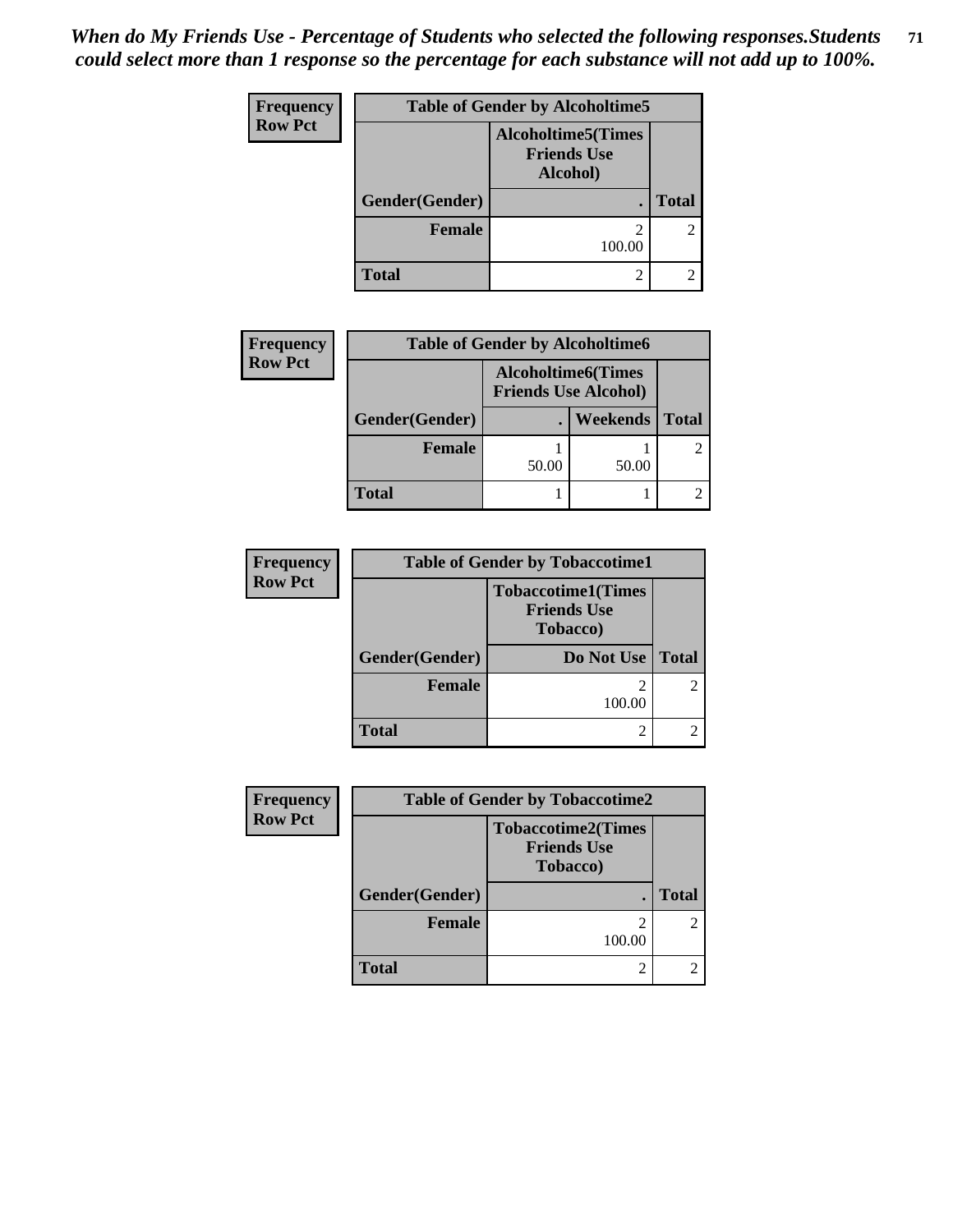*When do My Friends Use - Percentage of Students who selected the following responses.Students could select more than 1 response so the percentage for each substance will not add up to 100%.* **72**

| <b>Frequency</b> | <b>Table of Gender by Tobaccotime3</b> |                                                                     |                |
|------------------|----------------------------------------|---------------------------------------------------------------------|----------------|
| <b>Row Pct</b>   |                                        | <b>Tobaccotime3(Times</b><br><b>Friends Use</b><br><b>Tobacco</b> ) |                |
|                  | Gender(Gender)                         |                                                                     | <b>Total</b>   |
|                  | <b>Female</b>                          | 100.00                                                              | $\mathfrak{D}$ |
|                  | <b>Total</b>                           | 2                                                                   |                |

| <b>Frequency</b> | <b>Table of Gender by Tobaccotime4</b> |                                                                     |              |
|------------------|----------------------------------------|---------------------------------------------------------------------|--------------|
| <b>Row Pct</b>   |                                        | <b>Tobaccotime4(Times</b><br><b>Friends Use</b><br><b>Tobacco</b> ) |              |
|                  | Gender(Gender)                         |                                                                     | <b>Total</b> |
|                  | Female                                 | 100.00                                                              |              |
|                  | <b>Total</b>                           | $\mathfrak{D}$                                                      |              |

| <b>Frequency</b> | <b>Table of Gender by Tobaccotime5</b> |                                                                     |              |
|------------------|----------------------------------------|---------------------------------------------------------------------|--------------|
| <b>Row Pct</b>   |                                        | <b>Tobaccotime5(Times</b><br><b>Friends Use</b><br><b>Tobacco</b> ) |              |
|                  | Gender(Gender)                         |                                                                     | <b>Total</b> |
|                  | Female                                 | 100.00                                                              | 2            |
|                  | <b>Total</b>                           |                                                                     | 2            |

| <b>Frequency</b> | <b>Table of Gender by Tobaccotime6</b> |                                                                     |              |
|------------------|----------------------------------------|---------------------------------------------------------------------|--------------|
| <b>Row Pct</b>   |                                        | <b>Tobaccotime6(Times</b><br><b>Friends Use</b><br><b>Tobacco</b> ) |              |
|                  | Gender(Gender)                         |                                                                     | <b>Total</b> |
|                  | <b>Female</b>                          | ◠<br>100.00                                                         |              |
|                  | <b>Total</b>                           | 2                                                                   |              |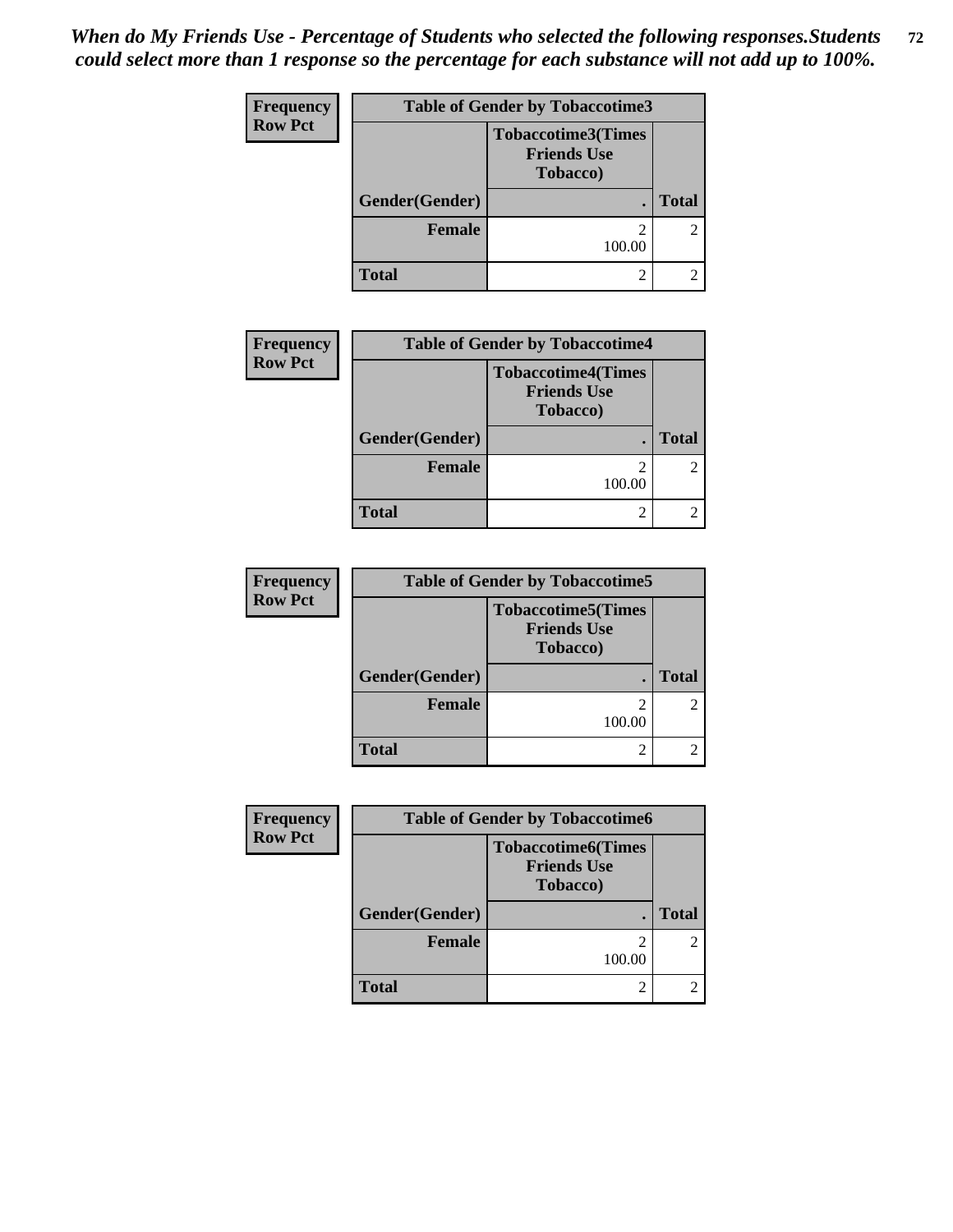## *When do My Friends Use - Percentage of Students who selected the following responses.Students could select more than 1 response so the percentage for each substance will not add up to 100%.* **73**

| Frequency      | <b>Table of Gender by Marijuanatime1</b> |                                                                 |              |
|----------------|------------------------------------------|-----------------------------------------------------------------|--------------|
| <b>Row Pct</b> |                                          | <b>Marijuanatime1(Times</b><br><b>Friends Use</b><br>Marijuana) |              |
|                | Gender(Gender)                           | Do Not Use                                                      | <b>Total</b> |
|                | <b>Female</b>                            | 100.00                                                          |              |
|                | <b>Total</b>                             | $\overline{c}$                                                  |              |

| <b>Frequency</b> | <b>Table of Gender by Marijuanatime2</b> |                                                          |                |
|------------------|------------------------------------------|----------------------------------------------------------|----------------|
| <b>Row Pct</b>   |                                          | Marijuanatime2(Times<br><b>Friends Use</b><br>Marijuana) |                |
|                  | Gender(Gender)                           |                                                          | Total          |
|                  | <b>Female</b>                            | 100.00                                                   | $\overline{2}$ |
|                  | <b>Total</b>                             |                                                          |                |

| <b>Frequency</b> | <b>Table of Gender by Marijuanatime3</b> |                                                          |                |
|------------------|------------------------------------------|----------------------------------------------------------|----------------|
| <b>Row Pct</b>   |                                          | Marijuanatime3(Times<br><b>Friends Use</b><br>Marijuana) |                |
|                  | Gender(Gender)                           |                                                          | <b>Total</b>   |
|                  | <b>Female</b>                            | 100.00                                                   | $\overline{2}$ |
|                  | <b>Total</b>                             |                                                          | $\mathfrak{D}$ |

| Frequency      | <b>Table of Gender by Marijuanatime4</b> |                                                                 |              |
|----------------|------------------------------------------|-----------------------------------------------------------------|--------------|
| <b>Row Pct</b> |                                          | <b>Marijuanatime4(Times</b><br><b>Friends Use</b><br>Marijuana) |              |
|                | Gender(Gender)                           |                                                                 | <b>Total</b> |
|                | <b>Female</b>                            | $\overline{2}$<br>100.00                                        |              |
|                | <b>Total</b>                             | $\mathfrak{D}$                                                  |              |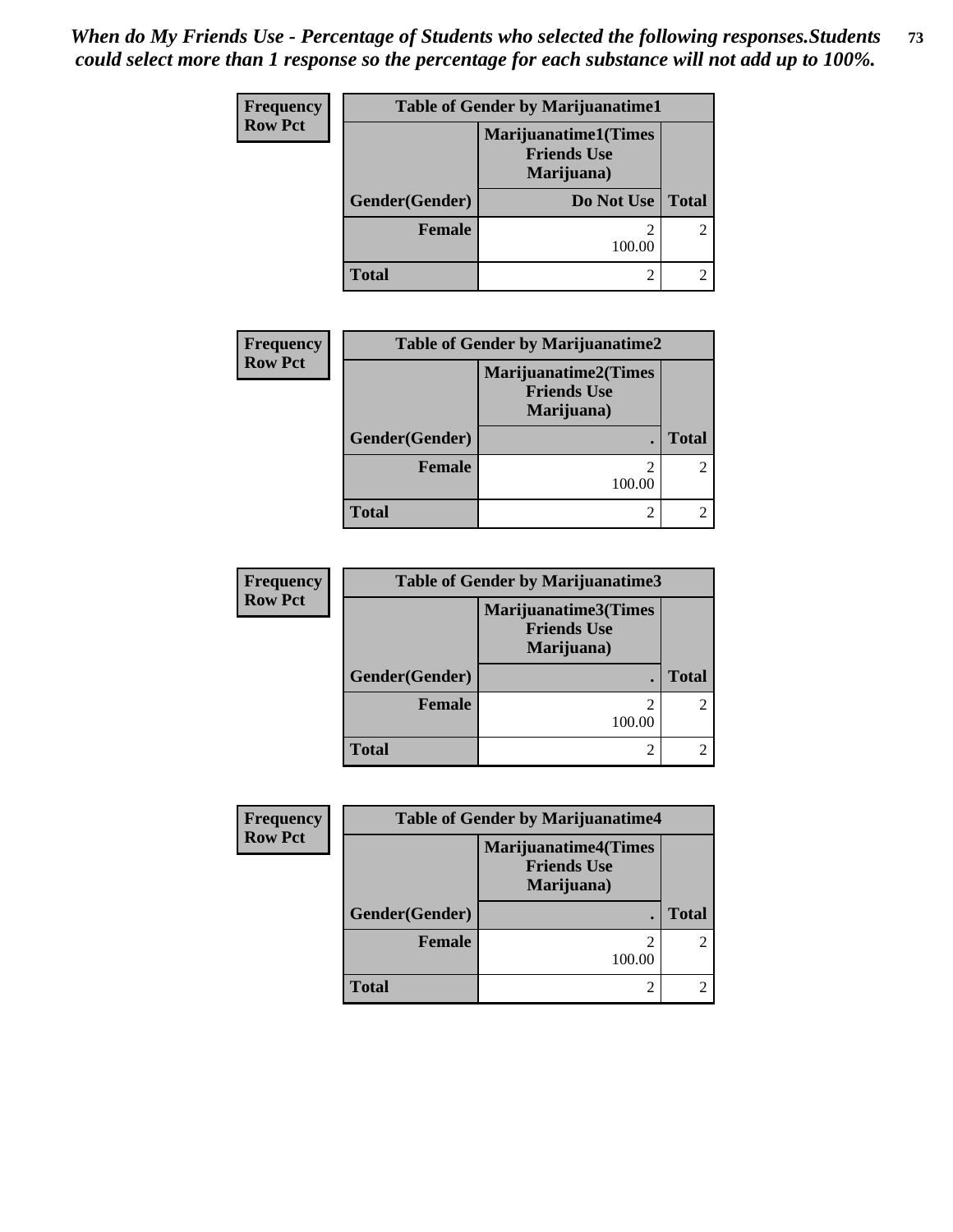## *When do My Friends Use - Percentage of Students who selected the following responses.Students could select more than 1 response so the percentage for each substance will not add up to 100%.* **74**

| Frequency      | <b>Table of Gender by Marijuanatime5</b> |                                                                  |              |
|----------------|------------------------------------------|------------------------------------------------------------------|--------------|
| <b>Row Pct</b> |                                          | <b>Marijuanatime5</b> (Times<br><b>Friends Use</b><br>Marijuana) |              |
|                | Gender(Gender)                           |                                                                  | <b>Total</b> |
|                | <b>Female</b>                            | 100.00                                                           |              |
|                | <b>Total</b>                             | റ                                                                |              |

| <b>Frequency</b> | <b>Table of Gender by Marijuanatime6</b> |                                                                  |               |
|------------------|------------------------------------------|------------------------------------------------------------------|---------------|
| <b>Row Pct</b>   |                                          | <b>Marijuanatime6</b> (Times<br><b>Friends Use</b><br>Marijuana) |               |
|                  | Gender(Gender)                           |                                                                  | <b>Total</b>  |
|                  | <b>Female</b>                            | 100.00                                                           | $\mathcal{L}$ |
|                  | <b>Total</b>                             |                                                                  |               |

| <b>Frequency</b> | <b>Table of Gender by Otherdrugtime1</b> |                                                                                   |               |
|------------------|------------------------------------------|-----------------------------------------------------------------------------------|---------------|
| <b>Row Pct</b>   |                                          | <b>Otherdrugtime1(Times</b><br><b>Friends Use Other</b><br><b>Illegal Drugs</b> ) |               |
|                  | Gender(Gender)                           | <b>Do Not Use</b>                                                                 | <b>Total</b>  |
|                  | <b>Female</b>                            | 100.00                                                                            | $\mathcal{L}$ |
|                  | <b>Total</b>                             |                                                                                   |               |

| Frequency      | <b>Table of Gender by Otherdrugtime2</b> |                                                                                   |              |
|----------------|------------------------------------------|-----------------------------------------------------------------------------------|--------------|
| <b>Row Pct</b> |                                          | <b>Otherdrugtime2(Times</b><br><b>Friends Use Other</b><br><b>Illegal Drugs</b> ) |              |
|                | Gender(Gender)                           |                                                                                   | <b>Total</b> |
|                | <b>Female</b>                            | ി<br>100.00                                                                       |              |
|                | <b>Total</b>                             | 2                                                                                 |              |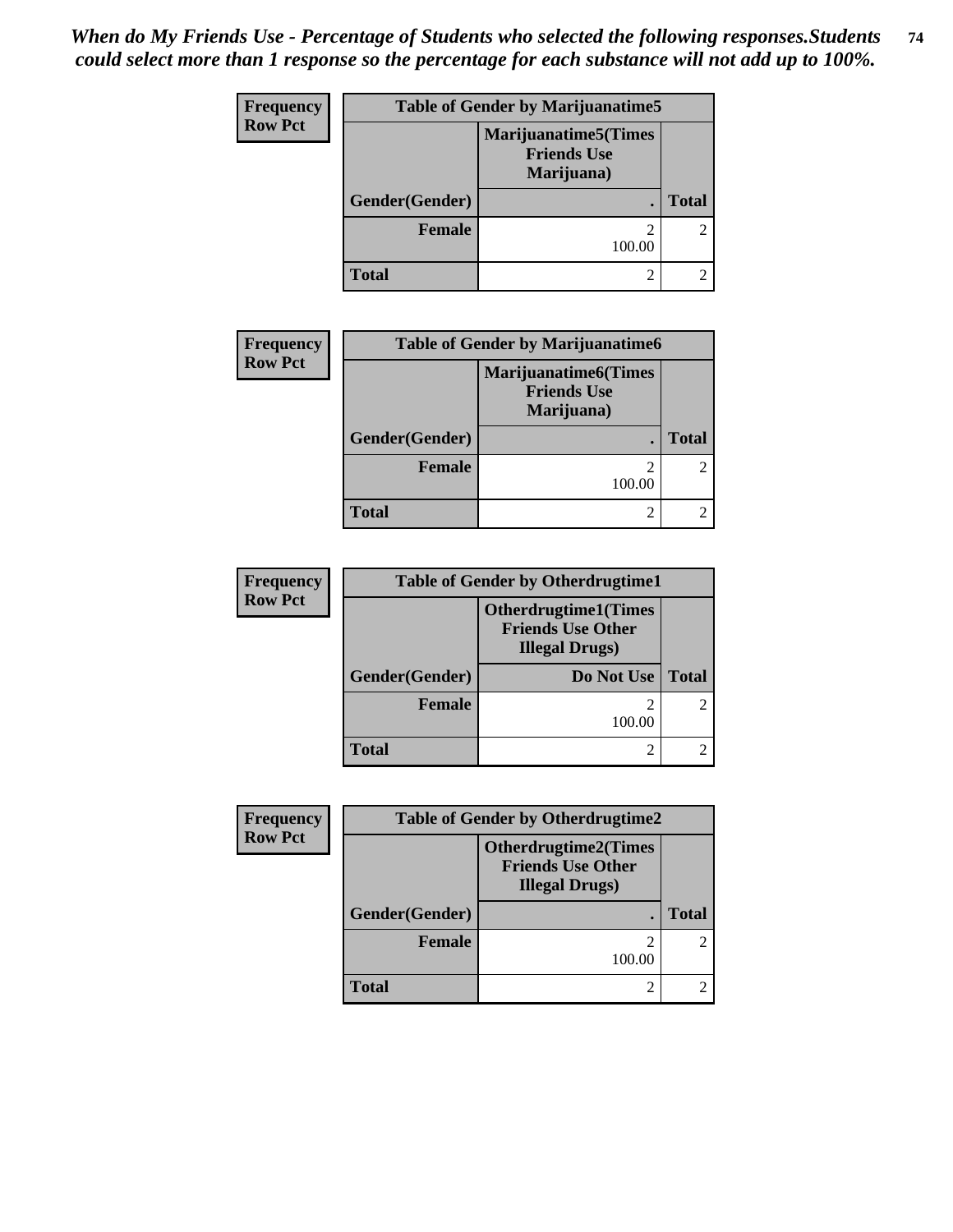## *When do My Friends Use - Percentage of Students who selected the following responses.Students could select more than 1 response so the percentage for each substance will not add up to 100%.* **75**

| Frequency      | <b>Table of Gender by Otherdrugtime3</b> |                                                                                  |              |
|----------------|------------------------------------------|----------------------------------------------------------------------------------|--------------|
| <b>Row Pct</b> |                                          | <b>Otherdrugtime3(Times</b><br><b>Friends Use Other</b><br><b>Illegal Drugs)</b> |              |
|                | Gender(Gender)                           |                                                                                  | <b>Total</b> |
|                | <b>Female</b>                            | ∍<br>100.00                                                                      | 2            |
|                | <b>Total</b>                             | 2                                                                                |              |

| <b>Frequency</b> | <b>Table of Gender by Otherdrugtime4</b> |                                                                                  |                |
|------------------|------------------------------------------|----------------------------------------------------------------------------------|----------------|
| <b>Row Pct</b>   |                                          | <b>Otherdrugtime4(Times</b><br><b>Friends Use Other</b><br><b>Illegal Drugs)</b> |                |
|                  | Gender(Gender)                           |                                                                                  | <b>Total</b>   |
|                  | <b>Female</b>                            | 100.00                                                                           | $\overline{2}$ |
|                  | <b>Total</b>                             |                                                                                  |                |

| <b>Frequency</b> | <b>Table of Gender by Otherdrugtime5</b> |                                                                                    |               |
|------------------|------------------------------------------|------------------------------------------------------------------------------------|---------------|
| <b>Row Pct</b>   |                                          | <b>Otherdrugtime5</b> (Times<br><b>Friends Use Other</b><br><b>Illegal Drugs</b> ) |               |
|                  | Gender(Gender)                           |                                                                                    | <b>Total</b>  |
|                  | <b>Female</b>                            | 100.00                                                                             | $\mathcal{L}$ |
|                  | <b>Total</b>                             |                                                                                    |               |

| Frequency      | <b>Table of Gender by Otherdrugtime6</b> |                                                                                   |              |
|----------------|------------------------------------------|-----------------------------------------------------------------------------------|--------------|
| <b>Row Pct</b> |                                          | <b>Otherdrugtime6(Times</b><br><b>Friends Use Other</b><br><b>Illegal Drugs</b> ) |              |
|                | Gender(Gender)                           |                                                                                   | <b>Total</b> |
|                | <b>Female</b>                            | $\mathfrak{D}$<br>100.00                                                          |              |
|                | <b>Total</b>                             | $\overline{c}$                                                                    |              |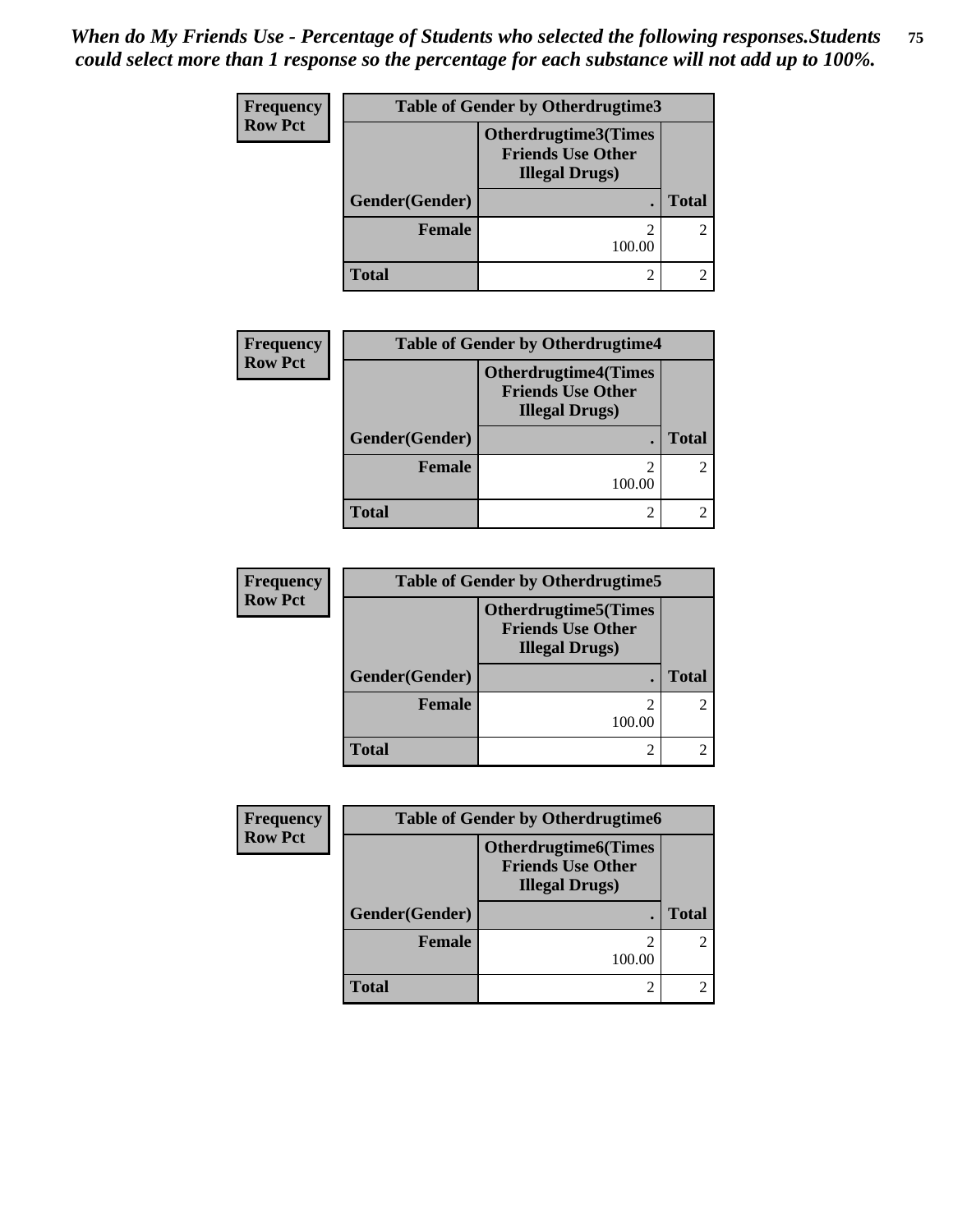## *Other Questions* **76**

| Frequency      | <b>Table of Gender by Educationalcohol</b> |                                                                                                                                       |                |
|----------------|--------------------------------------------|---------------------------------------------------------------------------------------------------------------------------------------|----------------|
| <b>Row Pct</b> |                                            | <b>Educationalcohol</b> (I<br>have been taught<br>about alcohol,<br>tobacco,<br>and other drugs<br>within the last<br>year at school) |                |
|                | Gender(Gender)                             | Yes                                                                                                                                   | <b>Total</b>   |
|                | <b>Female</b>                              | 100.00                                                                                                                                | $\mathfrak{D}$ |
|                | <b>Total</b>                               | 2                                                                                                                                     | $\mathfrak{D}$ |

| Frequency      | <b>Table of Gender by Rodedrinking</b> |                                                                                                                        |                             |
|----------------|----------------------------------------|------------------------------------------------------------------------------------------------------------------------|-----------------------------|
| <b>Row Pct</b> |                                        | Rodedrinking(In<br>the past 30 days<br>I have ridden in<br>a car with a<br>driver who had<br>been drinking<br>alcohol) |                             |
|                | Gender(Gender)                         | N <sub>0</sub>                                                                                                         | <b>Total</b>                |
|                | Female                                 | 100.00                                                                                                                 | $\overline{2}$              |
|                | <b>Total</b>                           | 2                                                                                                                      | $\mathcal{D}_{\mathcal{A}}$ |

| <b>Frequency</b> | <b>Table of Gender by Drugsschool</b> |                                                                                                                                        |                |
|------------------|---------------------------------------|----------------------------------------------------------------------------------------------------------------------------------------|----------------|
| <b>Row Pct</b>   |                                       | <b>Drugsschool</b> (During<br>the past 12 months,<br>I have been offered,<br>sold,<br>or given illegal<br>drugs on school<br>property) |                |
|                  | Gender(Gender)                        | $\mathbf{N_0}$                                                                                                                         | <b>Total</b>   |
|                  | <b>Female</b>                         | $\mathfrak{D}$<br>100.00                                                                                                               | $\mathfrak{D}$ |
|                  | <b>Total</b>                          | $\overline{c}$                                                                                                                         | 2              |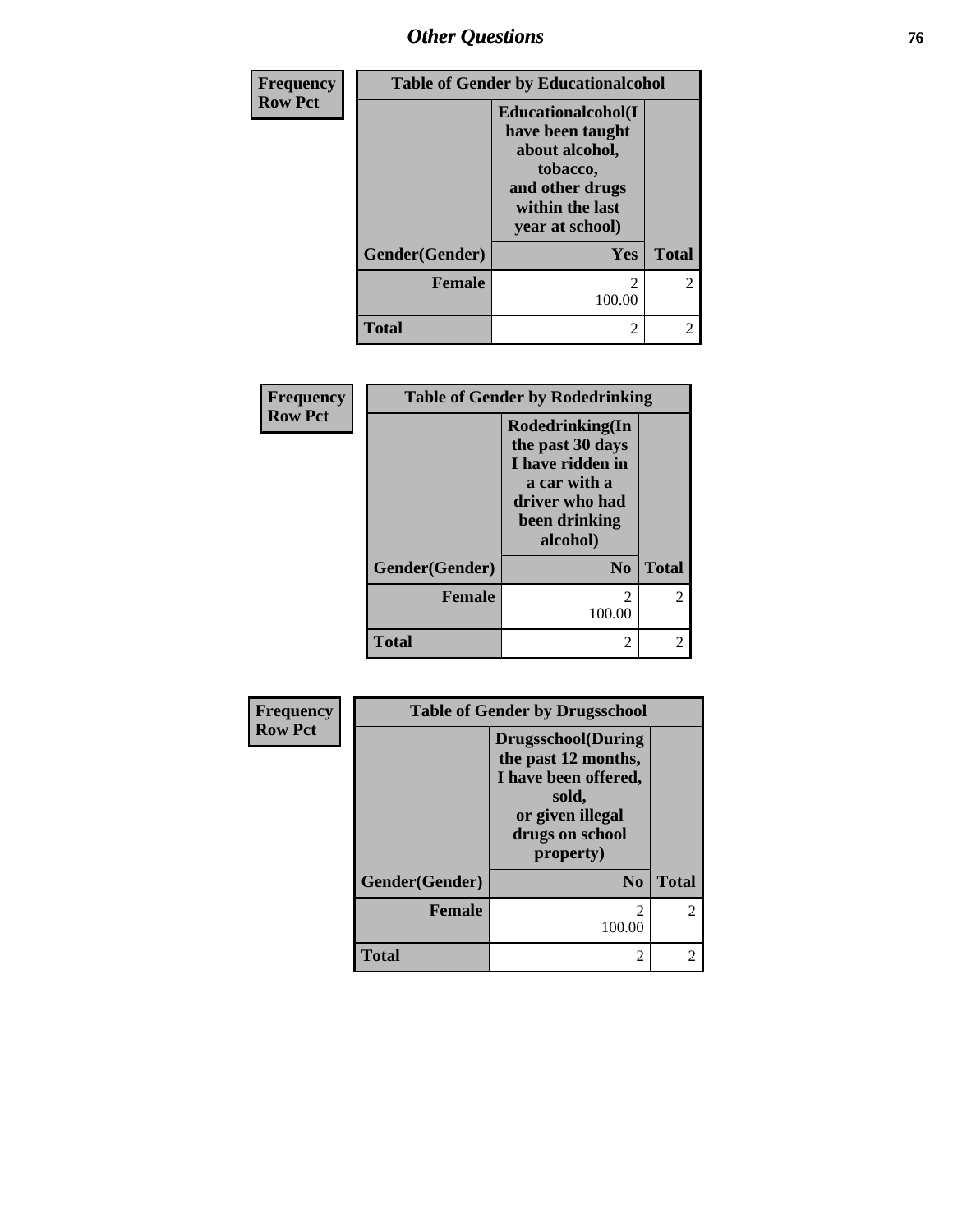*Other Questions* **77**

| Frequency      | <b>Table of Gender by Bingedrinking</b> |                                                                                                                             |                |
|----------------|-----------------------------------------|-----------------------------------------------------------------------------------------------------------------------------|----------------|
| <b>Row Pct</b> |                                         | <b>Bingedrinking</b> (I<br>have drunk five<br>or more drinks<br>of alcohol at<br>one sitting<br>during the last<br>30 days) |                |
|                | Gender(Gender)                          | 0 Days                                                                                                                      | <b>Total</b>   |
|                | <b>Female</b>                           | $\mathfrak{D}$<br>100.00                                                                                                    | $\overline{c}$ |
|                | <b>Total</b>                            | 2                                                                                                                           | $\overline{2}$ |

| Frequency      | <b>Table of Gender by Educationaids</b> |                                                                                                           |                |
|----------------|-----------------------------------------|-----------------------------------------------------------------------------------------------------------|----------------|
| <b>Row Pct</b> |                                         | <b>Educationaids</b> (I<br>have been<br>taught about<br><b>HIV/AIDS</b> at<br>school in the<br>past year) |                |
|                | Gender(Gender)                          | <b>Yes</b>                                                                                                | <b>Total</b>   |
|                | <b>Female</b>                           | $\mathcal{D}_{\mathcal{L}}$<br>100.00                                                                     | $\mathfrak{D}$ |
|                | <b>Total</b>                            | $\mathfrak{D}$                                                                                            |                |

| Frequency      | <b>Table of Gender by Suicideconsider</b> |                 |                |              |
|----------------|-------------------------------------------|-----------------|----------------|--------------|
| <b>Row Pct</b> |                                           | Suicideconsider |                |              |
|                | Gender(Gender)                            | Yes             | N <sub>0</sub> | <b>Total</b> |
|                | <b>Female</b>                             |                 |                |              |
|                |                                           | 50.00           | 50.00          |              |
|                | <b>Total</b>                              |                 |                |              |

| Frequency      |                | <b>Table of Gender by Suicideattempt</b>                           |              |
|----------------|----------------|--------------------------------------------------------------------|--------------|
| <b>Row Pct</b> |                | Suicideattempt(I<br>have attempted<br>suicide in the<br>last year) |              |
|                | Gender(Gender) | N <sub>0</sub>                                                     | <b>Total</b> |
|                | <b>Female</b>  | 100.00                                                             | 2            |
|                | <b>Total</b>   | $\mathfrak{D}$                                                     |              |